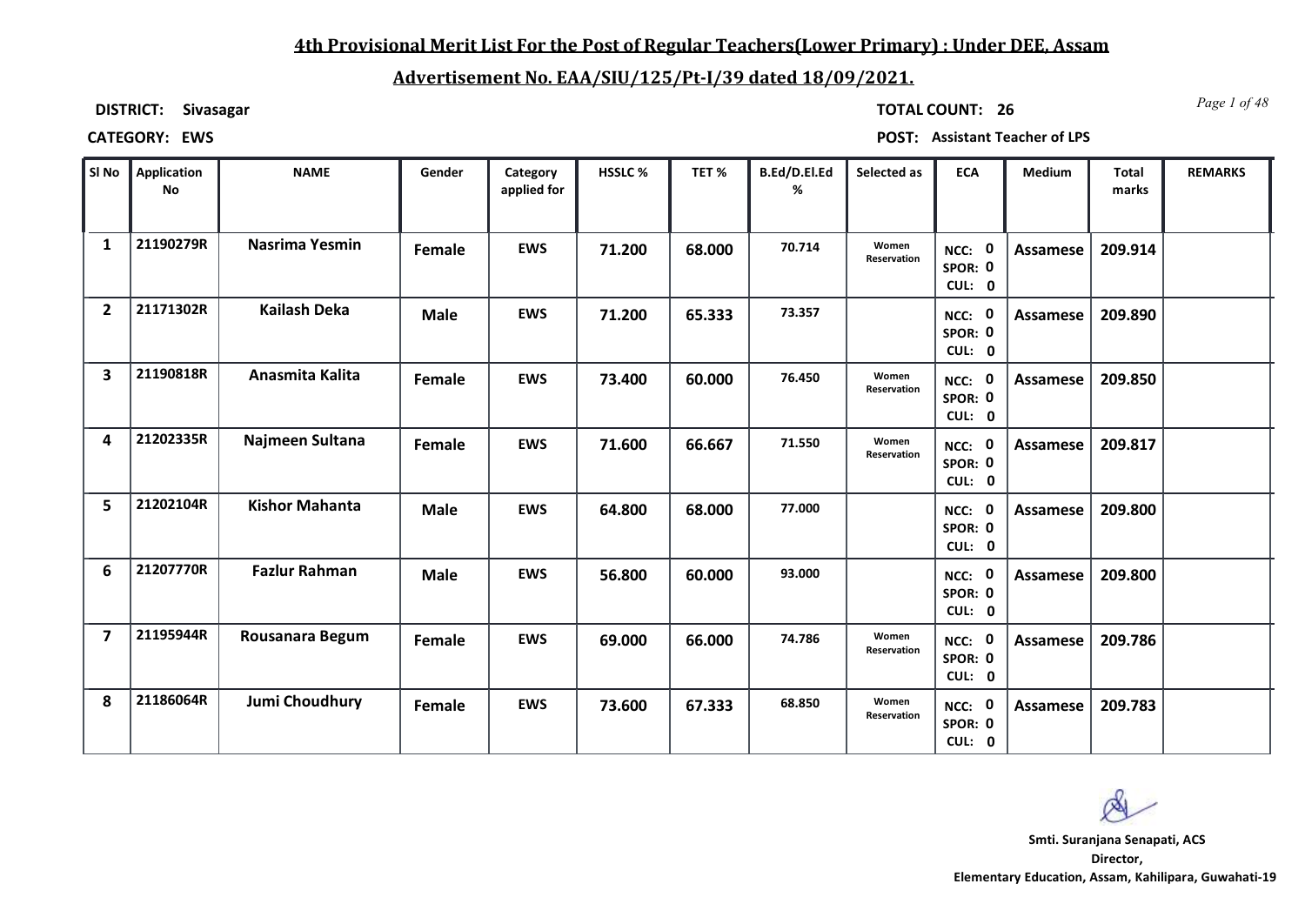*Page 2 of 48* **TOTAL COUNT: 26**

| SI No | <b>Application</b><br><b>No</b> | <b>NAME</b>                | Gender      | Category<br>applied for | HSSLC % | TET %  | B.Ed/D.El.Ed<br>% | Selected as          | <b>ECA</b>                  | <b>Medium</b>   | <b>Total</b><br>marks | <b>REMARKS</b> |
|-------|---------------------------------|----------------------------|-------------|-------------------------|---------|--------|-------------------|----------------------|-----------------------------|-----------------|-----------------------|----------------|
| 9     | 21202696R                       | Saleha Begum               | Female      | <b>EWS</b>              | 72.800  | 63.333 | 73.650            | Women<br>Reservation | NCC: 0<br>SPOR: 0<br>CUL: 0 | <b>Assamese</b> | 209.783               |                |
| 10    | 21190547R                       | Sima Deka                  | Female      | <b>EWS</b>              | 66.400  | 66.000 | 77.350            | Women<br>Reservation | NCC: 0<br>SPOR: 0<br>CUL: 0 | <b>Assamese</b> | 209.750               |                |
| 11    | 21180176R                       | <b>Toslima Hasan</b>       | Female      | <b>EWS</b>              | 77.600  | 60.000 | 72.143            | Women<br>Reservation | NCC: 0<br>SPOR: 0<br>CUL: 0 | Assamese        | 209.743               |                |
| 12    | 21212164R                       | <b>Md Nekmol Alom</b>      | <b>Male</b> | <b>EWS</b>              | 57.800  | 61.333 | 90.600            |                      | NCC: 0<br>SPOR: 0<br>CUL: 0 | Assamese        | 209.733               |                |
| 13    | 21207806R                       | Papari Kalita              | Female      | <b>EWS</b>              | 74.200  | 60.000 | 75.500            |                      | NCC: 0<br>SPOR: 0<br>CUL: 0 | <b>Assamese</b> | 209.700               |                |
| 14    | 21184126R                       | <b>Farhana Arfin Begum</b> | Female      | <b>EWS</b>              | 70.800  | 60.667 | 78.200            |                      | NCC: 0<br>SPOR: 0<br>CUL: 0 | <b>Assamese</b> | 209.667               |                |
| 15    | 21165092R                       | <b>Ruhul Amin</b>          | <b>Male</b> | <b>EWS</b>              | 73.600  | 64.667 | 71.400            |                      | NCC: 0<br>SPOR: 0<br>CUL: 0 | <b>Assamese</b> | 209.667               |                |
| 16    | 21190375R                       | Md Akkash Ali              | <b>Male</b> | <b>EWS</b>              | 69.800  | 64.000 | 75.818            |                      | NCC: 0<br>SPOR: 0<br>CUL: 0 | <b>Assamese</b> | 209.618               |                |
| 17    | 21186162R                       | <b>Amina Khatun</b>        | Female      | <b>EWS</b>              | 70.200  | 66.000 | 73.400            |                      | NCC: 0<br>SPOR: 0<br>CUL: 0 | Assamese        | 209.600               |                |

 $\infty$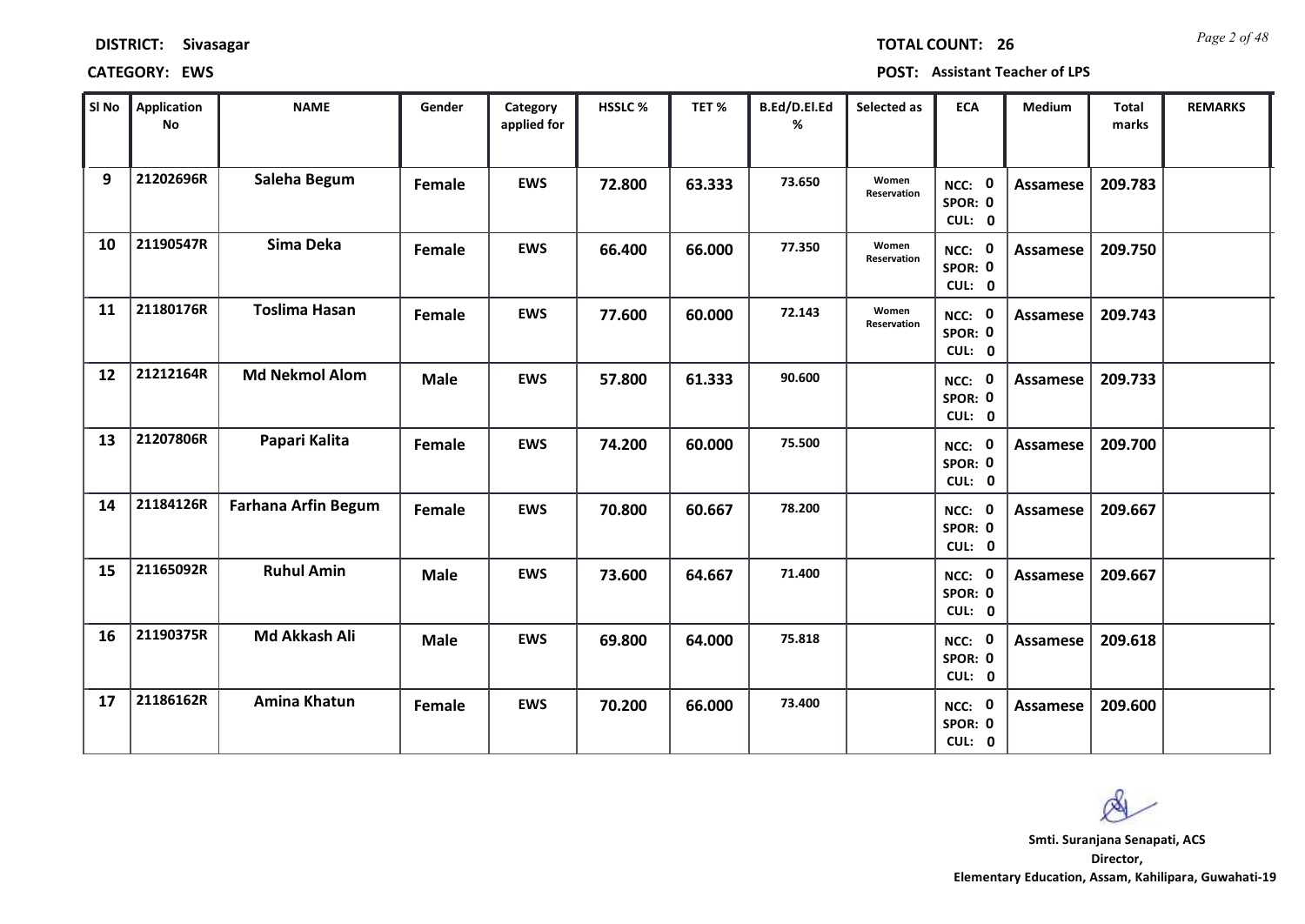*Page 3 of 48* **TOTAL COUNT: 26**

| SI No | Application<br>No | <b>NAME</b>                 | Gender      | Category<br>applied for | HSSLC % | TET %  | B.Ed/D.El.Ed<br>% | Selected as | <b>ECA</b>                  | <b>Medium</b>   | <b>Total</b><br>marks | <b>REMARKS</b> |
|-------|-------------------|-----------------------------|-------------|-------------------------|---------|--------|-------------------|-------------|-----------------------------|-----------------|-----------------------|----------------|
| 18    | 21171161R         | <b>Rezina Yesmin</b>        | Female      | <b>EWS</b>              | 72.400  | 60.000 | 77.200            |             | NCC: 0<br>SPOR: 0<br>CUL: 0 | <b>Assamese</b> | 209.600               |                |
| 19    | 21176239R         | <b>Abdul Majid</b>          | <b>Male</b> | <b>EWS</b>              | 76.600  | 60.000 | 73.000            |             | NCC: 0<br>SPOR: 0<br>CUL: 0 | <b>Assamese</b> | 209.600               |                |
| 20    | 21173273R         | <b>Amina Tabassum</b>       | Female      | <b>EWS</b>              | 74.400  | 61.333 | 73.857            |             | NCC: 0<br>SPOR: 0<br>CUL: 0 | <b>Assamese</b> | 209.590               |                |
| 21    | 21176399R         | Sukanya Changkakoty         | Female      | <b>EWS</b>              | 69.200  | 68.667 | 71.714            |             | NCC: 0<br>SPOR: 0<br>CUL: 0 | <b>Assamese</b> | 209.581               |                |
| 22    | 21197186R         | Jasmina Azad                | Female      | <b>EWS</b>              | 72.400  | 60.667 | 76.500            |             | NCC: 0<br>SPOR: 0<br>CUL: 0 | <b>Assamese</b> | 209.567               |                |
| 23    | 21189457R         | <b>Rajibul Haque Mandal</b> | <b>Male</b> | <b>EWS</b>              | 71.800  | 64.000 | 73.643            |             | NCC: 0<br>SPOR: 0<br>CUL: 0 | <b>Assamese</b> | 209.443               |                |
| 24    | 21186555R         | <b>Shazidul Islam</b>       | <b>Male</b> | <b>EWS</b>              | 79.400  | 61.333 | 68.700            |             | NCC: 0<br>SPOR: 0<br>CUL: 0 | Assamese        | 209.433               |                |
| 25    | 21177373R         | Reema Begum                 | Female      | <b>EWS</b>              | 71.200  | 60.000 | 78.200            |             | NCC: 0<br>SPOR: 0<br>CUL: 0 | <b>Assamese</b> | 209.400               |                |
| 26    | 21187168R         | Lipika Devi                 | Female      | <b>EWS</b>              | 66.600  | 60.667 | 82.100            |             | NCC: 0<br>SPOR: 0<br>CUL: 0 | <b>Assamese</b> | 209.367               |                |

 $\infty$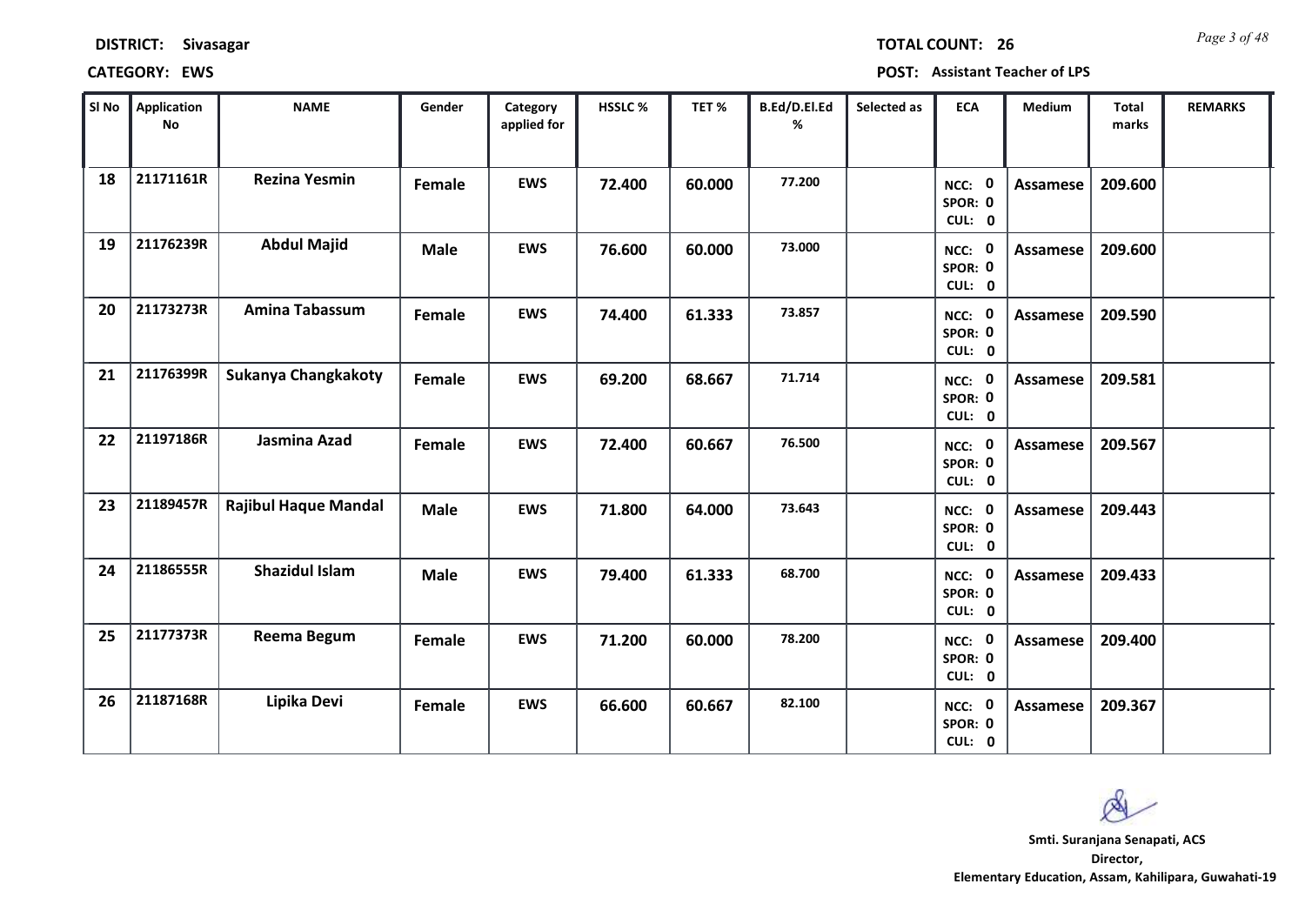| <b>DISTRICT:</b> | <b>Sivasagar</b> |
|------------------|------------------|
|------------------|------------------|

*Page 4 of 48* **TOTAL COUNT: 14**

| SI No                   | <b>Application</b><br>No | <b>NAME</b>                 | Gender        | Category<br>applied for | <b>HSSLC%</b> | TET %  | B.Ed/D.El.Ed<br>% | Selected as          | <b>ECA</b>                       | <b>Medium</b>   | <b>Total</b><br>marks | <b>REMARKS</b>         |
|-------------------------|--------------------------|-----------------------------|---------------|-------------------------|---------------|--------|-------------------|----------------------|----------------------------------|-----------------|-----------------------|------------------------|
| $\mathbf{1}$            | 21170242R                | Jyotirekha Payeng           | Female        | <b>STP</b><br>PwD       | 71.600        | 59.333 | 70.750            | Women<br>Reservation | NCC: 0<br>SPOR: 0<br>CUL: 0      | Assamese        | 201.683               | <b>PwD</b><br>Withheld |
| $\overline{2}$          | 21156389                 | <b>Baikuntha Prasad Das</b> | <b>Male</b>   | <b>SC</b><br>PwD        | 58.600        | 61.333 | 71.714            |                      | NCC: 0<br>SPOR: 0<br>CUL: 0      | Assamese        | 191.648               | <b>PwD</b><br>Withheld |
| $\overline{\mathbf{3}}$ | 21185244R                | Sima Malakar                | Female        | <b>SC</b><br>PwD        | 53.600        | 62.667 | 72.850            | Women<br>Reservation | NCC: 0<br>SPOR: 0<br>CUL: 0      | Assamese        | 189.117               | PwD<br>Withheld        |
| 4                       | 21180805R                | <b>Nizam Uddin Ahmed</b>    | <b>Male</b>   | <b>UR</b><br>PwD        | 52.200        | 60.000 | 71.650            |                      | - 0<br>NCC:<br>SPOR: 0<br>CUL: 0 | <b>Assamese</b> | 183.850               | PwD<br>Withheld        |
| 5                       | 21188540R                | Lakhi Gogoi                 | <b>Male</b>   | OBC/MOBC<br>PwD         | 58.400        | 58.000 | 67.286            |                      | NCC: 0<br>SPOR: 0<br>CUL: 0      | Assamese        | 183.686               | PwD<br>Withheld        |
| 6                       | 21123203                 | <b>Shorif Salim Eusuf</b>   | <b>Male</b>   | <b>UR</b><br>PwD        | 55.600        | 60.000 | 67.214            |                      | NCC: 0<br>SPOR: 0<br>CUL: 0      | <b>Assamese</b> | 182.814               | <b>PwD</b><br>Withheld |
| $\overline{7}$          | 21165915R                | Madhusmita Kalita           | <b>Female</b> | OBC/MOBC<br>PwD         | 54.800        | 56.000 | 68.214            | Women<br>Reservation | NCC: 0<br>SPOR: 0<br>CUL: 0      | <b>Assamese</b> | 179.014               | <b>PwD</b><br>Withheld |
| 8                       | 21187368R                | Dipjyoti Das                | <b>Male</b>   | <b>EWS</b><br>PwD       | 51.400        | 58.000 | 68.929            |                      | NCC: 0<br>SPOR: 0<br>CUL: 0      | <b>Assamese</b> | 178.329               | <b>PwD</b><br>Withheld |
| 9                       | 21192831R                | Jayanta Gogoi               | <b>Male</b>   | OBC/MOBC<br>PwD         | 46.200        | 60.000 | 71.500            |                      | NCC: 0<br>SPOR: 0<br>CUL: 0      | Assamese        | 177.700               | PwD<br>Withheld        |

 $\infty$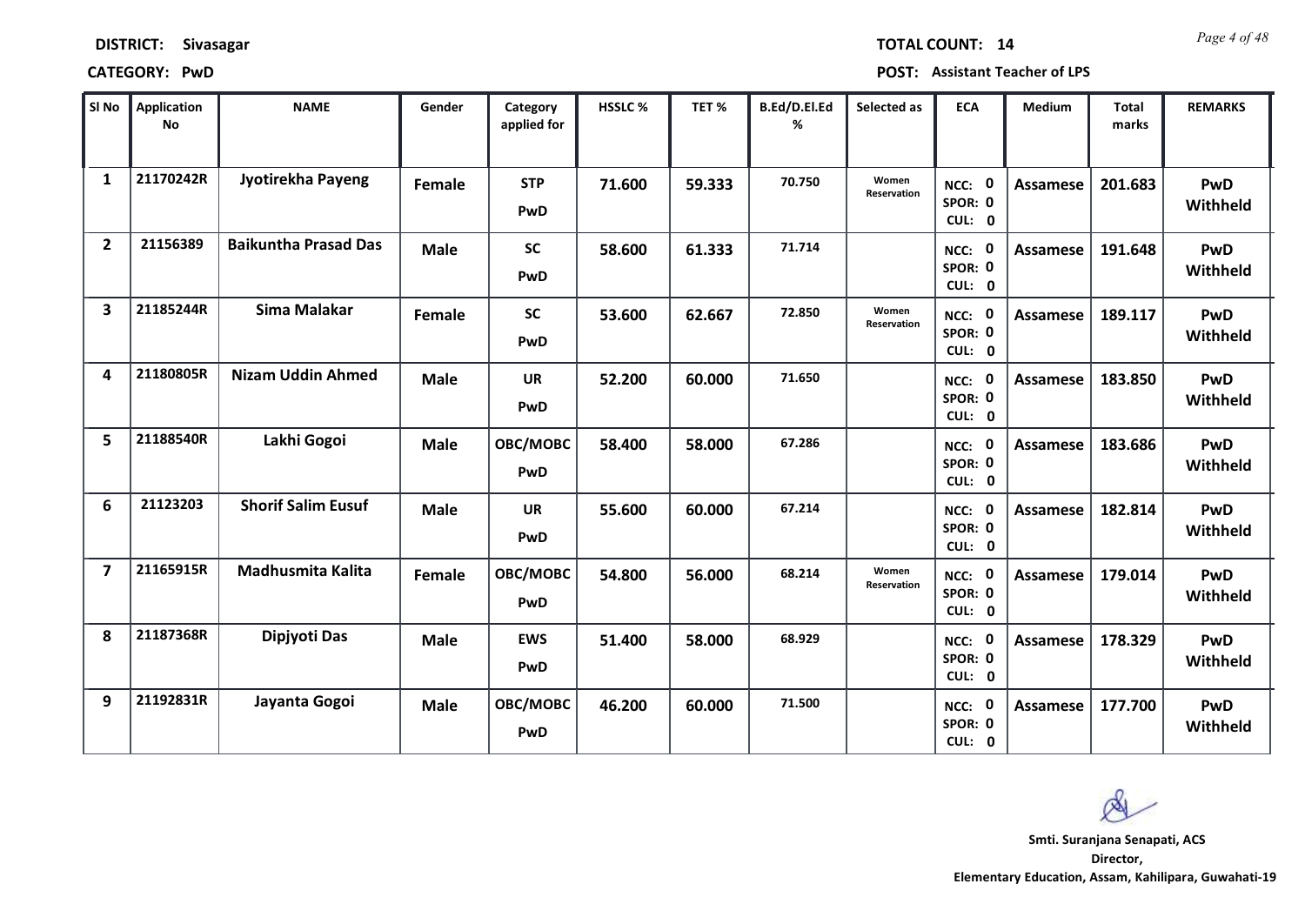| <b>DISTRICT:</b> | <b>Sivasagar</b> |
|------------------|------------------|
|------------------|------------------|

*Page 5 of 48* **TOTAL COUNT: 14**

| SI No | <b>Application</b><br>No | <b>NAME</b>              | Gender      | Category<br>applied for | <b>HSSLC %</b> | TET%   | B.Ed/D.El.Ed<br>℅ | Selected as          | <b>ECA</b>                                     | <b>Medium</b> | <b>Total</b><br>marks | <b>REMARKS</b>         |
|-------|--------------------------|--------------------------|-------------|-------------------------|----------------|--------|-------------------|----------------------|------------------------------------------------|---------------|-----------------------|------------------------|
| 10    | 21175793R                | Pankaja Das              | Female      | <b>SC</b><br>PwD        | 51.400         | 57.333 | 67.786            | Women<br>Reservation | NCC:<br>SPOR: 0<br><b>CUL:</b><br>$\mathbf{0}$ | Assamese      | 176.519               | <b>PwD</b><br>Withheld |
| 11    | 21176903R                | <b>Atowar Rahman</b>     | <b>Male</b> | <b>UR</b><br>PwD        | 50.600         | 55.333 | 67.000            |                      | NCC:<br>SPOR: 0<br><b>CUL:</b><br>0            | Assamese      | 172.933               | <b>PwD</b><br>Withheld |
| 12    | 21105069                 | <b>Bidit Kumar Gogoi</b> | <b>Male</b> | <b>OBC/MOBC</b><br>PwD  | 48.600         | 55.333 | 68.500            |                      | NCC:<br>SPOR: 0<br><b>CUL:</b><br>$\mathbf 0$  | Assamese      | 172.433               | PwD<br>Withheld        |
| 13    | 21163235                 | <b>Md Shaheb Khan</b>    | <b>Male</b> | <b>EWS</b><br>PwD       | 56.000         | 60.667 | 55.571            |                      | NCC:<br>SPOR: 0<br><b>CUL:</b><br>$\mathbf 0$  | Assamese      | 172.238               | PwD<br>Withheld        |
| 14    | 21178225R                | <b>Minhazul Islam</b>    | <b>Male</b> | <b>UR</b><br>PwD        | 50.600         | 65.333 | 41.500            |                      | NCC:<br>SPOR: 0<br>CUL: 0                      | Assamese      | 157.433               | <b>PwD</b><br>Withheld |

 $\infty$ **Smti. Suranjana Senapati, ACS**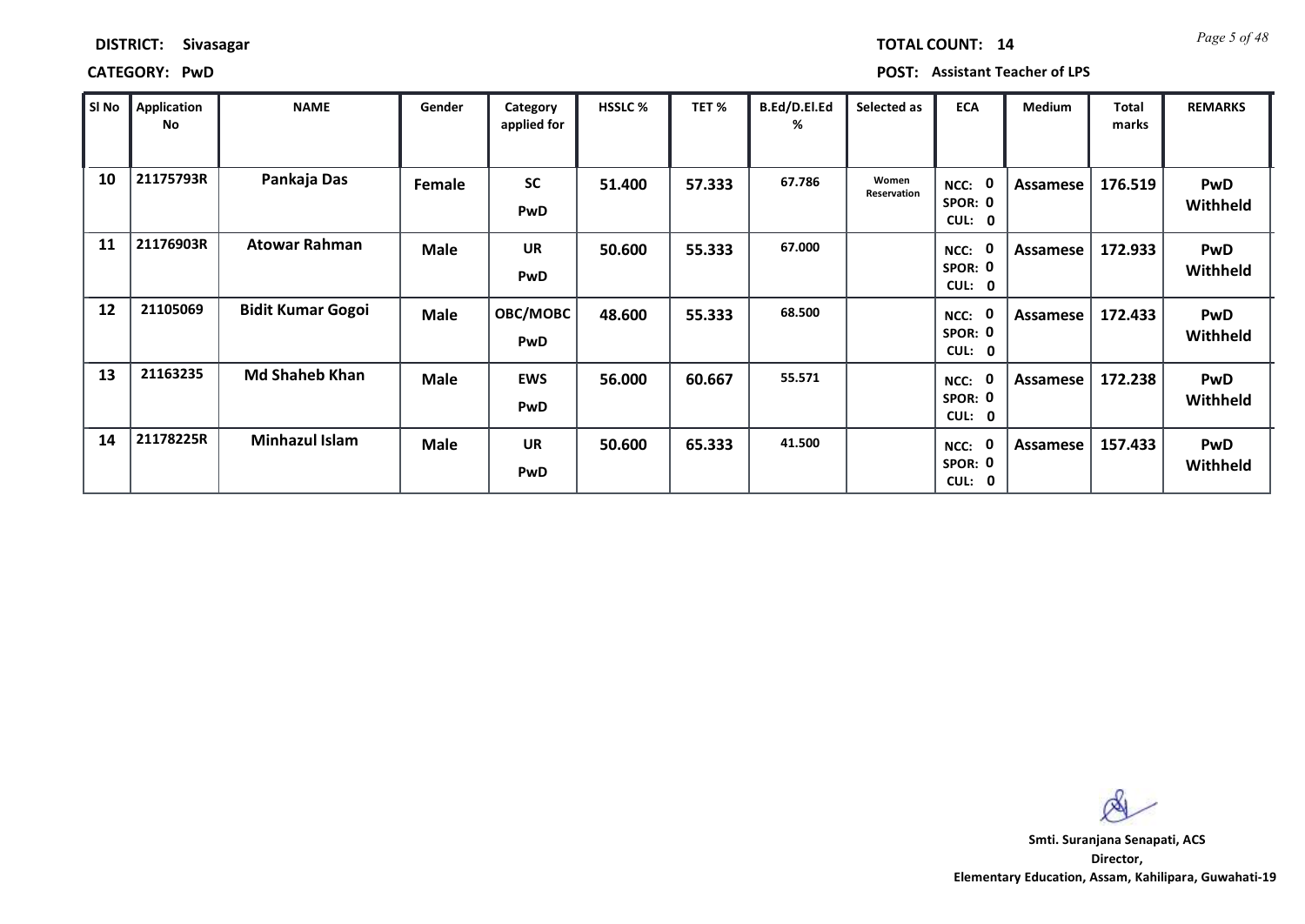*Page 6 of 48* **TOTAL COUNT: 51**

| SI No                   | <b>Application</b><br><b>No</b> | <b>NAME</b>             | Gender      | Category<br>applied for | HSSLC % | TET %  | B.Ed/D.El.Ed<br>% | Selected as                 | <b>ECA</b>                  | <b>Medium</b>   | <b>Total</b><br>marks | <b>REMARKS</b> |
|-------------------------|---------------------------------|-------------------------|-------------|-------------------------|---------|--------|-------------------|-----------------------------|-----------------------------|-----------------|-----------------------|----------------|
| 1                       | 21172443R                       | Deepa Das               | Female      | <b>SC</b>               | 81.200  | 56.667 | 79.643            | Women<br><b>Reservation</b> | NCC: 0<br>SPOR: 0<br>CUL: 0 | <b>Assamese</b> | 217.510               |                |
| $\overline{2}$          | 21180878R                       | Sikhamoni Das           | Female      | <b>SC</b>               | 81.600  | 55.333 | 77.600            | Women<br>Reservation        | NCC: 0<br>SPOR: 0<br>CUL: 0 | Assamese        | 214.533               |                |
| $\overline{\mathbf{3}}$ | 21167740R                       | <b>Geetimoni Das</b>    | Female      | <b>SC</b>               | 76.000  | 55.333 | 80.600            | Women<br>Reservation        | NCC: 0<br>SPOR: 0<br>CUL: 0 | Assamese        | 211.933               |                |
| 4                       | 21175885R                       | Simi Das                | Female      | <b>SC</b>               | 86.400  | 56.667 | 67.778            | Women<br>Reservation        | NCC: 0<br>SPOR: 0<br>CUL: 0 | <b>Assamese</b> | 210.844               |                |
| 5                       | 21114474                        | <b>Pranab Kumar Das</b> | <b>Male</b> | <b>SC</b>               | 82.500  | 57.333 | 70.200            |                             | NCC: 0<br>SPOR: 0<br>CUL: 0 | <b>Assamese</b> | 210.033               |                |
| 6                       | 21179046R                       | Dipanjali Mallik        | Female      | <b>SC</b>               | 77.000  | 55.333 | 77.500            | Women<br>Reservation        | NCC: 0<br>SPOR: 0<br>CUL: 0 | <b>Assamese</b> | 209.833               |                |
| $\overline{7}$          | 21165095R                       | Ratul Majumdar          | <b>Male</b> | <b>SC</b>               | 73.600  | 60.667 | 75.300            |                             | NCC: 0<br>SPOR: 0<br>CUL: 0 | <b>Assamese</b> | 209.567               |                |
| 8                       | 21176230R                       | Trishna Banikya         | Female      | <b>SC</b>               | 78.000  | 55.333 | 76.200            | Women<br>Reservation        | NCC: 0<br>SPOR: 0<br>CUL: 0 | <b>Assamese</b> | 209.533               |                |
| 9                       | 21116981                        | Diganta Haloi           | <b>Male</b> | <b>SC</b>               | 67.000  | 71.333 | 71.100            |                             | NCC: 0<br>SPOR: 0<br>CUL: 0 | <b>Assamese</b> | 209.433               |                |

 $\infty$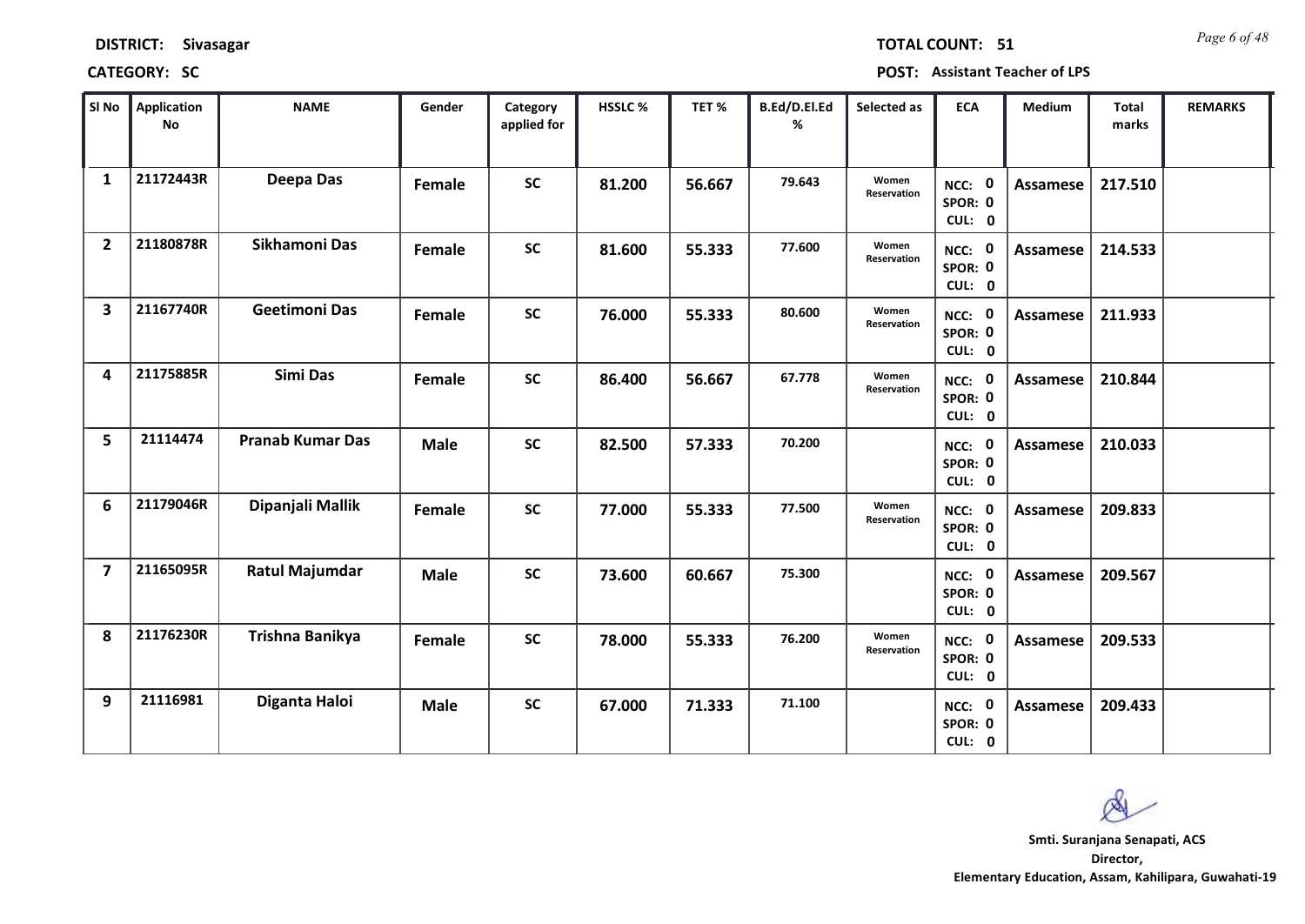| <b>DISTRICT:</b> | Sivasagar |
|------------------|-----------|
|------------------|-----------|

*Page 7 of 48* **TOTAL COUNT: 51**

| SI No | <b>Application</b><br>No | <b>NAME</b>                           | Gender      | Category<br>applied for | HSSLC % | TET%   | B.Ed/D.El.Ed<br>% | Selected as          | <b>ECA</b>                          | <b>Medium</b>   | Total<br>marks | <b>REMARKS</b> |
|-------|--------------------------|---------------------------------------|-------------|-------------------------|---------|--------|-------------------|----------------------|-------------------------------------|-----------------|----------------|----------------|
| 10    | 21121336                 | Dipika Bharali                        | Female      | <b>SC</b>               | 60.000  | 61.333 | 77.571            | Women<br>Reservation | NCC: 0<br>SPOR: 0<br><b>CUL: 10</b> | <b>Assamese</b> | 208.905        |                |
| 11    | 21166719R                | <b>Akshay Kumar</b><br><b>Malakar</b> | <b>Male</b> | <b>SC</b>               | 66.600  | 62.667 | 79.000            |                      | NCC: 0<br>SPOR: 0<br>CUL: 0         | Assamese        | 208.267        |                |
| 12    | 21165244R                | <b>Duluprava Das</b>                  | Female      | <b>SC</b>               | 78.600  | 60.667 | 68.667            | Women<br>Reservation | NCC: 0<br>SPOR: 0<br>CUL: 0         | <b>Assamese</b> | 207.933        |                |
| 13    | 21176009R                | <b>Dimpi Das</b>                      | Female      | <b>SC</b>               | 73.400  | 55.333 | 79.200            | Women<br>Reservation | NCC: 0<br>SPOR: 0<br>CUL: 0         | Assamese        | 207.933        |                |
| 14    | 21174573R                | Pinku Baishya                         | <b>Male</b> | <b>SC</b>               | 81.800  | 55.333 | 70.650            |                      | NCC: 0<br>SPOR: 0<br>CUL: 0         | Assamese        | 207.783        |                |
| 15    | 21198370R                | <b>Ashim Das</b>                      | <b>Male</b> | <b>SC</b>               | 71.800  | 60.000 | 75.857            |                      | NCC: 0<br>SPOR: 0<br>CUL: 0         | <b>Assamese</b> | 207.657        |                |
| 16    | 21191537R                | <b>Baisali Das</b>                    | Female      | <b>SC</b>               | 68.200  | 59.333 | 80.050            | Women<br>Reservation | NCC: 0<br>SPOR: 0<br>CUL: 0         | Assamese        | 207.583        |                |
| 17    | 21207889R                | <b>Mithu Das</b>                      | Female      | <b>SC</b>               | 64.600  | 68.000 | 74.357            | Women<br>Reservation | NCC: 0<br>SPOR: 0<br>CUL: 0         | <b>Assamese</b> | 206.957        |                |
| 18    | 21198121R                | <b>Krishna Kr Das</b>                 | <b>Male</b> | <b>SC</b>               | 67.000  | 62.667 | 77.200            |                      | NCC: 0<br>SPOR: 0<br>CUL: 0         | <b>Assamese</b> | 206.867        |                |

 $\infty$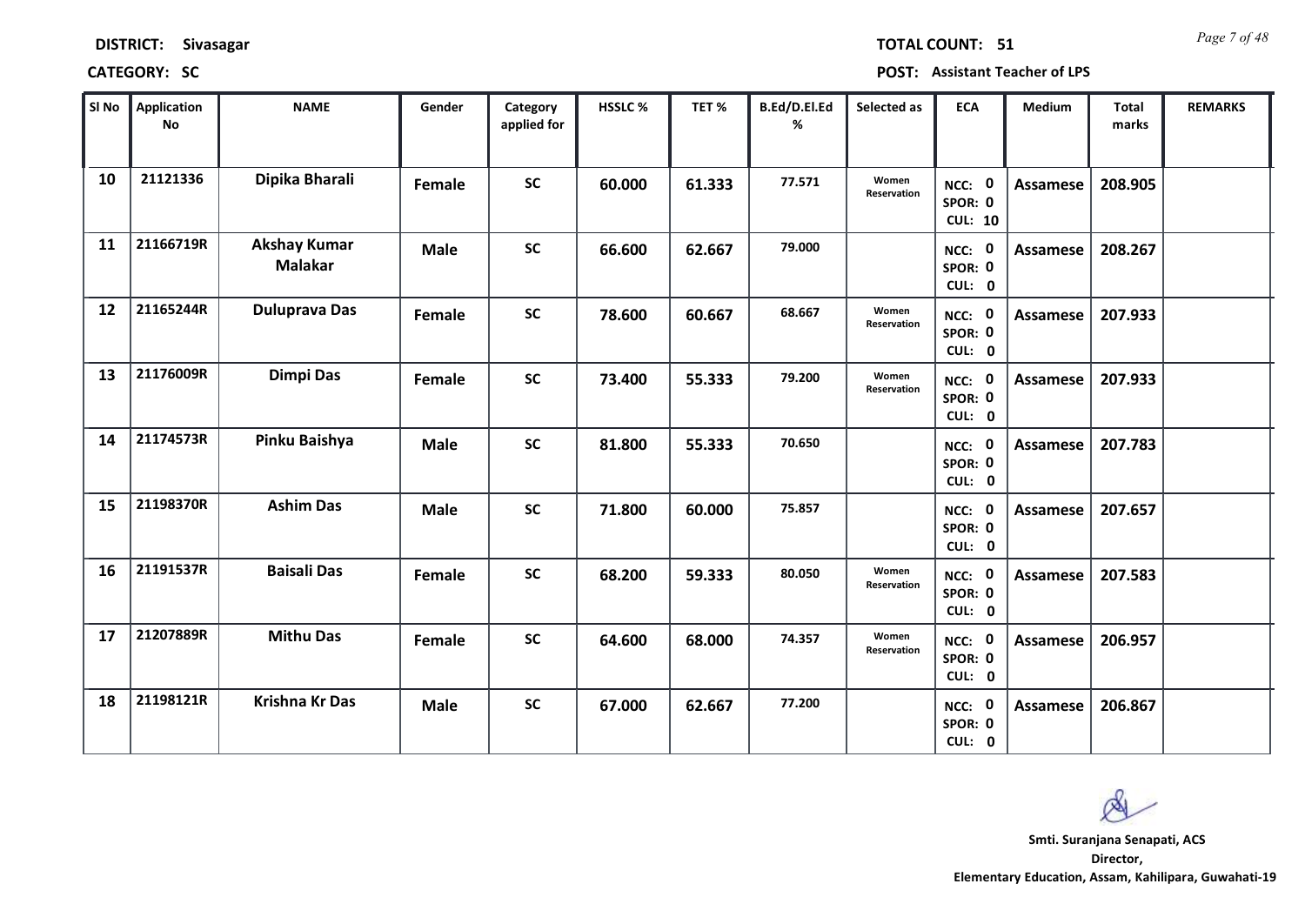*Page 8 of 48* **TOTAL COUNT: 51**

| SI No | <b>Application</b><br>No | <b>NAME</b>          | Gender      | Category<br>applied for | <b>HSSLC %</b> | TET %  | B.Ed/D.El.Ed<br>% | Selected as          | <b>ECA</b>                          | <b>Medium</b>   | <b>Total</b><br>marks | <b>REMARKS</b> |
|-------|--------------------------|----------------------|-------------|-------------------------|----------------|--------|-------------------|----------------------|-------------------------------------|-----------------|-----------------------|----------------|
| 19    | 21181113R                | <b>Barsha Das</b>    | Female      | <b>SC</b>               | 66.000         | 65.333 | 75.450            | Women<br>Reservation | NCC: 0<br>SPOR: 0<br>CUL: 0         | <b>Assamese</b> | 206.783               |                |
| 20    | 21186895R                | <b>Prakash Das</b>   | <b>Male</b> | <b>SC</b>               | 74.400         | 62.667 | 69.550            |                      | NCC: 0<br>SPOR: 0<br>CUL: 0         | <b>Assamese</b> | 206.617               |                |
| 21    | 21196359R                | <b>Pinki Mandal</b>  | Female      | <b>SC</b>               | 62.200         | 57.333 | 77.071            | Women<br>Reservation | NCC: 0<br>SPOR: 0<br><b>CUL: 10</b> | <b>Assamese</b> | 206.605               |                |
| 22    | 21169485R                | <b>Amar Sarkar</b>   | <b>Male</b> | <b>SC</b>               | 70.000         | 62.667 | 73.700            |                      | NCC: 0<br>SPOR: 0<br>CUL: 0         | <b>Assamese</b> | 206.367               |                |
| 23    | 21180795R                | <b>Konkona Das</b>   | Female      | <b>SC</b>               | 66.600         | 56.667 | 73.071            | Women<br>Reservation | NCC: 0<br>SPOR: 0<br><b>CUL: 10</b> | <b>Assamese</b> | 206.338               |                |
| 24    | 21180030R                | <b>Bhabana Hira</b>  | Female      | <b>SC</b>               | 62.400         | 72.000 | 71.857            | Women<br>Reservation | NCC: 0<br>SPOR: 0<br>CUL: 0         | <b>Assamese</b> | 206.257               |                |
| 25    | 21187148R                | <b>Ganesh Mandal</b> | <b>Male</b> | <b>SC</b>               | 64.000         | 69.333 | 72.714            |                      | NCC: 0<br>SPOR: 0<br>CUL: 0         | <b>Assamese</b> | 206.048               |                |
| 26    | 21176170R                | <b>Pallabi Das</b>   | Female      | <b>SC</b>               | 76.000         | 56.000 | 73.900            |                      | NCC: 0<br>SPOR: 0<br>CUL: 0         | <b>Assamese</b> | 205.900               |                |
| 27    | 21198804R                | <b>Ritupon Das</b>   | <b>Male</b> | <b>SC</b>               | 72.400         | 62.000 | 71.200            |                      | NCC: 0<br>SPOR: 0<br>CUL: 0         | Assamese        | 205.600               |                |

Q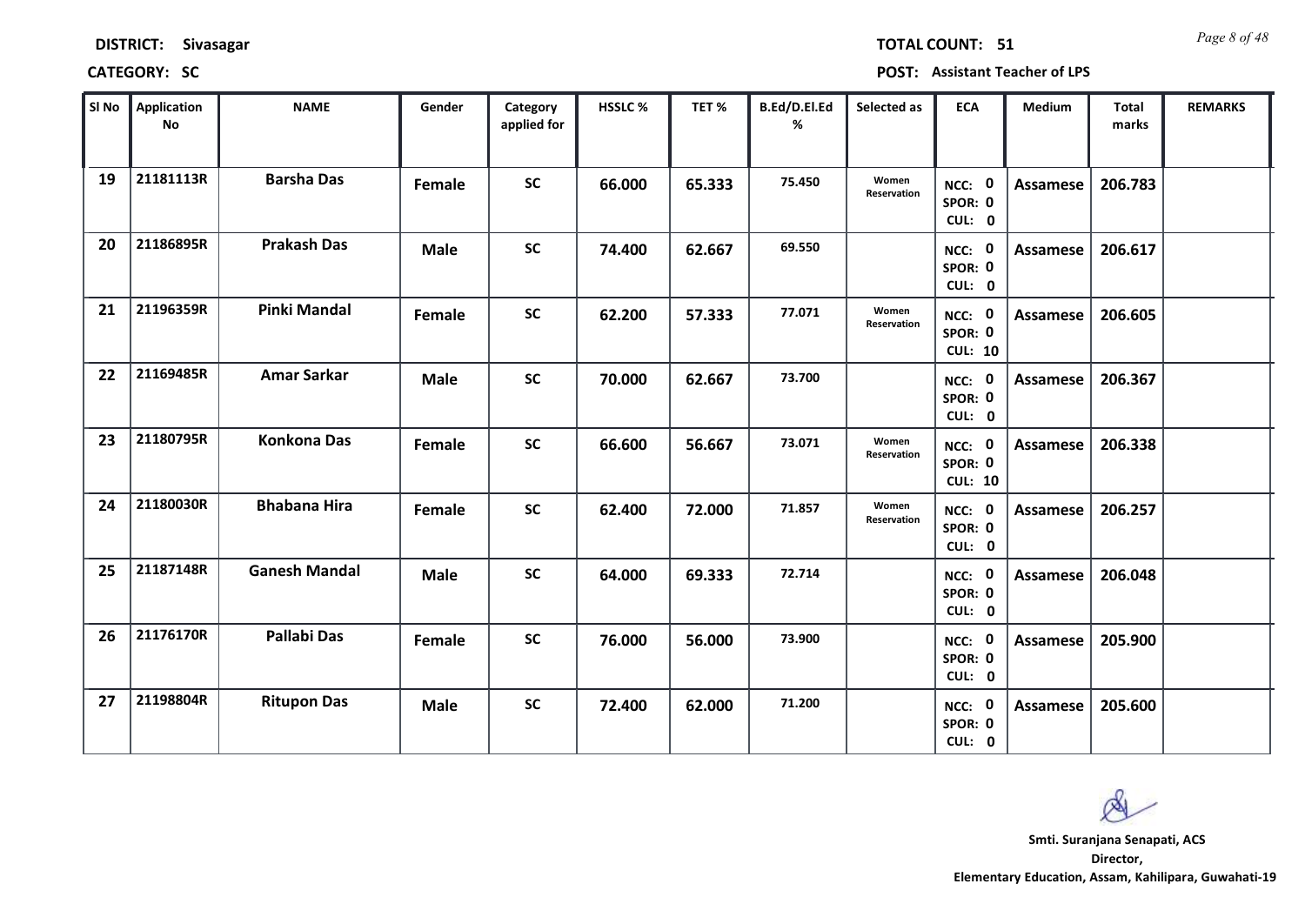*Page 9 of 48* **TOTAL COUNT: 51**

| SI No | <b>Application</b><br><b>No</b> | <b>NAME</b>             | Gender      | Category<br>applied for | HSSLC % | TET %  | B.Ed/D.El.Ed<br>% | Selected as | <b>ECA</b>                  | Medium          | <b>Total</b><br>marks | <b>REMARKS</b> |
|-------|---------------------------------|-------------------------|-------------|-------------------------|---------|--------|-------------------|-------------|-----------------------------|-----------------|-----------------------|----------------|
| 28    | 21178995R                       | Hrisikesh Baishya       | <b>Male</b> | <b>SC</b>               | 68.200  | 62.667 | 74.571            |             | NCC: 0<br>SPOR: 0<br>CUL: 0 | <b>Assamese</b> | 205.438               |                |
| 29    | 21180475R                       | <b>Himangshu Das</b>    | <b>Male</b> | <b>SC</b>               | 71.600  | 60.667 | 73.150            |             | NCC: 0<br>SPOR: 0<br>CUL: 0 | <b>Assamese</b> | 205.417               |                |
| 30    | 21174623R                       | <b>Rijumoni Das</b>     | Female      | <b>SC</b>               | 75.400  | 55.333 | 74.550            |             | NCC: 0<br>SPOR: 0<br>CUL: 0 | Assamese        | 205.283               |                |
| 31    | 21181347R                       | <b>Rasmita Das</b>      | Female      | <b>SC</b>               | 68.600  | 65.333 | 71.350            |             | NCC: 0<br>SPOR: 0<br>CUL: 0 | Assamese        | 205.283               |                |
| 32    | 21194952R                       | <b>Bhupali Das</b>      | Female      | <b>SC</b>               | 68.600  | 61.333 | 75.250            |             | NCC: 0<br>SPOR: 0<br>CUL: 0 | <b>Assamese</b> | 205.183               |                |
| 33    | 21191817R                       | Nipal Jyoti Talukdar    | <b>Male</b> | $\mathsf{SC}$           | 78.600  | 55.333 | 71.200            |             | NCC: 0<br>SPOR: 0<br>CUL: 0 | Assamese        | 205.133               |                |
| 34    | 21186532R                       | <b>Dipankar Das</b>     | <b>Male</b> | <b>SC</b>               | 68.800  | 66.667 | 69.600            |             | NCC: 0<br>SPOR: 0<br>CUL: 0 | <b>Assamese</b> | 205.067               |                |
| 35    | 21177251R                       | <b>Tutumani Das</b>     | Female      | <b>SC</b>               | 71.200  | 58.000 | 75.850            |             | NCC: 0<br>SPOR: 0<br>CUL: 0 | <b>Assamese</b> | 205.050               |                |
| 36    | 21151448                        | <b>Mahima Mayee Das</b> | Female      | <b>SC</b>               | 71.400  | 56.000 | 77.550            |             | NCC: 0<br>SPOR: 0<br>CUL: 0 | <b>Assamese</b> | 204.950               |                |

Q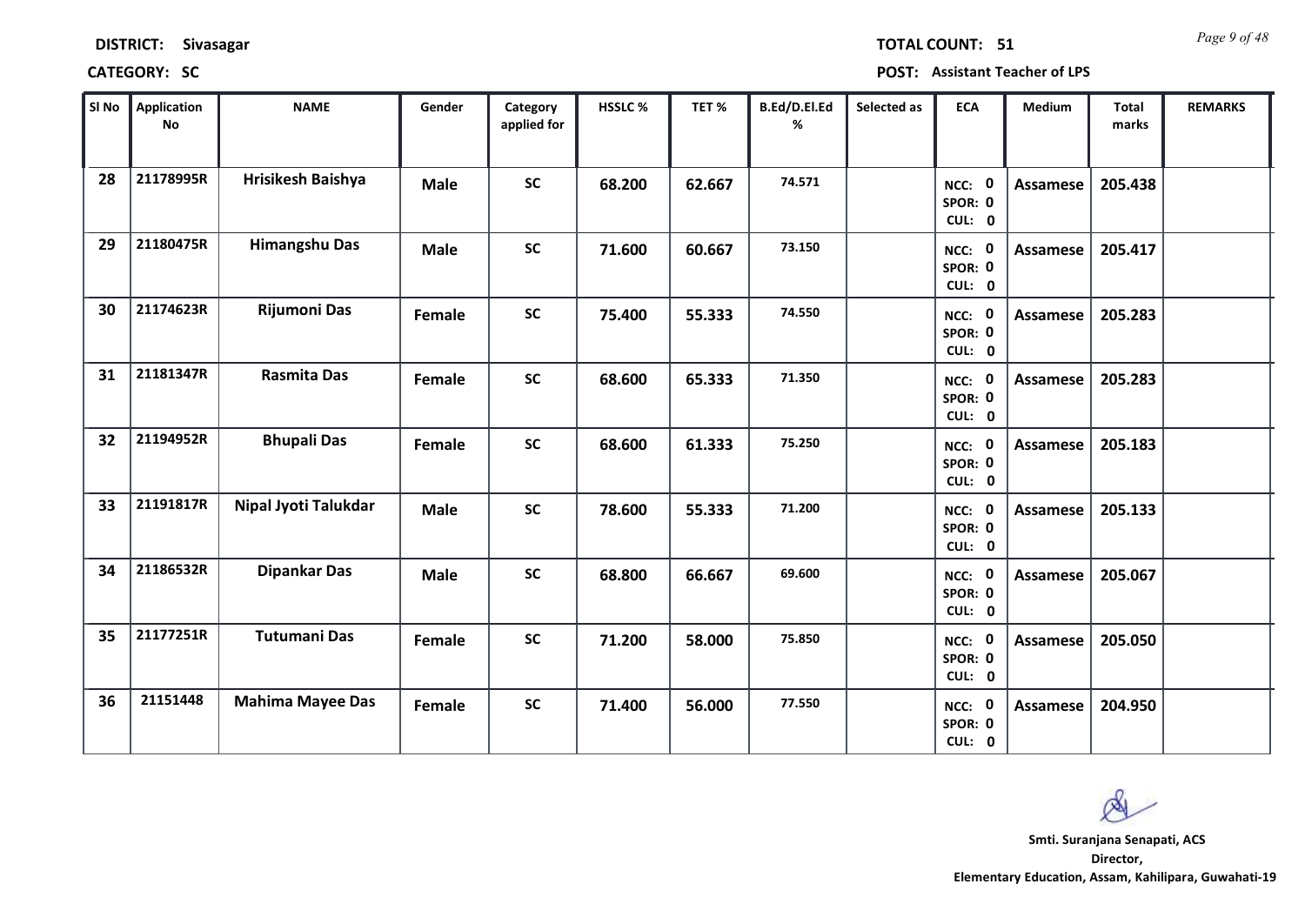*Page 10 of 48* **TOTAL COUNT: 51**

| SI No | <b>Application</b><br><b>No</b> | <b>NAME</b>           | Gender      | Category<br>applied for | <b>HSSLC %</b> | TET %  | B.Ed/D.El.Ed<br>% | Selected as | <b>ECA</b>                  | <b>Medium</b>   | Total<br>marks | <b>REMARKS</b> |
|-------|---------------------------------|-----------------------|-------------|-------------------------|----------------|--------|-------------------|-------------|-----------------------------|-----------------|----------------|----------------|
| 37    | 21189228R                       | <b>Sweety Das</b>     | Female      | <b>SC</b>               | 75.000         | 64.667 | 65.250            |             | NCC: 0<br>SPOR: 0<br>CUL: 0 | <b>Assamese</b> | 204.917        |                |
| 38    | 21176301R                       | Pompy Hazarika        | Female      | <b>SC</b>               | 73.000         | 55.333 | 76.550            |             | NCC: 0<br>SPOR: 0<br>CUL: 0 | Assamese        | 204.883        |                |
| 39    | 21174273R                       | Jeauti Baishya        | Female      | <b>SC</b>               | 73.200         | 56.667 | 75.000            |             | NCC: 0<br>SPOR: 0<br>CUL: 0 | <b>Assamese</b> | 204.867        |                |
| 40    | 21108715                        | <b>Hemen Hazarika</b> | <b>Male</b> | <b>SC</b>               | 71.200         | 69.333 | 64.286            |             | NCC: 0<br>SPOR: 0<br>CUL: 0 | Assamese        | 204.819        |                |
| 41    | 21180544R                       | <b>Nandita Das</b>    | Female      | <b>SC</b>               | 70.000         | 56.667 | 78.000            |             | NCC: 0<br>SPOR: 0<br>CUL: 0 | <b>Assamese</b> | 204.667        |                |
| 42    | 21170117R                       | Dhruvajyoti Haloi     | <b>Male</b> | <b>SC</b>               | 67.800         | 62.000 | 74.714            |             | NCC: 0<br>SPOR: 0<br>CUL: 0 | <b>Assamese</b> | 204.514        |                |
| 43    | 21165187R                       | <b>Nandini Das</b>    | Female      | <b>SC</b>               | 76.000         | 55.333 | 73.150            |             | NCC: 0<br>SPOR: 0<br>CUL: 0 | <b>Assamese</b> | 204.483        |                |
| 44    | 21197588R                       | <b>Ranjita Das</b>    | Female      | <b>SC</b>               | 72.400         | 58.000 | 74.000            |             | NCC: 0<br>SPOR: 0<br>CUL: 0 | <b>Assamese</b> | 204.400        |                |
| 45    | 21176577R                       | <b>Rupam Pathak</b>   | <b>Male</b> | <b>SC</b>               | 68.600         | 60.667 | 75.000            |             | NCC: 0<br>SPOR: 0<br>CUL: 0 | Assamese        | 204.267        |                |

 $\infty$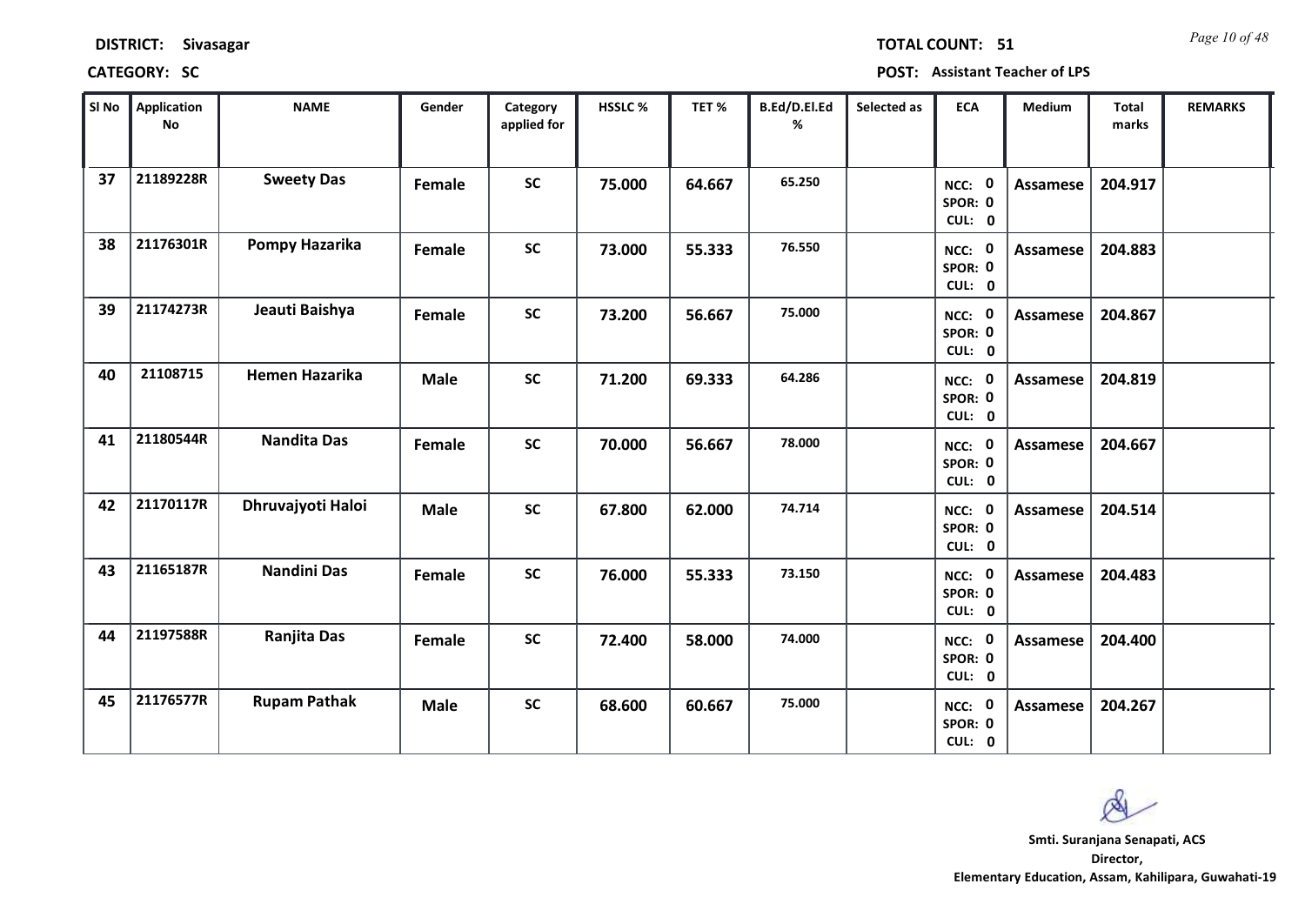*Page 11 of 48* **TOTAL COUNT: 51**

| SI No | <b>Application</b><br>No | <b>NAME</b>             | Gender      | Category<br>applied for | <b>HSSLC %</b> | TET%   | B.Ed/D.El.Ed<br>℅ | Selected as | <b>ECA</b>                       | <b>Medium</b> | Total<br>marks | <b>REMARKS</b> |
|-------|--------------------------|-------------------------|-------------|-------------------------|----------------|--------|-------------------|-------------|----------------------------------|---------------|----------------|----------------|
| 46    | 21187441R                | <b>Anupam Mandal</b>    | <b>Male</b> | <b>SC</b>               | 62.600         | 64.000 | 77.600            |             | - 0<br>NCC:<br>SPOR: 0<br>CUL: 0 | Assamese      | 204.200        |                |
| 47    | 21179766R                | <b>Preeti Rekha Das</b> | Female      | <b>SC</b>               | 79.600         | 60.000 | 64.500            |             | NCC:<br>- 0<br>SPOR: 0<br>CUL: 0 | Assamese      | 204.100        |                |
| 48    | 21179184R                | Puja Bonia              | Female      | <b>SC</b>               | 74.400         | 59.333 | 70.357            |             | - 0<br>NCC:<br>SPOR: 0<br>CUL: 0 | Assamese      | 204.090        |                |
| 49    | 21105815                 | Kabin Chandra Borah     | <b>Male</b> | <b>SC</b>               | 60.200         | 74.667 | 69.214            |             | NCC:<br>SPOR: 0<br>CUL: 0        | Assamese      | 204.081        |                |
| 50    | 21195611R                | Sabita Mallah           | Female      | <b>SC</b>               | 70.400         | 60.000 | 73.600            |             | NCC: 0<br>SPOR: 0<br>CUL: 0      | Assamese      | 204.000        |                |
| 51    | 21175633R                | Nipu Kaibarta           | <b>Male</b> | <b>SC</b>               | 76.000         | 61.333 | 66.400            |             | $NCC$ :<br>SPOR: 0<br>CUL: 0     | Assamese      | 203.733        |                |

 $\infty$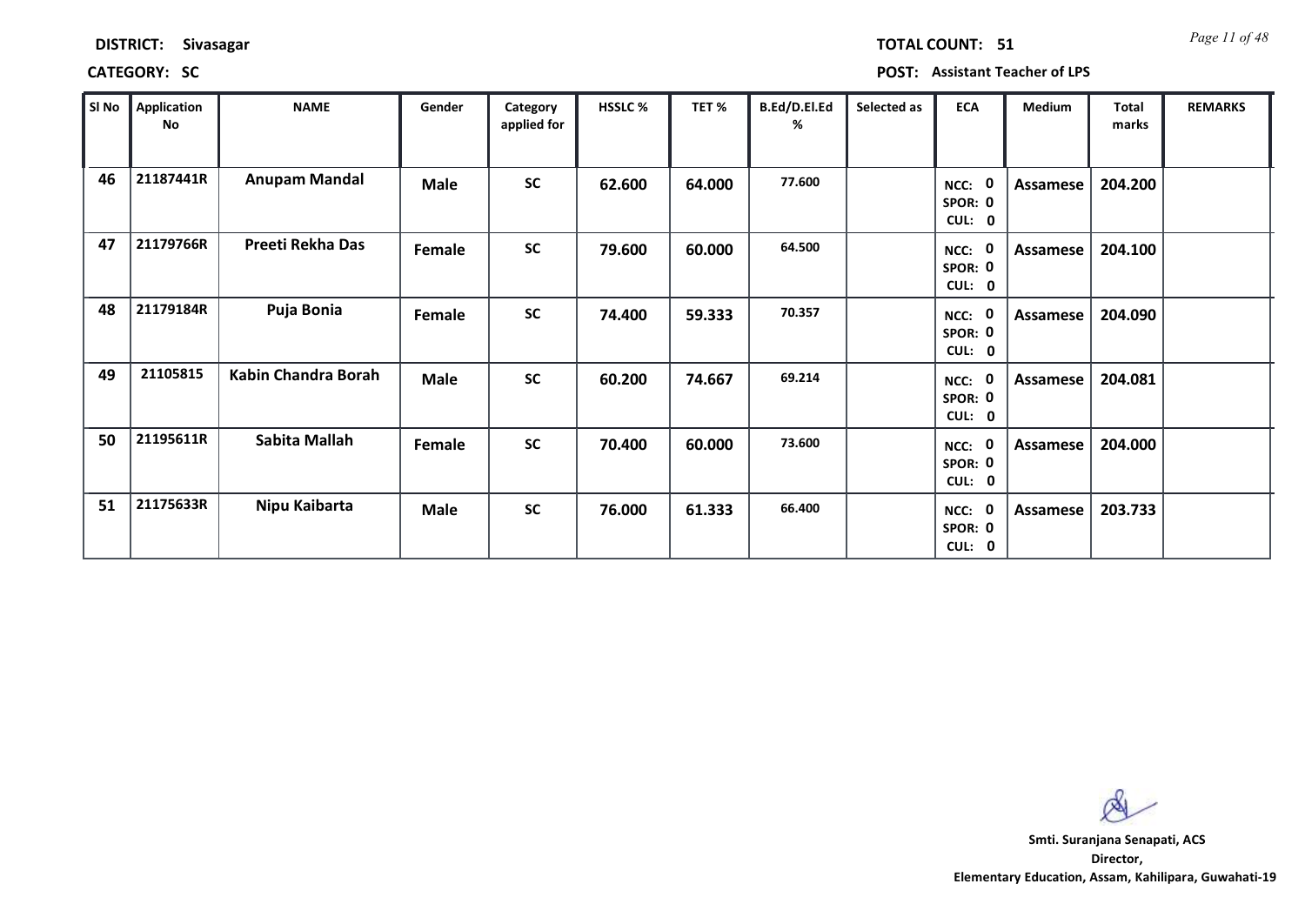| <b>DISTRICT:</b> | <b>Sivasagar</b> |
|------------------|------------------|
|------------------|------------------|

*Page 12 of 48* **TOTAL COUNT: 69**

| SI No                   | <b>Application</b><br>No | <b>NAME</b>                    | Gender      | Category<br>applied for | <b>HSSLC%</b> | TET %  | B.Ed/D.El.Ed<br>% | Selected as          | <b>ECA</b>                          | <b>Medium</b>   | <b>Total</b><br>marks | <b>REMARKS</b> |
|-------------------------|--------------------------|--------------------------------|-------------|-------------------------|---------------|--------|-------------------|----------------------|-------------------------------------|-----------------|-----------------------|----------------|
| 1                       | 21109426                 | <b>Deepak Yein</b>             | <b>Male</b> | <b>STP</b>              | 81.000        | 58.667 | 75.900            |                      | NCC: 0<br>SPOR: 0<br>CUL: 0         | Assamese        | 215.567               |                |
| $\overline{2}$          | 21194885R                | Ananya Mili                    | Female      | <b>STP</b>              | 74.000        | 58.000 | 69.111            | Women<br>Reservation | <b>NCC: 10</b><br>SPOR: 0<br>CUL: 0 | Assamese        | 211.111               |                |
| $\overline{\mathbf{3}}$ | 21183745R                | <b>Tirthanath Doley</b>        | <b>Male</b> | <b>STP</b>              | 70.400        | 62.667 | 73.400            |                      | NCC: 0<br>SPOR: 0<br>CUL: 0         | Assamese        | 206.467               |                |
| 4                       | 21174186R                | Simi Sonowal                   | Female      | <b>STP</b>              | 69.800        | 58.667 | 77.900            | Women<br>Reservation | NCC: 0<br>SPOR: 0<br>CUL: 0         | <b>Assamese</b> | 206.367               |                |
| 5                       | 21169045R                | <b>Manash Protim</b><br>Payeng | <b>Male</b> | <b>STP</b>              | 70.400        | 64.667 | 70.650            |                      | NCC: 0<br>SPOR: 0<br>CUL: 0         | Assamese        | 205.717               |                |
| 6                       | 21169028R                | Priyanka Saikia                | Female      | <b>STP</b>              | 69.200        | 58.667 | 77.700            | Women<br>Reservation | NCC: 0<br>SPOR: 0<br>CUL: 0         | Assamese        | 205.567               |                |
| $\overline{\mathbf{z}}$ | 21175180R                | <b>Sanjoy Loying</b>           | <b>Male</b> | <b>STP</b>              | 64.800        | 60.667 | 79.650            |                      | NCC: 0<br>SPOR: 0<br>CUL: 0         | <b>Assamese</b> | 205.117               |                |
| 8                       | 21169769R                | <b>Mimag Michong</b>           | <b>Male</b> | <b>STP</b>              | 73.600        | 61.333 | 70.143            |                      | NCC: 0<br>SPOR: 0<br>CUL: 0         | <b>Assamese</b> | 205.076               |                |
| 9                       | 21170066R                | <b>Dhananjoy Darig</b>         | <b>Male</b> | <b>STP</b>              | 71.800        | 57.333 | 75.800            |                      | NCC: 0<br>SPOR: 0<br>CUL: 0         | Assamese        | 204.933               |                |

 $\infty$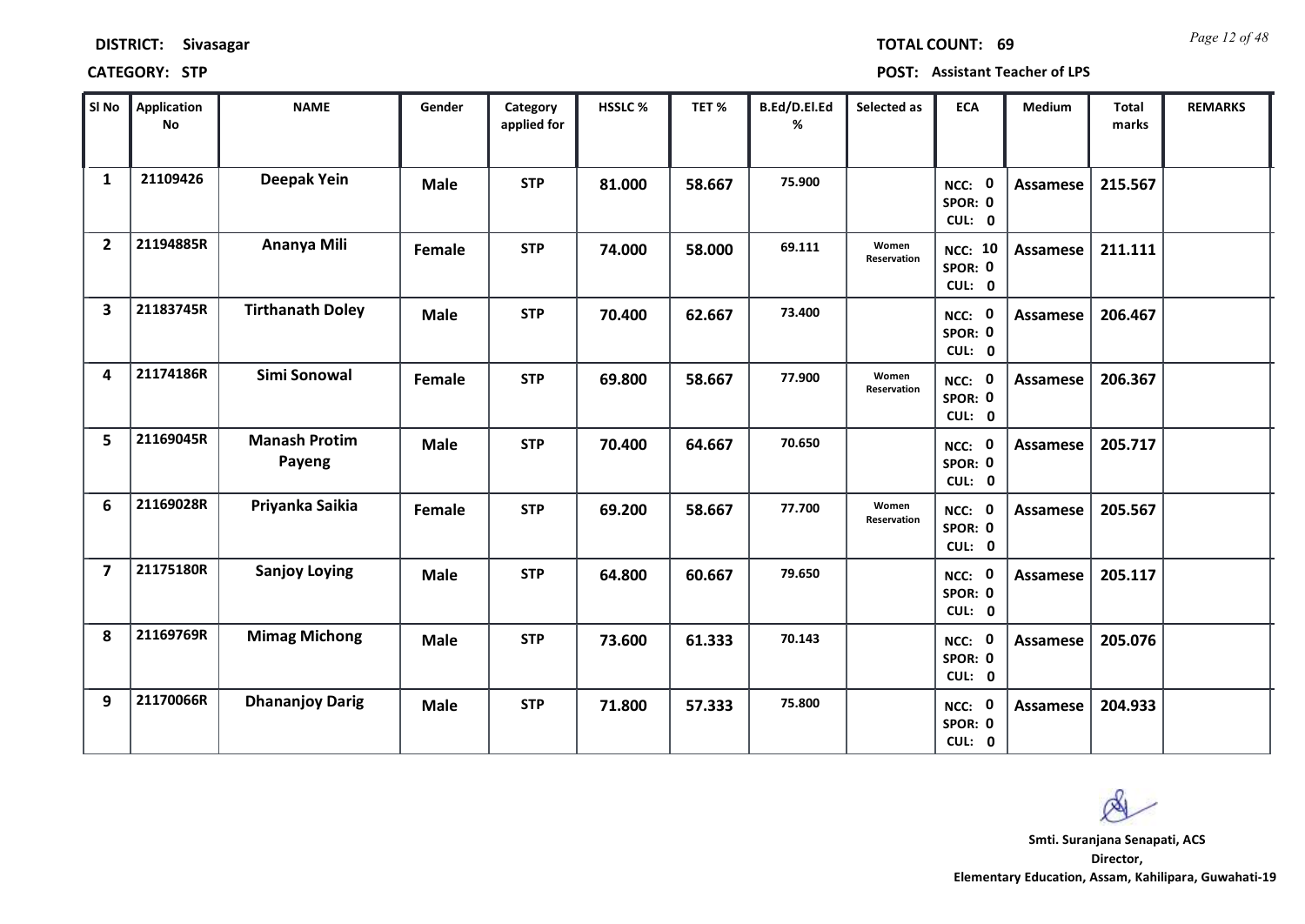*Page 13 of 48* **TOTAL COUNT: 69**

| SI No | <b>Application</b><br>No | <b>NAME</b>            | Gender      | Category<br>applied for | <b>HSSLC %</b> | TET %  | B.Ed/D.El.Ed<br>% | Selected as          | <b>ECA</b>                          | <b>Medium</b>   | <b>Total</b><br>marks | <b>REMARKS</b> |
|-------|--------------------------|------------------------|-------------|-------------------------|----------------|--------|-------------------|----------------------|-------------------------------------|-----------------|-----------------------|----------------|
| 10    | 21168817R                | Deepjyoti Deori        | Female      | <b>STP</b>              | 71.400         | 60.667 | 71.714            | Women<br>Reservation | NCC: 0<br>SPOR: 0<br>CUL: 0         | <b>Assamese</b> | 203.781               |                |
| 11    | 21169046R                | <b>Bitupon Sangma</b>  | <b>Male</b> | <b>STP</b>              | 75.200         | 56.000 | 72.429            |                      | NCC: 0<br>SPOR: 0<br>CUL: 0         | Assamese        | 203.629               |                |
| 12    | 21171594R                | Arundhati Pegu         | Female      | <b>STP</b>              | 68.400         | 58.667 | 75.650            | Women<br>Reservation | NCC: 0<br>SPOR: 0<br>CUL: 0         | Assamese        | 202.717               |                |
| 13    | 21165493R                | Manashi Kachari        | Female      | <b>STP</b>              | 66.600         | 58.667 | 77.200            | Women<br>Reservation | NCC: 0<br>SPOR: 0<br>CUL: 0         | Assamese        | 202.467               |                |
| 14    | 21181907R                | Sumi Sonowal           | Female      | <b>STP</b>              | 61.400         | 55.333 | 75.500            | Women<br>Reservation | <b>NCC: 10</b><br>SPOR: 0<br>CUL: 0 | <b>Assamese</b> | 202.233               |                |
| 15    | 21184592R                | <b>Bikash Doimari</b>  | <b>Male</b> | <b>STP</b>              | 64.400         | 64.000 | 73.550            |                      | NCC: 0<br>SPOR: 0<br>CUL: 0         | Assamese        | 201.950               |                |
| 16    | 21181158R                | Niharika Sonowal       | Female      | <b>STP</b>              | 61.800         | 61.333 | 78.800            | Women<br>Reservation | NCC: 0<br>SPOR: 0<br>CUL: 0         | <b>Assamese</b> | 201.933               |                |
| 17    | 21179950R                | Debaraj Pegu           | <b>Male</b> | <b>STP</b>              | 67.200         | 62.667 | 71.429            |                      | NCC: 0<br>SPOR: 0<br>CUL: 0         | <b>Assamese</b> | 201.295               |                |
| 18    | 21207589R                | <b>Susmita Sonowal</b> | Female      | <b>STP</b>              | 69.800         | 57.333 | 74.150            | Women<br>Reservation | NCC: 0<br>SPOR: 0<br>CUL: 0         | Assamese        | 201.283               |                |

 $\infty$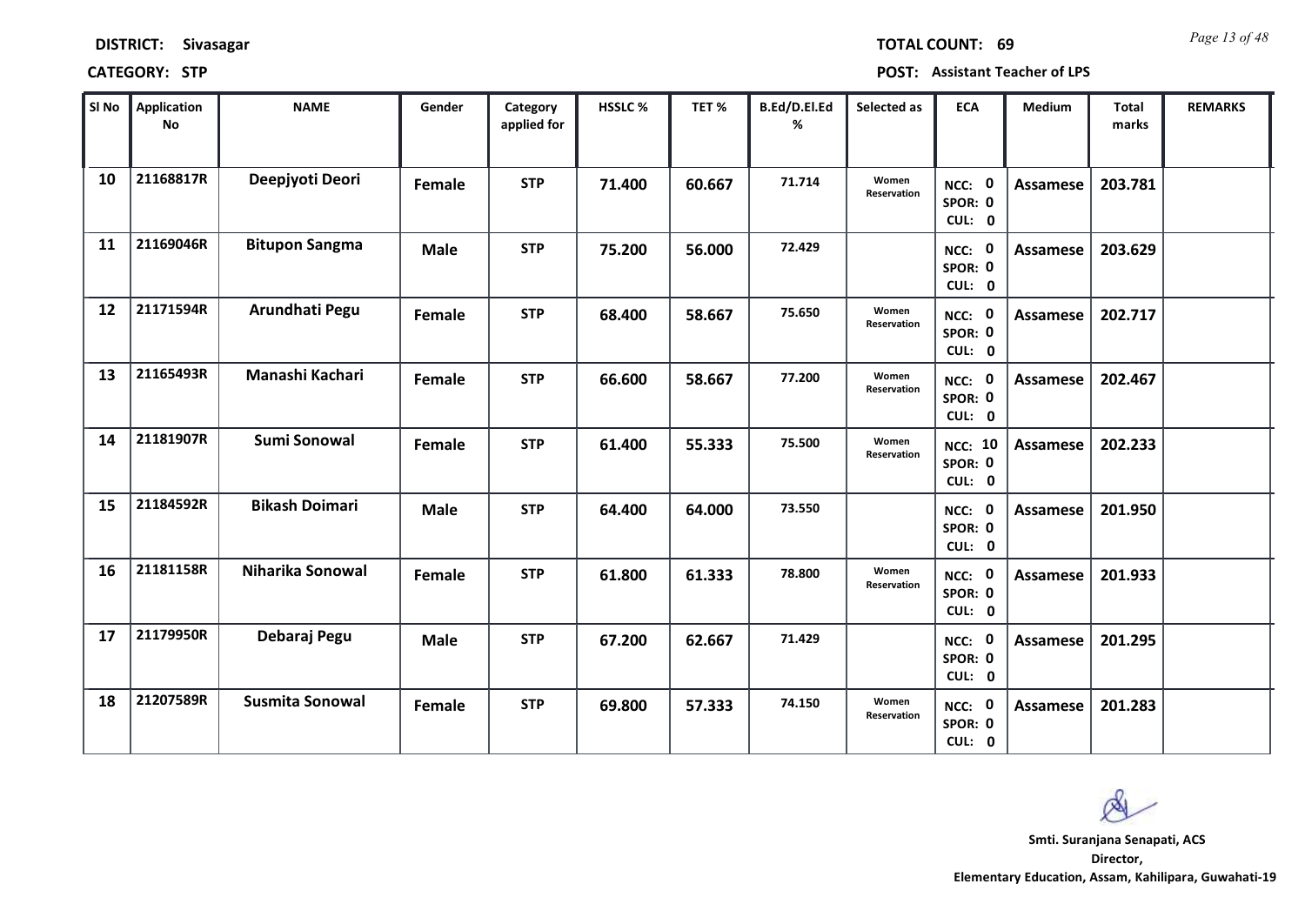| <b>DISTRICT:</b> | <b>Sivasagar</b> |
|------------------|------------------|
|------------------|------------------|

*Page 14 of 48* **TOTAL COUNT: 69**

**CATEGORY: STP POST: Assistant Teacher of LPS**

| SI No | Application<br><b>No</b> | <b>NAME</b>             | Gender      | Category<br>applied for | HSSLC % | TET%   | B.Ed/D.El.Ed<br>% | Selected as                 | <b>ECA</b>                  | <b>Medium</b>   | <b>Total</b><br>marks | <b>REMARKS</b> |
|-------|--------------------------|-------------------------|-------------|-------------------------|---------|--------|-------------------|-----------------------------|-----------------------------|-----------------|-----------------------|----------------|
| 19    | 21170450R                | <b>Pranab Pegu</b>      | <b>Male</b> | <b>STP</b>              | 77.800  | 58.000 | 65.300            |                             | NCC: 0<br>SPOR: 0<br>CUL: 0 | Assamese        | 201.100               |                |
| 20    | 21174674R                | Monalisha Saikia        | Female      | <b>STP</b>              | 60.000  | 63.333 | 76.714            | Women<br><b>Reservation</b> | NCC: 0<br>SPOR: 0<br>CUL: 0 | Assamese        | 200.048               |                |
| 21    | 21165305R                | <b>Binita Morang</b>    | Female      | <b>STP</b>              | 63.400  | 58.000 | 78.471            | Women<br>Reservation        | NCC: 0<br>SPOR: 0<br>CUL: 0 | Assamese        | 199.871               |                |
| 22    | 21176720R                | <b>Limy Bori</b>        | Female      | <b>STP</b>              | 68.800  | 57.333 | 73.429            | Women<br>Reservation        | NCC: 0<br>SPOR: 0<br>CUL: 0 | Assamese        | 199.562               |                |
| 23    | 21179882R                | <b>Pranati Thengal</b>  | Female      | <b>STP</b>              | 65.800  | 59.333 | 74.350            | Women<br>Reservation        | NCC: 0<br>SPOR: 0<br>CUL: 0 | Assamese        | 199.483               |                |
| 24    | 21179980R                | <b>Santonu Sonowal</b>  | <b>Male</b> | <b>STP</b>              | 57.200  | 67.333 | 74.950            |                             | NCC: 0<br>SPOR: 0<br>CUL: 0 | Assamese        | 199.483               |                |
| 25    | 21196874R                | Simi Sonowal            | Female      | <b>STP</b>              | 65.200  | 56.667 | 77.550            | Women<br>Reservation        | NCC: 0<br>SPOR: 0<br>CUL: 0 | <b>Assamese</b> | 199.417               |                |
| 26    | 21168979R                | Swapna Junak Taye       | Female      | <b>STP</b>              | 69.600  | 60.000 | 69.700            | Women<br>Reservation        | NCC: 0<br>SPOR: 0<br>CUL: 0 | Assamese        | 199.300               |                |
| 27    | 21164066                 | <b>Biswayanti Medok</b> | Female      | <b>STP</b>              | 69.200  | 55.333 | 74.750            | Women<br>Reservation        | NCC: 0<br>SPOR: 0<br>CUL: 0 | Assamese        | 199.283               |                |

**Director, Smti. Suranjana Senapati, ACS**

 $\infty$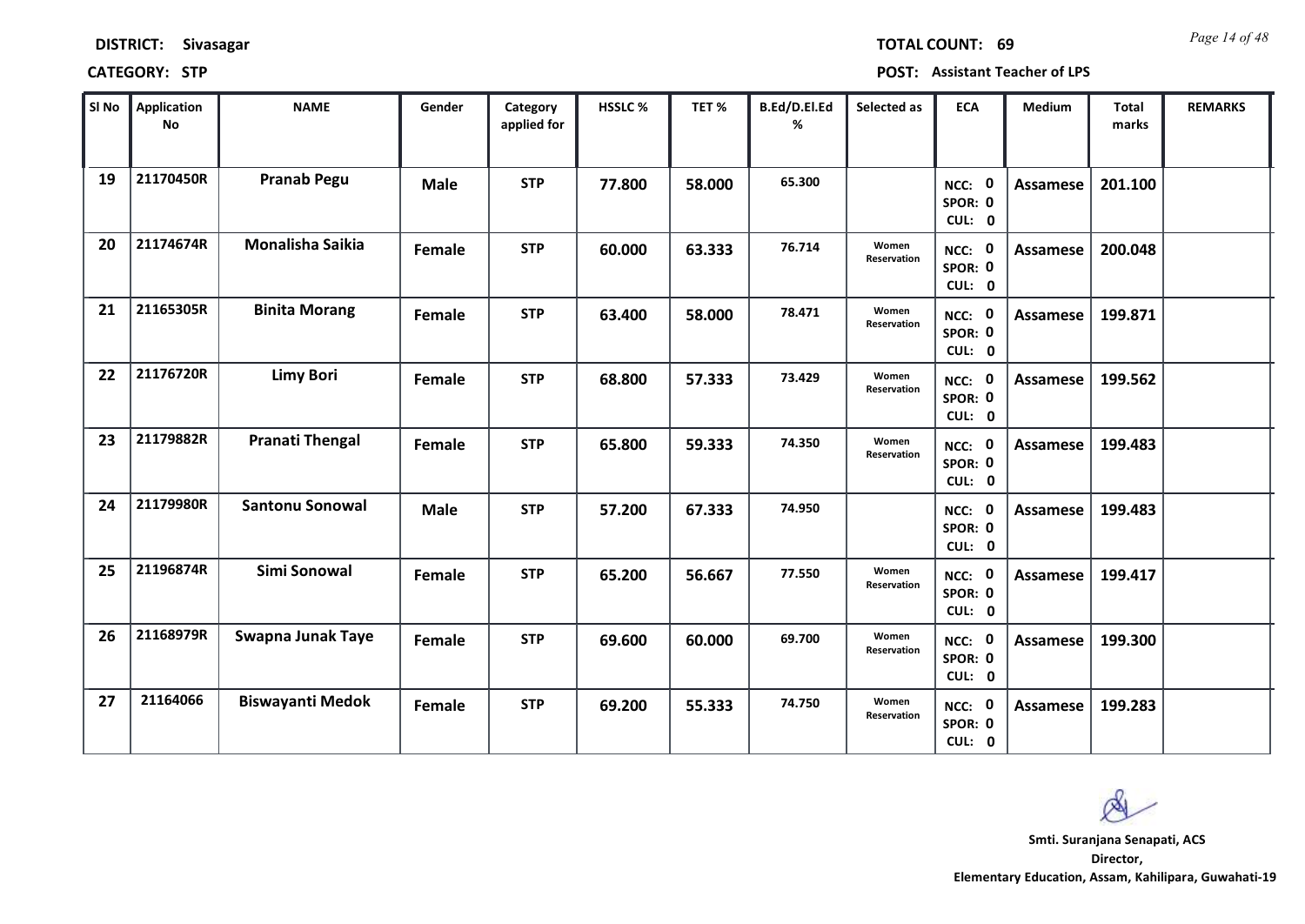| <b>DISTRICT:</b> | <b>Sivasagar</b> |
|------------------|------------------|
|------------------|------------------|

*Page 15 of 48* **TOTAL COUNT: 69**

| SI No | Application<br>No | <b>NAME</b>          | Gender      | Category<br>applied for | <b>HSSLC%</b> | TET%   | B.Ed/D.El.Ed<br>% | Selected as          | <b>ECA</b>                  | <b>Medium</b> | <b>Total</b><br>marks | <b>REMARKS</b> |
|-------|-------------------|----------------------|-------------|-------------------------|---------------|--------|-------------------|----------------------|-----------------------------|---------------|-----------------------|----------------|
| 28    | 21175628R         | <b>Bijoy Dawo</b>    | <b>Male</b> | <b>STP</b>              | 71.200        | 55.333 | 72.700            |                      | NCC: 0<br>SPOR: 0<br>CUL: 0 | Assamese      | 199.233               |                |
| 29    | 21175815R         | Jyoshna Pegu         | Female      | <b>STP</b>              | 71.000        | 55.333 | 72.450            | Women<br>Reservation | NCC: 0<br>SPOR: 0<br>CUL: 0 | Assamese      | 198.783               |                |
| 30    | 21204629R         | Jayanta Pegu         | <b>Male</b> | <b>STP</b>              | 68.000        | 55.333 | 75.400            |                      | NCC: 0<br>SPOR: 0<br>CUL: 0 | Assamese      | 198.733               |                |
| 31    | 21176180R         | <b>Junali Ngate</b>  | Female      | <b>STP</b>              | 70.800        | 58.000 | 69.850            | Women<br>Reservation | NCC: 0<br>SPOR: 0<br>CUL: 0 | Assamese      | 198.650               |                |
| 32    | 21179392R         | <b>Poli Sonowal</b>  | Female      | <b>STP</b>              | 66.400        | 59.333 | 72.643            | Women<br>Reservation | NCC: 0<br>SPOR: 0<br>CUL: 0 | Assamese      | 198.376               |                |
| 33    | 21183901R         | Rashmi Rekha Ngate   | Female      | <b>STP</b>              | 69.000        | 55.333 | 73.950            | Women<br>Reservation | NCC: 0<br>SPOR: 0<br>CUL: 0 | Assamese      | 198.283               |                |
| 34    | 21176432R         | Gargie Hazarika      | Female      | <b>STP</b>              | 72.400        | 56.000 | 69.667            | Women<br>Reservation | NCC: 0<br>SPOR: 0<br>CUL: 0 | Assamese      | 198.067               |                |
| 35    | 21175495R         | Bhagyalakhi Hazarika | Female      | <b>STP</b>              | 61.200        | 60.000 | 76.800            |                      | NCC: 0<br>SPOR: 0<br>CUL: 0 | Assamese      | 198.000               |                |
| 36    | 21191748R         | Labanya Yein         | Female      | <b>STP</b>              | 60.000        | 58.667 | 79.250            |                      | NCC: 0<br>SPOR: 0<br>CUL: 0 | Assamese      | 197.917               |                |

 $\infty$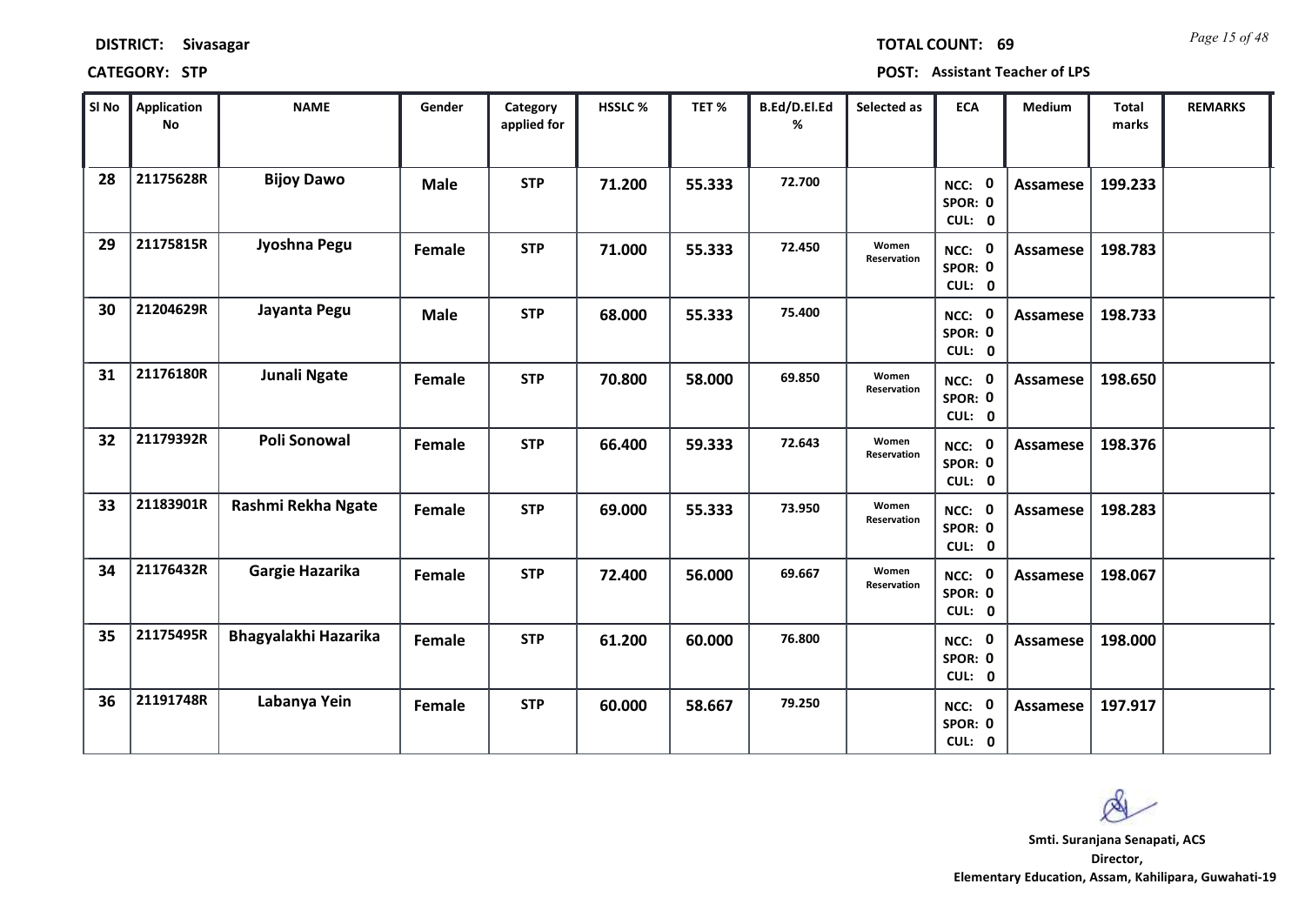| <b>DISTRICT:</b> | Sivasagar |
|------------------|-----------|
|------------------|-----------|

*Page 16 of 48* **TOTAL COUNT: 69**

| SI No | Application<br>$\mathsf{No}$ | <b>NAME</b>               | Gender      | Category<br>applied for | HSSLC % | TET %  | B.Ed/D.El.Ed<br>% | Selected as | <b>ECA</b>                  | Medium          | <b>Total</b><br>marks | <b>REMARKS</b> |
|-------|------------------------------|---------------------------|-------------|-------------------------|---------|--------|-------------------|-------------|-----------------------------|-----------------|-----------------------|----------------|
| 37    | 21168897R                    | <b>Gitashree Hazarika</b> | Female      | <b>STP</b>              | 63.600  | 56.000 | 78.300            |             | NCC: 0<br>SPOR: 0<br>CUL: 0 | <b>Assamese</b> | 197.900               |                |
| 38    | 21168277R                    | Surabhi Sonowal           | Female      | <b>STP</b>              | 60.000  | 62.000 | 75.700            |             | NCC: 0<br>SPOR: 0<br>CUL: 0 | Assamese        | 197.700               |                |
| 39    | 21174043R                    | Rajesh Kumar Deori        | <b>Male</b> | <b>STP</b>              | 58.000  | 65.333 | 74.071            |             | NCC: 0<br>SPOR: 0<br>CUL: 0 | Assamese        | 197.405               |                |
| 40    | 21178970R                    | <b>Jogen Payeng</b>       | <b>Male</b> | <b>STP</b>              | 64.200  | 61.333 | 71.400            |             | NCC: 0<br>SPOR: 0<br>CUL: 0 | Assamese        | 196.933               |                |
| 41    | 21165855R                    | <b>Satish Pegu</b>        | <b>Male</b> | <b>STP</b>              | 72.400  | 55.333 | 69.150            |             | NCC: 0<br>SPOR: 0<br>CUL: 0 | <b>Assamese</b> | 196.883               |                |
| 42    | 21168628R                    | <b>Chimpee Sonowal</b>    | Female      | <b>STP</b>              | 66.000  | 56.667 | 74.150            |             | NCC: 0<br>SPOR: 0<br>CUL: 0 | <b>Assamese</b> | 196.817               |                |
| 43    | 21173886R                    | Ramchandra Pegu           | <b>Male</b> | <b>STP</b>              | 74.000  | 56.667 | 66.150            |             | NCC: 0<br>SPOR: 0<br>CUL: 0 | <b>Assamese</b> | 196.817               |                |
| 44    | 21190466R                    | Gebraj Pegu               | <b>Male</b> | <b>STP</b>              | 74.400  | 56.000 | 66.350            |             | NCC: 0<br>SPOR: 0<br>CUL: 0 | Assamese        | 196.750               |                |
| 45    | 21108384                     | <b>Biddeswar Yein</b>     | <b>Male</b> | <b>STP</b>              | 64.400  | 61.333 | 70.929            |             | NCC: 0<br>SPOR: 0<br>CUL: 0 | Assamese        | 196.662               |                |

 $\infty$ **Smti. Suranjana Senapati, ACS**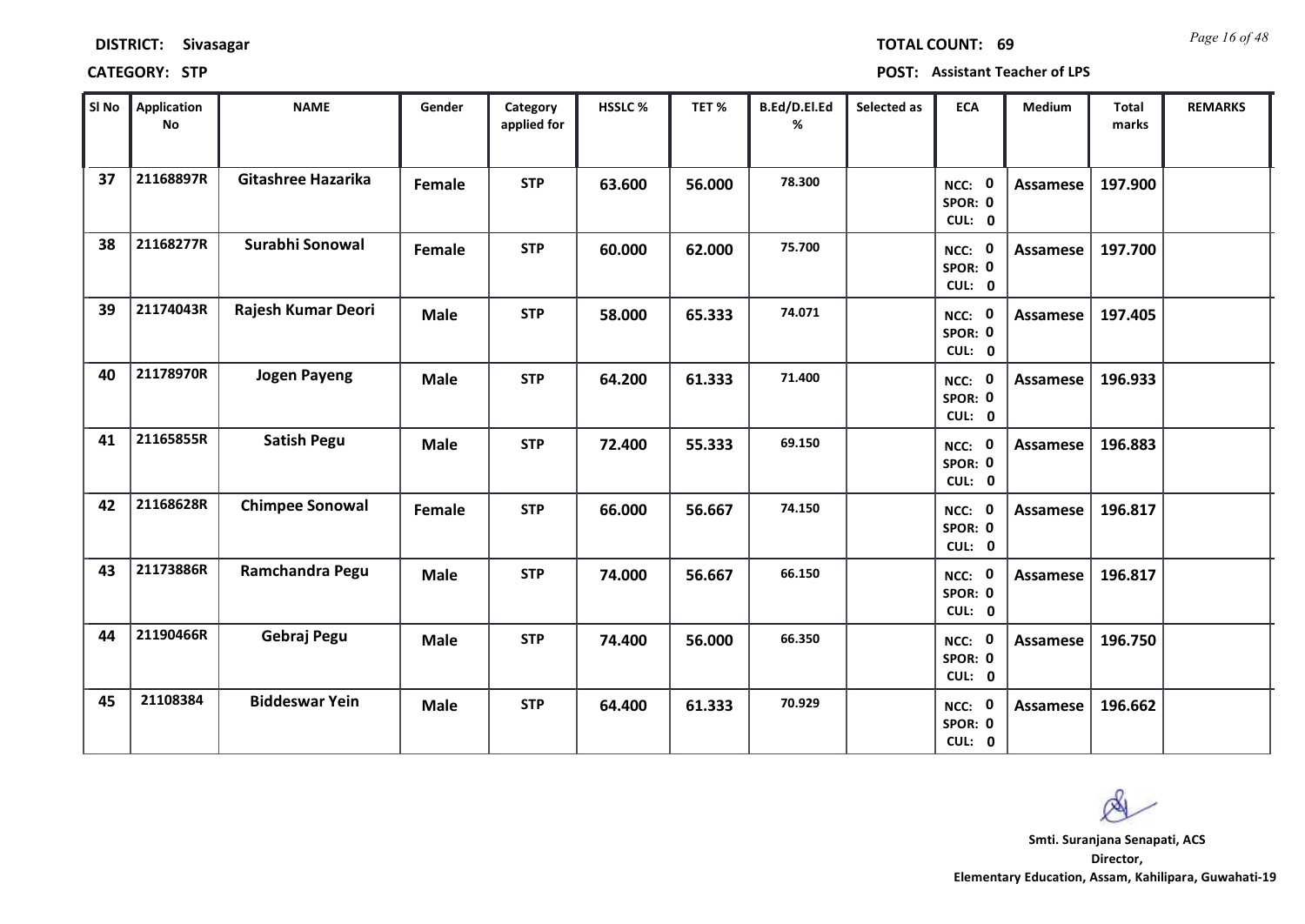| <b>DISTRICT:</b> | Sivasagar |
|------------------|-----------|
|------------------|-----------|

*Page 17 of 48* **TOTAL COUNT: 69**

| SI No | <b>Application</b><br>No | <b>NAME</b>            | Gender      | Category<br>applied for | HSSLC % | TET%   | B.Ed/D.El.Ed<br>% | Selected as | <b>ECA</b>                  | <b>Medium</b>   | <b>Total</b><br>marks | <b>REMARKS</b> |
|-------|--------------------------|------------------------|-------------|-------------------------|---------|--------|-------------------|-------------|-----------------------------|-----------------|-----------------------|----------------|
| 46    | 21187959R                | <b>Anima Panging</b>   | Female      | <b>STP</b>              | 60.400  | 59.333 | 76.643            |             | NCC: 0<br>SPOR: 0<br>CUL: 0 | <b>Assamese</b> | 196.376               |                |
| 47    | 21189392R                | Seng Khamti            | <b>Male</b> | <b>STP</b>              | 69.200  | 55.333 | 71.750            |             | NCC: 0<br>SPOR: 0<br>CUL: 0 | <b>Assamese</b> | 196.283               |                |
| 48    | 21179281R                | Devilata Pegu          | Female      | <b>STP</b>              | 65.800  | 58.667 | 71.600            |             | NCC: 0<br>SPOR: 0<br>CUL: 0 | <b>Assamese</b> | 196.067               |                |
| 49    | 21185371R                | Rupjyoti Das           | Female      | <b>STP</b>              | 59.200  | 60.000 | 76.786            |             | NCC: 0<br>SPOR: 0<br>CUL: 0 | Assamese        | 195.986               |                |
| 50    | 21154590                 | Chimpi Kachari         | Female      | <b>STP</b>              | 70.000  | 56.000 | 69.889            |             | NCC: 0<br>SPOR: 0<br>CUL: 0 | <b>Assamese</b> | 195.889               |                |
| 51    | 21115048                 | Chandrama Bori         | Female      | <b>STP</b>              | 55.600  | 63.333 | 76.861            |             | NCC: 0<br>SPOR: 0<br>CUL: 0 | <b>Assamese</b> | 195.794               |                |
| 52    | 21105846                 | Priyanku Sonowal       | Female      | <b>STP</b>              | 67.600  | 55.333 | 72.850            |             | NCC: 0<br>SPOR: 0<br>CUL: 0 | Assamese        | 195.783               |                |
| 53    | 21110124                 | <b>Dinesh Doley</b>    | <b>Male</b> | <b>STP</b>              | 66.200  | 56.667 | 72.857            |             | NCC: 0<br>SPOR: 0<br>CUL: 0 | <b>Assamese</b> | 195.724               |                |
| 54    | 21166394R                | <b>Phul Kumar Pegu</b> | <b>Male</b> | <b>STP</b>              | 60.400  | 64.000 | 71.000            |             | NCC: 0<br>SPOR: 0<br>CUL: 0 | Assamese        | 195.400               |                |

 $\infty$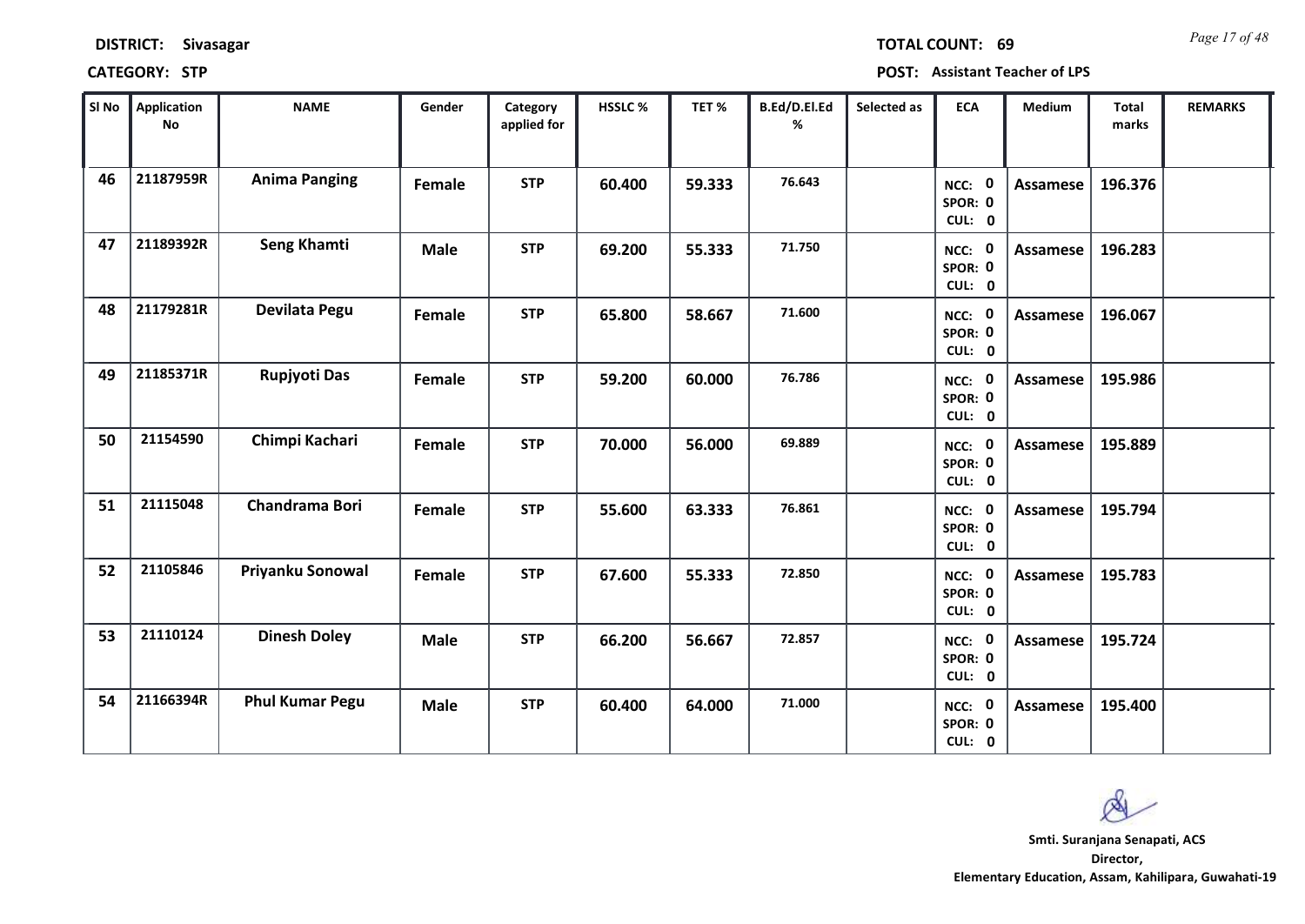*Page 18 of 48* **TOTAL COUNT: 69**

| SI No | <b>Application</b><br>No | <b>NAME</b>                | Gender      | Category<br>applied for | HSSLC % | TET%   | B.Ed/D.El.Ed<br>% | Selected as | <b>ECA</b>                          | <b>Medium</b>   | <b>Total</b><br>marks | <b>REMARKS</b> |
|-------|--------------------------|----------------------------|-------------|-------------------------|---------|--------|-------------------|-------------|-------------------------------------|-----------------|-----------------------|----------------|
| 55    | 21116332                 | <b>Bharat Sing Kumbang</b> | <b>Male</b> | <b>STP</b>              | 57.800  | 60.667 | 76.929            |             | NCC: 0<br>SPOR: 0<br>CUL: 0         | Assamese        | 195.395               |                |
| 56    | 21195410R                | <b>Mridul Mili</b>         | <b>Male</b> | <b>STP</b>              | 60.400  | 56.000 | 68.950            |             | <b>NCC: 10</b><br>SPOR: 0<br>CUL: 0 | Assamese        | 195.350               |                |
| 57    | 21173978R                | <b>Girin Sing Mili</b>     | <b>Male</b> | <b>STP</b>              | 59.000  | 64.667 | 71.650            |             | NCC: 0<br>SPOR: 0<br>CUL: 0         | Assamese        | 195.317               |                |
| 58    | 21184687R                | <b>Shrutika Narah</b>      | Female      | <b>STP</b>              | 67.600  | 57.333 | 70.357            |             | NCC: 0<br>SPOR: 0<br>CUL: 0         | <b>Assamese</b> | 195.290               |                |
| 59    | 21167692R                | <b>Dismanta Sonowal</b>    | <b>Male</b> | <b>STP</b>              | 68.400  | 56.000 | 70.650            |             | NCC: 0<br>SPOR: 0<br>CUL: 0         | Assamese        | 195.050               |                |
| 60    | 21190172R                | Pompi Sargari              | Female      | <b>STP</b>              | 57.600  | 62.667 | 74.750            |             | NCC: 0<br>SPOR: 0<br>CUL: 0         | Assamese        | 195.017               |                |
| 61    | 21181129R                | <b>Inesh Kumbang</b>       | <b>Male</b> | <b>STP</b>              | 64.400  | 64.000 | 66.350            |             | NCC: 0<br>SPOR: 0<br>CUL: 0         | <b>Assamese</b> | 194.750               |                |
| 62    | 21100605                 | Dipjyoti Borah             | <b>Male</b> | <b>STP</b>              | 71.800  | 60.667 | 62.214            |             | NCC: 0<br>SPOR: 0<br>CUL: 0         | <b>Assamese</b> | 194.681               |                |
| 63    | 21188952R                | <b>Chetana Doley</b>       | Female      | <b>STP</b>              | 64.600  | 62.000 | 68.071            |             | NCC: 0<br>SPOR: 0<br>CUL: 0         | Assamese        | 194.671               |                |

 $\infty$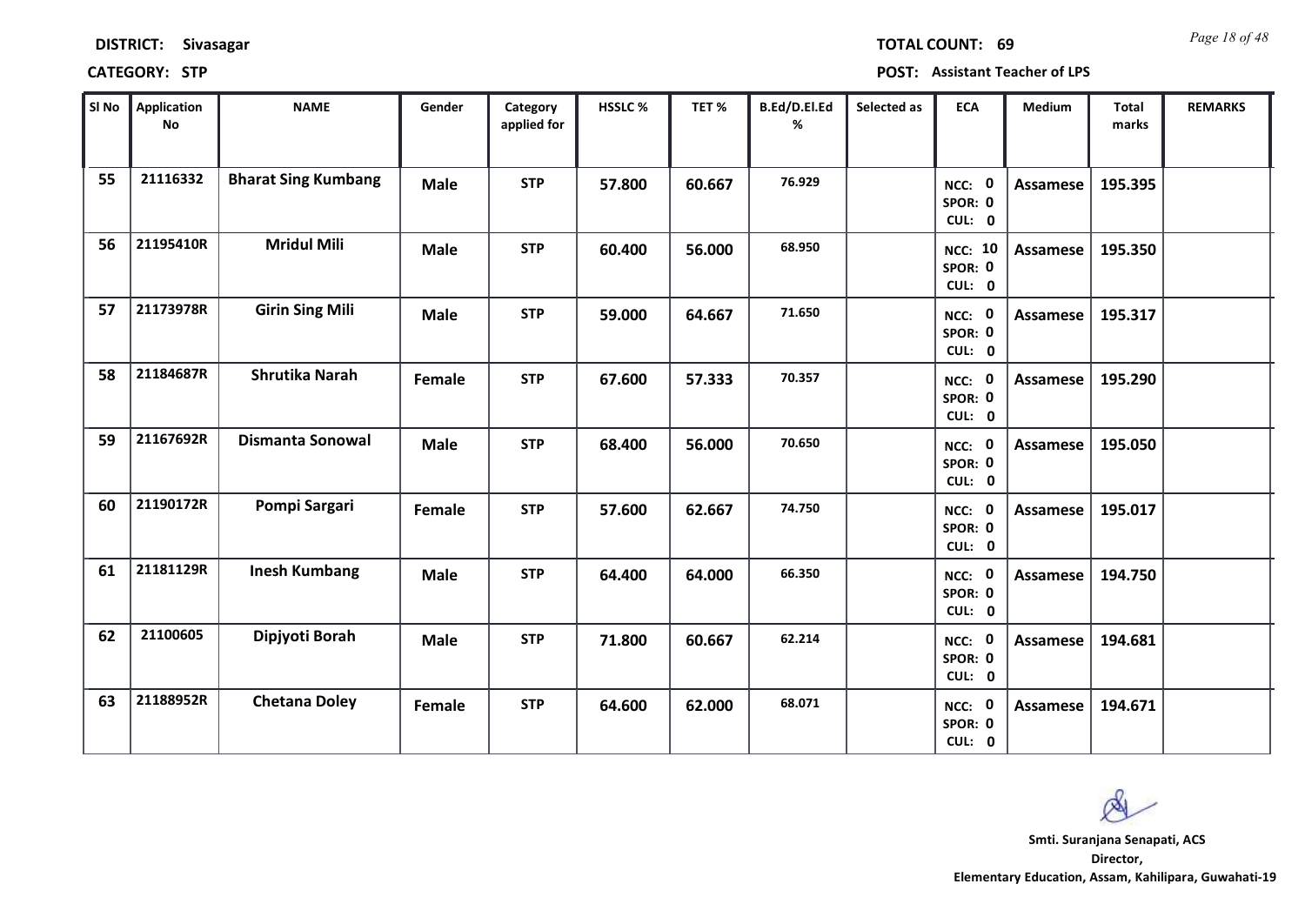| Sl No | Application<br>No | <b>NAME</b>         | Gender      | Category<br>applied for | <b>HSSLC %</b> | TET <sub>%</sub> | B.Ed/D.El.Ed<br>% | Selected as | <b>ECA</b>                       | <b>Medium</b> | <b>Total</b><br>marks | <b>REMARKS</b> |
|-------|-------------------|---------------------|-------------|-------------------------|----------------|------------------|-------------------|-------------|----------------------------------|---------------|-----------------------|----------------|
| 64    | 21180790R         | Luhit Mili          | <b>Male</b> | <b>STP</b>              | 65.000         | 59.333           | 70.300            |             | 0<br>NCC:<br>SPOR: 0<br>CUL: 0   | Assamese      | 194.633               |                |
| 65    | 21184328R         | Manashi Basumotari  | Female      | <b>STP</b>              | 60.400         | 55.333           | 78.650            |             | NCC: 0<br>SPOR: 0<br>CUL: 0      | Assamese      | 194.383               |                |
| 66    | 21175708R         | Nayanmoni Pawe      | Male        | <b>STP</b>              | 60.600         | 61.333           | 72.400            |             | 0<br>NCC:<br>SPOR: 0<br>CUL: 0   | Assamese      | 194.333               |                |
| 67    | 21181475R         | <b>Manash Daw</b>   | <b>Male</b> | <b>STP</b>              | 66.400         | 55.333           | 72.600            |             | - 0<br>NCC:<br>SPOR: 0<br>CUL: 0 | Assamese      | 194.333               |                |
| 68    | 21165406R         | Swagata Saikia      | Female      | <b>STP</b>              | 66.200         | 55.333           | 72.650            |             | - 0<br>NCC:<br>SPOR: 0<br>CUL: 0 | Assamese      | 194.183               |                |
| 69    | 21115879          | <b>Khirud Borah</b> | <b>Male</b> | <b>STP</b>              | 46.600         | 70.667           | 76.786            |             | - 0<br>NCC:<br>SPOR: 0<br>CUL: 0 | Assamese      | 194.052               |                |

**DISTRICT: Sivasagar**

### **CATEGORY: STP POST: Assistant Teacher of LPS**

*Page 19 of 48* **TOTAL COUNT: 69**

**Director, Elementary Education, Assam, Kahilipara, Guwahati-19 Smti. Suranjana Senapati, ACS**

 $\infty$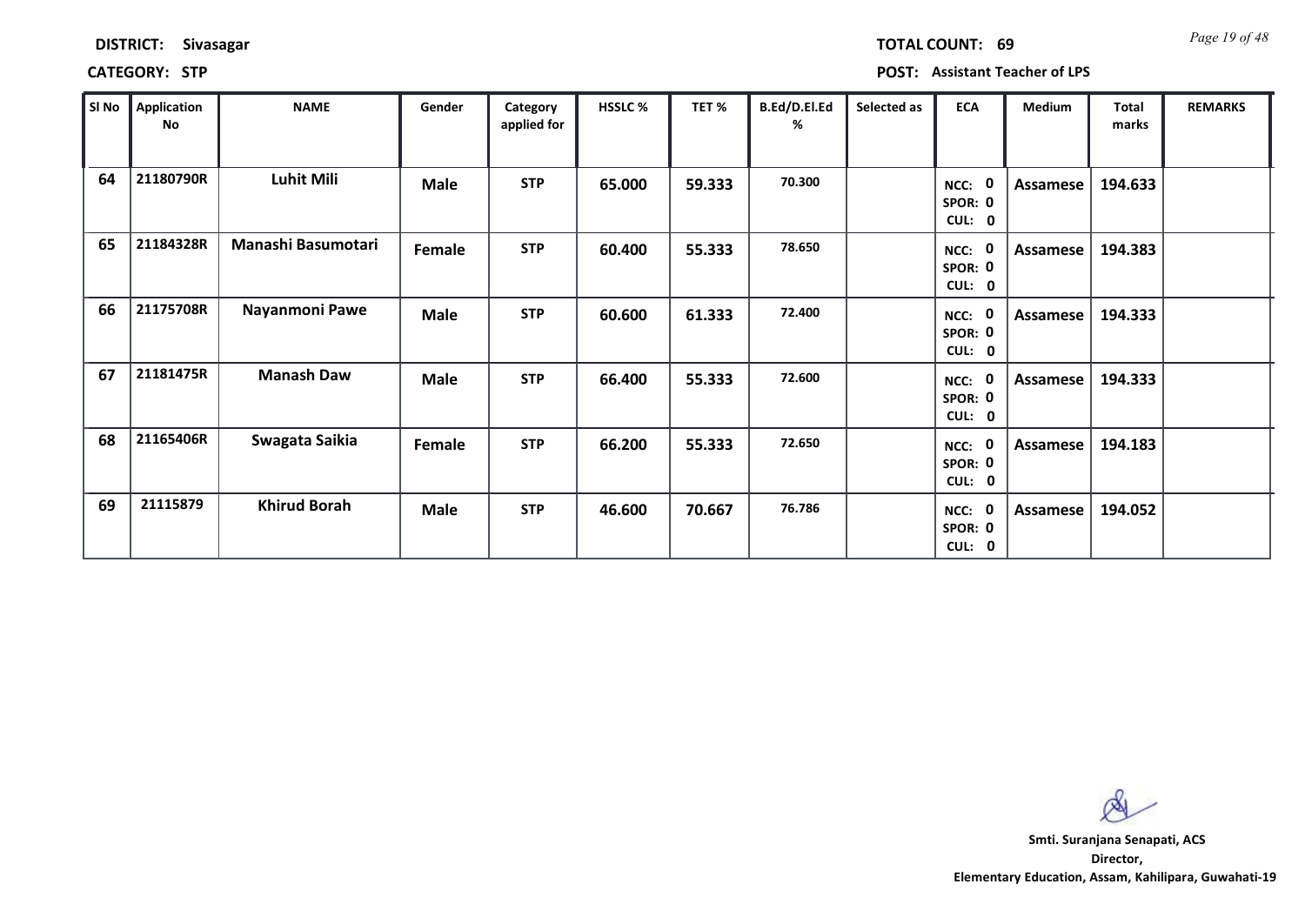*Page 20 of 48* **TOTAL COUNT: 256**

| SI No                   | <b>Application</b><br>No | <b>NAME</b>              | Gender      | Category<br>applied for | <b>HSSLC %</b> | TET %  | B.Ed/D.El.Ed<br>% | Selected as          | <b>ECA</b>                  | <b>Medium</b>   | <b>Total</b><br>marks | <b>REMARKS</b> |
|-------------------------|--------------------------|--------------------------|-------------|-------------------------|----------------|--------|-------------------|----------------------|-----------------------------|-----------------|-----------------------|----------------|
| $\mathbf{1}$            | 21166899R                | <b>Nozifa Begum</b>      | Female      | <b>UR</b>               | 87.000         | 64.667 | 80.600            | Women<br>Reservation | NCC: 0<br>SPOR: 0<br>CUL: 0 | <b>Assamese</b> | 232.267               |                |
| $\overline{2}$          | 21185441R                | Deepshikha Gogoi         | Female      | OBC/MOBC                | 84.400         | 66.000 | 80.800            | Women<br>Reservation | NCC: 0<br>SPOR: 0<br>CUL: 0 | Assamese        | 231.200               |                |
| $\overline{\mathbf{3}}$ | 21168649R                | <b>Monikha Hussain</b>   | Female      | <b>EWS</b>              | 85.800         | 64.000 | 81.100            | Women<br>Reservation | NCC: 0<br>SPOR: 0<br>CUL: 0 | Assamese        | 230.900               |                |
| 4                       | 21109627                 | <b>Baishali Dutta</b>    | Female      | OBC/MOBC                | 86.000         | 62.000 | 82.650            | Women<br>Reservation | NCC: 0<br>SPOR: 0<br>CUL: 0 | <b>Assamese</b> | 230.650               |                |
| 5                       | 21174700R                | Parash Jyoti Kalita      | <b>Male</b> | <b>EWS</b>              | 78.400         | 72.667 | 79.400            |                      | NCC: 0<br>SPOR: 0<br>CUL: 0 | Assamese        | 230.467               |                |
| 6                       | 21177688R                | <b>Meghalee Bokatial</b> | Female      | OBC/MOBC                | 85.400         | 65.333 | 78.100            | Women<br>Reservation | NCC: 0<br>SPOR: 0<br>CUL: 0 | Assamese        | 228.833               |                |
| $\overline{\mathbf{z}}$ | 21173712R                | <b>Subahan Halder</b>    | <b>Male</b> | <b>EWS</b>              | 77.000         | 72.667 | 77.050            |                      | NCC: 0<br>SPOR: 0<br>CUL: 0 | Assamese        | 226.717               |                |
| 8                       | 21182048R                | <b>Sajid Ahmed</b>       | <b>Male</b> | <b>EWS</b>              | 78.600         | 68.000 | 79.100            |                      | NCC: 0<br>SPOR: 0<br>CUL: 0 | <b>Assamese</b> | 225.700               |                |
| 9                       | 21187810R                | Sonmoyee Gogoi           | Female      | OBC/MOBC                | 84.200         | 67.333 | 73.714            | Women<br>Reservation | NCC: 0<br>SPOR: 0<br>CUL: 0 | Assamese        | 225.248               |                |

 $\infty$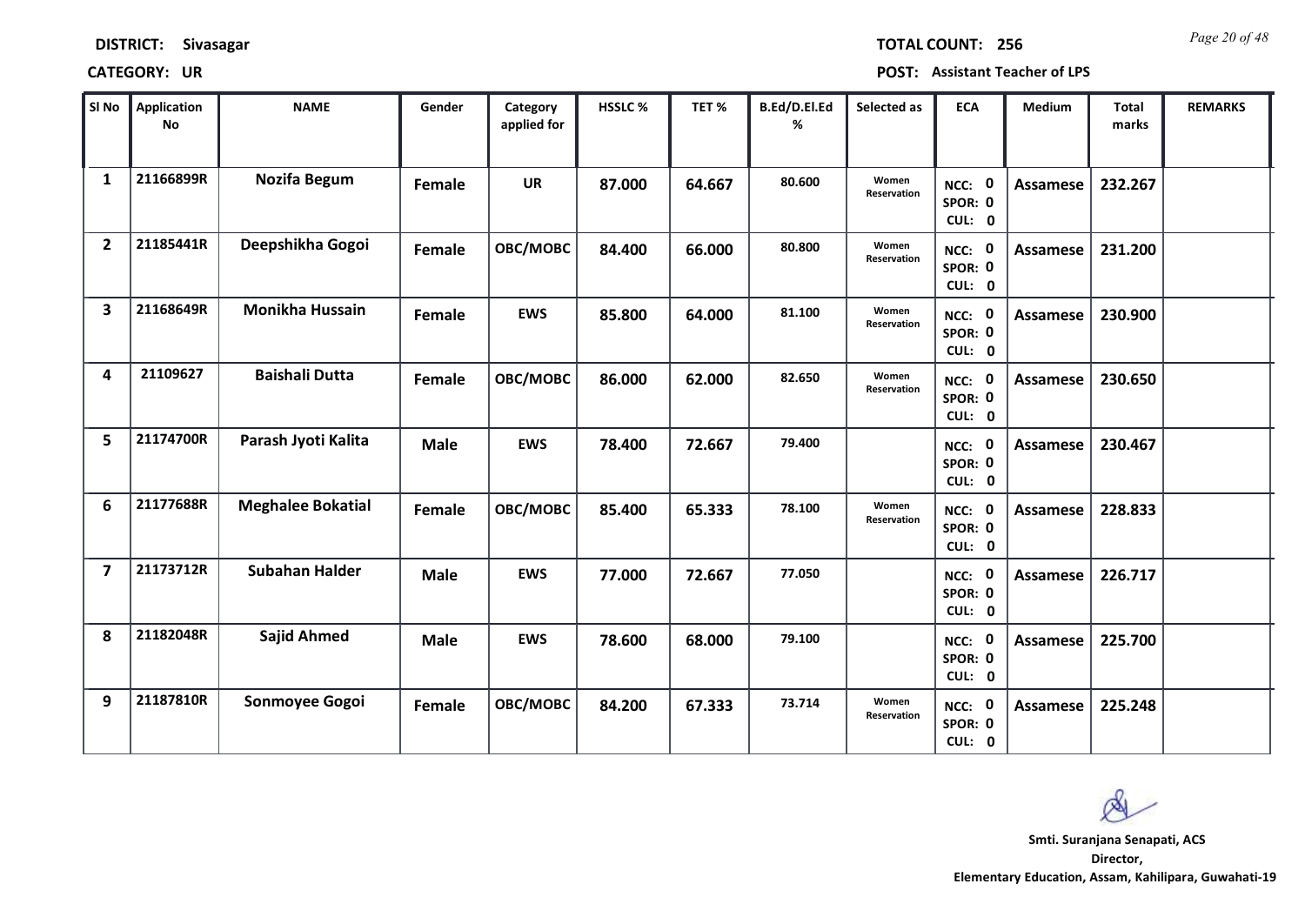| <b>DISTRICT:</b> | <b>Sivasagar</b> |
|------------------|------------------|
|------------------|------------------|

*Page 21 of 48* **TOTAL COUNT: 256**

| SI No | <b>Application</b><br>No | <b>NAME</b>                     | Gender      | Category<br>applied for | <b>HSSLC %</b> | TET %  | B.Ed/D.El.Ed<br>% | Selected as          | <b>ECA</b>                          | <b>Medium</b>   | <b>Total</b><br>marks | <b>REMARKS</b> |
|-------|--------------------------|---------------------------------|-------------|-------------------------|----------------|--------|-------------------|----------------------|-------------------------------------|-----------------|-----------------------|----------------|
| 10    | 21103747                 | <b>Sunita Devi</b>              | Female      | OBC/MOBC                | 76.600         | 66.667 | 81.450            | Women<br>Reservation | NCC: 0<br>SPOR: 0<br>CUL: 0         | Assamese        | 224.717               |                |
| 11    | 21196381R                | <b>Alvin Ali</b>                | Female      | <b>EWS</b>              | 78.600         | 66.667 | 79.200            | Women<br>Reservation | NCC: 0<br>SPOR: 0<br>CUL: 0         | <b>Assamese</b> | 224.467               |                |
| 12    | 21174315R                | Nilakhi Dutta                   | Female      | OBC/MOBC                | 82.400         | 63.333 | 78.150            | Women<br>Reservation | NCC: 0<br>SPOR: 0<br>CUL: 0         | <b>Assamese</b> | 223.883               |                |
| 13    | 21180815R                | Nabajit Chetia                  | <b>Male</b> | OBC/MOBC                | 82.200         | 62.667 | 78.700            |                      | NCC: 0<br>SPOR: 0<br>CUL: 0         | Assamese        | 223.567               |                |
| 14    | 21203716R                | <b>Pallab Gogoi</b>             | <b>Male</b> | OBC/MOBC                | 79.600         | 64.000 | 79.900            |                      | NCC: 0<br>SPOR: 0<br>CUL: 0         | <b>Assamese</b> | 223.500               |                |
| 15    | 21185595R                | <b>Juree Konwar</b>             | Female      | OBC/MOBC                | 81.400         | 62.000 | 80.050            | Women<br>Reservation | NCC: 0<br>SPOR: 0<br>CUL: 0         | Assamese        | 223.450               |                |
| 16    | 21185856R                | Archana Gogoi                   | Female      | <b>UR</b>               | 82.800         | 67.333 | 73.300            | Women<br>Reservation | NCC: 0<br>SPOR: 0<br>CUL: 0         | Assamese        | 223.433               |                |
| 17    | 21173937R                | <b>Krishnamani</b><br>Choudhury | Female      | <b>EWS</b>              | 82.200         | 64.000 | 76.786            | Women<br>Reservation | NCC: 0<br>SPOR: 0<br>CUL: 0         | <b>Assamese</b> | 222.986               |                |
| 18    | 21185315R                | Madhurima Talukdar              | Female      | <b>UR</b>               | 78.000         | 60.000 | 74.550            | Women<br>Reservation | NCC: 0<br>SPOR: 0<br><b>CUL: 10</b> | Assamese        | 222.550               |                |

 $\infty$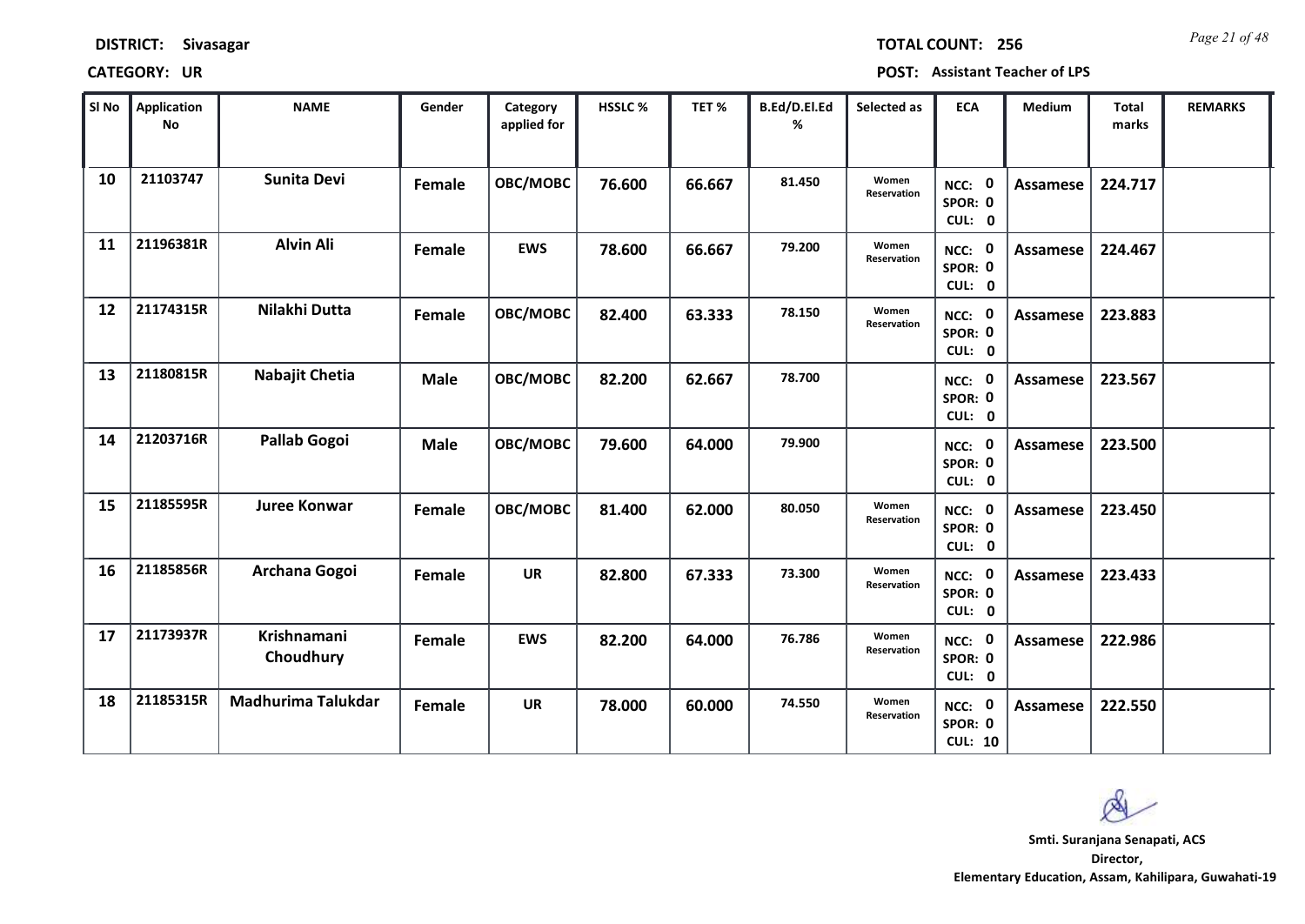| <b>DISTRICT:</b> | Sivasagar |
|------------------|-----------|
|------------------|-----------|

*Page 22 of 48* **TOTAL COUNT: 256**

| SI No | <b>Application</b><br>No | <b>NAME</b>             | Gender      | Category<br>applied for | <b>HSSLC %</b> | TET %  | B.Ed/D.El.Ed<br>% | Selected as          | <b>ECA</b>                  | <b>Medium</b>   | <b>Total</b><br>marks | <b>REMARKS</b> |
|-------|--------------------------|-------------------------|-------------|-------------------------|----------------|--------|-------------------|----------------------|-----------------------------|-----------------|-----------------------|----------------|
| 19    | 21179199R                | <b>Rekha Kalita</b>     | Female      | <b>UR</b>               | 77.600         | 68.667 | 76.050            | Women<br>Reservation | NCC: 0<br>SPOR: 0<br>CUL: 0 | <b>Assamese</b> | 222.317               |                |
| 20    | 21186737R                | <b>Dimpal Lahkar</b>    | Female      | <b>EWS</b>              | 82.400         | 65.333 | 74.571            | Women<br>Reservation | NCC: 0<br>SPOR: 0<br>CUL: 0 | Assamese        | 222.305               |                |
| 21    | 21180067R                | Jyotika Borah           | Female      | OBC/MOBC                | 79.200         | 60.667 | 82.400            | Women<br>Reservation | NCC: 0<br>SPOR: 0<br>CUL: 0 | Assamese        | 222.267               |                |
| 22    | 21172580R                | <b>Abinash Dakua</b>    | <b>Male</b> | <b>EWS</b>              | 84.800         | 66.000 | 71.450            |                      | NCC: 0<br>SPOR: 0<br>CUL: 0 | Assamese        | 222.250               |                |
| 23    | 21175807R                | <b>Budheswar Mahali</b> | <b>Male</b> | OBC/MOBC                | 79.000         | 64.000 | 79.150            |                      | NCC: 0<br>SPOR: 0<br>CUL: 0 | Assamese        | 222.150               |                |
| 24    | 21180644R                | Sudrishna Hazarika      | Female      | <b>EWS</b>              | 79.400         | 64.667 | 77.800            | Women<br>Reservation | NCC: 0<br>SPOR: 0<br>CUL: 0 | Assamese        | 221.867               |                |
| 25    | 21174538R                | Saraswati Boruah        | Female      | OBC/MOBC                | 81.800         | 64.000 | 76.000            | Women<br>Reservation | NCC: 0<br>SPOR: 0<br>CUL: 0 | Assamese        | 221.800               |                |
| 26    | 21176566R                | <b>Abdul Kader</b>      | <b>Male</b> | <b>UR</b>               | 73.800         | 71.333 | 76.650            |                      | NCC: 0<br>SPOR: 0<br>CUL: 0 | <b>Assamese</b> | 221.783               |                |
| 27    | 21180424R                | Kangkana Baishya        | Female      | <b>EWS</b>              | 74.600         | 64.667 | 82.429            | Women<br>Reservation | NCC: 0<br>SPOR: 0<br>CUL: 0 | Assamese        | 221.695               |                |

 $\infty$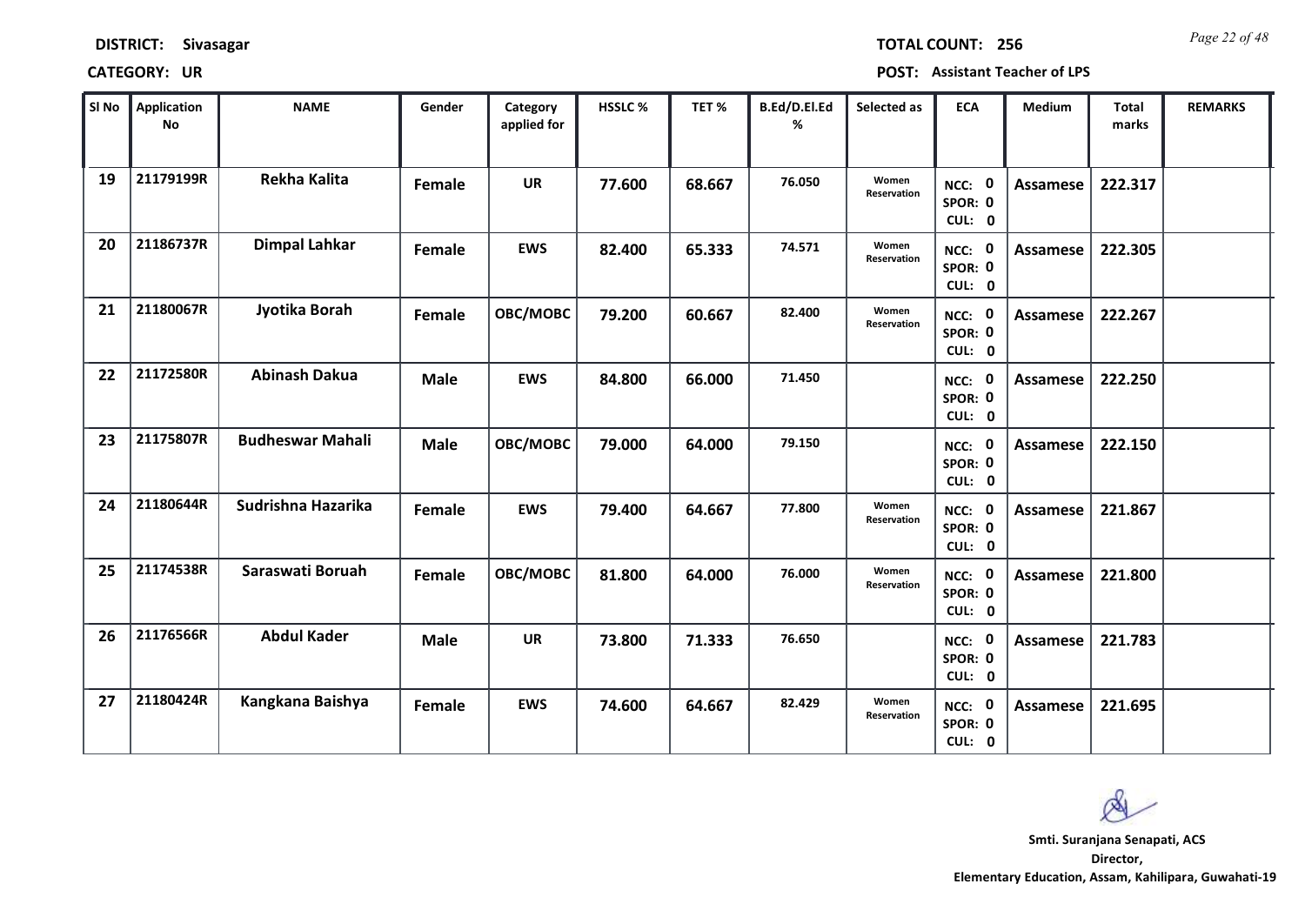*Page 23 of 48* **TOTAL COUNT: 256**

| SI No | <b>Application</b><br>No | <b>NAME</b>             | Gender      | Category<br>applied for | <b>HSSLC%</b> | TET %  | B.Ed/D.El.Ed<br>% | Selected as          | <b>ECA</b>                          | <b>Medium</b>   | <b>Total</b><br>marks | <b>REMARKS</b> |
|-------|--------------------------|-------------------------|-------------|-------------------------|---------------|--------|-------------------|----------------------|-------------------------------------|-----------------|-----------------------|----------------|
| 28    | 21181985R                | Leena Das               | Female      | <b>UR</b>               | 81.600        | 63.333 | 76.750            | Women<br>Reservation | NCC: 0<br>SPOR: 0<br>CUL: 0         | <b>Assamese</b> | 221.683               |                |
| 29    | 21168124R                | Hirak Jyoti Deka        | <b>Male</b> | <b>EWS</b>              | 87.000        | 64.000 | 70.350            |                      | NCC: 0<br>SPOR: 0<br>CUL: 0         | Assamese        | 221.350               |                |
| 30    | 21195185R                | Surajit Barman          | <b>Male</b> | <b>UR</b>               | 80.800        | 66.000 | 74.450            |                      | NCC: 0<br>SPOR: 0<br>CUL: 0         | Assamese        | 221.250               |                |
| 31    | 21183013R                | <b>Bhupali Talukdar</b> | Female      | <b>UR</b>               | 77.200        | 60.000 | 73.929            | Women<br>Reservation | NCC: 0<br>SPOR: 0<br><b>CUL: 10</b> | <b>Assamese</b> | 221.129               |                |
| 32    | 21141652                 | <b>Babu Moni Pator</b>  | <b>Male</b> | OBC/MOBC                | 87.000        | 62.667 | 71.450            |                      | NCC: 0<br>SPOR: 0<br>CUL: 0         | Assamese        | 221.117               |                |
| 33    | 21179299R                | <b>Babumoni Pator</b>   | <b>Male</b> | OBC/MOBC                | 87.000        | 62.667 | 71.450            |                      | NCC: 0<br>SPOR: 0<br>CUL: 0         | Assamese        | 221.117               |                |
| 34    | 21173338R                | <b>Mofidul Islam</b>    | <b>Male</b> | <b>EWS</b>              | 79.800        | 64.667 | 76.400            |                      | NCC: 0<br>SPOR: 0<br>CUL: 0         | <b>Assamese</b> | 220.867               |                |
| 35    | 21199297R                | Lipismrita Nath         | Female      | OBC/MOBC                | 68.800        | 67.333 | 84.450            | Women<br>Reservation | NCC: 0<br>SPOR: 0<br>CUL: 0         | <b>Assamese</b> | 220.583               |                |
| 36    | 21114103                 | Ansumaan Sarmah         | <b>Male</b> | <b>EWS</b>              | 72.600        | 68.667 | 79.200            |                      | NCC: 0<br>SPOR: 0<br>CUL: 0         | Assamese        | 220.467               |                |

 $\infty$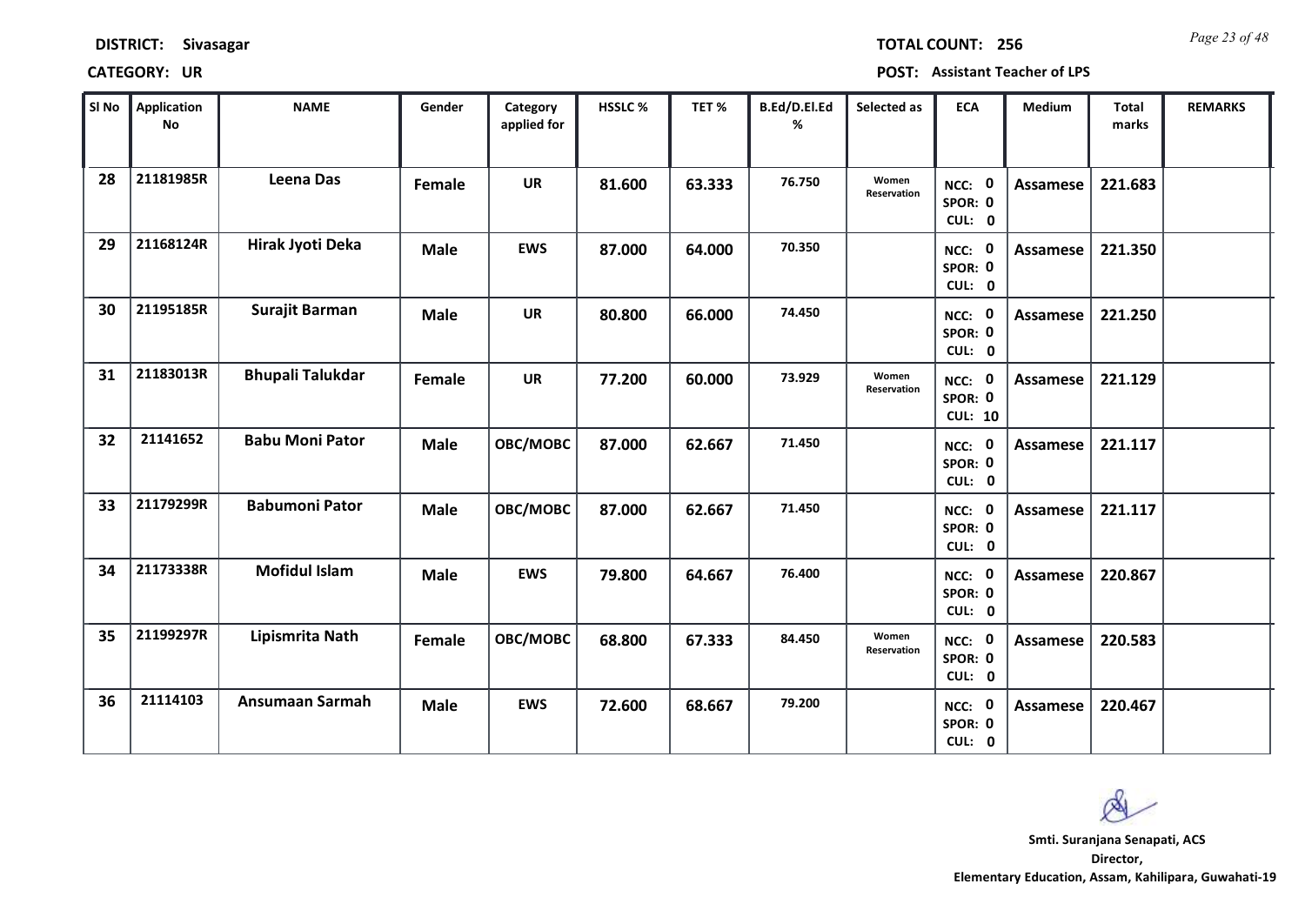*Page 24 of 48* **TOTAL COUNT: 256**

| SI No | <b>Application</b><br><b>No</b> | <b>NAME</b>                     | Gender      | Category<br>applied for | HSSLC% | TET %  | B.Ed/D.El.Ed<br>% | Selected as          | <b>ECA</b>                  | <b>Medium</b>   | <b>Total</b><br>marks | <b>REMARKS</b> |
|-------|---------------------------------|---------------------------------|-------------|-------------------------|--------|--------|-------------------|----------------------|-----------------------------|-----------------|-----------------------|----------------|
| 37    | 21169937R                       | <b>Monisha Sharma</b>           | Female      | <b>UR</b>               | 82.800 | 60.000 | 77.600            | Women<br>Reservation | NCC: 0<br>SPOR: 0<br>CUL: 0 | <b>Assamese</b> | 220.400               |                |
| 38    | 21198113R                       | Afroza Sultana                  | Female      | <b>UR</b>               | 85.800 | 60.000 | 74.600            | Women<br>Reservation | NCC: 0<br>SPOR: 0<br>CUL: 0 | Assamese        | 220.400               |                |
| 39    | 21168240R                       | Sneharika Koch                  | Female      | OBC/MOBC                | 83.000 | 62.667 | 74.643            | Women<br>Reservation | NCC: 0<br>SPOR: 0<br>CUL: 0 | <b>Assamese</b> | 220.310               |                |
| 40    | 21174435R                       | Jyoti Chutia                    | Female      | OBC/MOBC                | 78.600 | 64.000 | 77.650            | Women<br>Reservation | NCC: 0<br>SPOR: 0<br>CUL: 0 | <b>Assamese</b> | 220.250               |                |
| 41    | 21168549R                       | <b>Barbi Gogoi</b>              | Female      | OBC/MOBC                | 77.000 | 62.667 | 80.450            | Women<br>Reservation | NCC: 0<br>SPOR: 0<br>CUL: 0 | <b>Assamese</b> | 220.117               |                |
| 42    | 21200306R                       | Madhujya Mohan<br><b>Boruah</b> | <b>Male</b> | OBC/MOBC                | 84.200 | 63.333 | 72.400            |                      | NCC: 0<br>SPOR: 0<br>CUL: 0 | <b>Assamese</b> | 219.933               |                |
| 43    | 21205424R                       | <b>Farijul Islam</b>            | <b>Male</b> | <b>EWS</b>              | 78.400 | 67.333 | 74.143            |                      | NCC: 0<br>SPOR: 0<br>CUL: 0 | <b>Assamese</b> | 219.876               |                |
| 44    | 21183943R                       | Krishna Saikia                  | Female      | <b>STP</b>              | 82.200 | 60.667 | 77.000            | Women<br>Reservation | NCC: 0<br>SPOR: 0<br>CUL: 0 | <b>Assamese</b> | 219.867               |                |
| 45    | 21180995R                       | Juri Bhumij                     | Female      | OBC/MOBC                | 76.800 | 65.333 | 77.600            | Women<br>Reservation | NCC: 0<br>SPOR: 0<br>CUL: 0 | Assamese        | 219.733               |                |

Q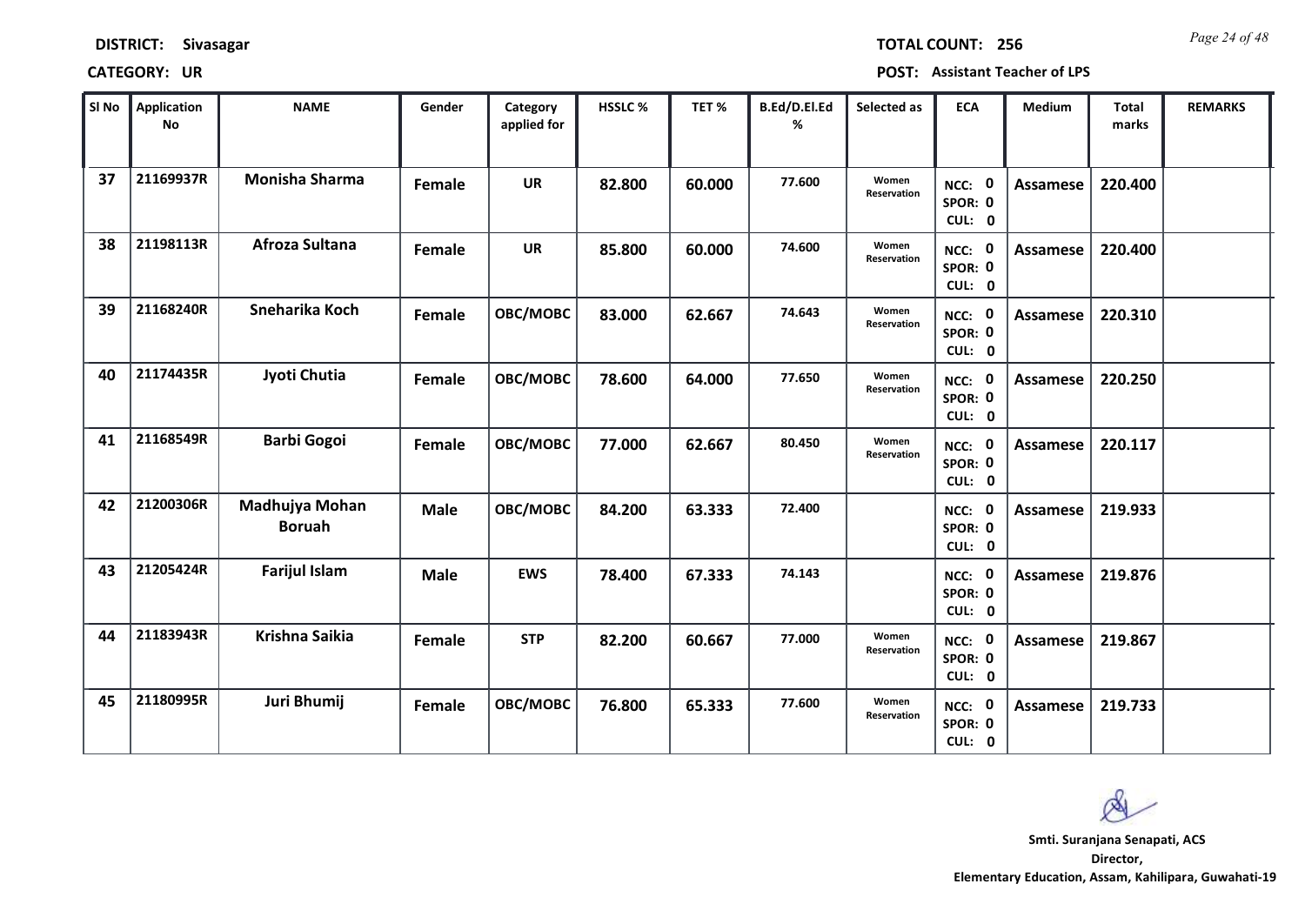| <b>DISTRICT:</b> | Sivasagar |
|------------------|-----------|
|------------------|-----------|

*Page 25 of 48* **TOTAL COUNT: 256**

| SI No | <b>Application</b><br>No | <b>NAME</b>        | Gender      | Category<br>applied for | <b>HSSLC %</b> | TET %  | B.Ed/D.El.Ed<br>% | Selected as          | <b>ECA</b>                  | <b>Medium</b>   | <b>Total</b><br>marks | <b>REMARKS</b> |
|-------|--------------------------|--------------------|-------------|-------------------------|----------------|--------|-------------------|----------------------|-----------------------------|-----------------|-----------------------|----------------|
| 46    | 21199218R                | <b>Upasa Dutta</b> | Female      | <b>UR</b>               | 78.400         | 64.000 | 77.200            | Women<br>Reservation | NCC: 0<br>SPOR: 0<br>CUL: 0 | <b>Assamese</b> | 219.600               |                |
| 47    | 21177080R                | Sangeeta Dey       | Female      | <b>EWS</b>              | 77.400         | 66.000 | 76.000            | Women<br>Reservation | NCC: 0<br>SPOR: 0<br>CUL: 0 | Assamese        | 219.400               |                |
| 48    | 21176461R                | Rajumani Sarma     | <b>Male</b> | <b>UR</b>               | 75.400         | 68.667 | 74.857            |                      | NCC: 0<br>SPOR: 0<br>CUL: 0 | <b>Assamese</b> | 218.924               |                |
| 49    | 21108162                 | Mouchumi Chutia    | Female      | OBC/MOBC                | 73.000         | 66.000 | 79.800            | Women<br>Reservation | NCC: 0<br>SPOR: 0<br>CUL: 0 | Assamese        | 218.800               |                |
| 50    | 21195219R                | Jharana Saikia     | Female      | OBC/MOBC                | 74.600         | 63.333 | 80.250            | Women<br>Reservation | NCC: 0<br>SPOR: 0<br>CUL: 0 | Assamese        | 218.183               |                |
| 51    | 21172105R                | Angita Chutia      | Female      | OBC/MOBC                | 84.200         | 70.000 | 63.889            | Women<br>Reservation | NCC: 0<br>SPOR: 0<br>CUL: 0 | <b>Assamese</b> | 218.089               |                |
| 52    | 21190336R                | Prerona Boruah     | Female      | OBC/MOBC                | 71.800         | 68.667 | 77.350            | Women<br>Reservation | NCC: 0<br>SPOR: 0<br>CUL: 0 | Assamese        | 217.817               |                |
| 53    | 21174723R                | Priyanka Lahan     | Female      | OBC/MOBC                | 72.600         | 64.000 | 81.200            | Women<br>Reservation | NCC: 0<br>SPOR: 0<br>CUL: 0 | <b>Assamese</b> | 217.800               |                |
| 54    | 21170212R                | Ashapurna Gogoi    | Female      | OBC/MOBC                | 78.800         | 60.667 | 78.250            | Women<br>Reservation | NCC: 0<br>SPOR: 0<br>CUL: 0 | Assamese        | 217.717               |                |

 $\infty$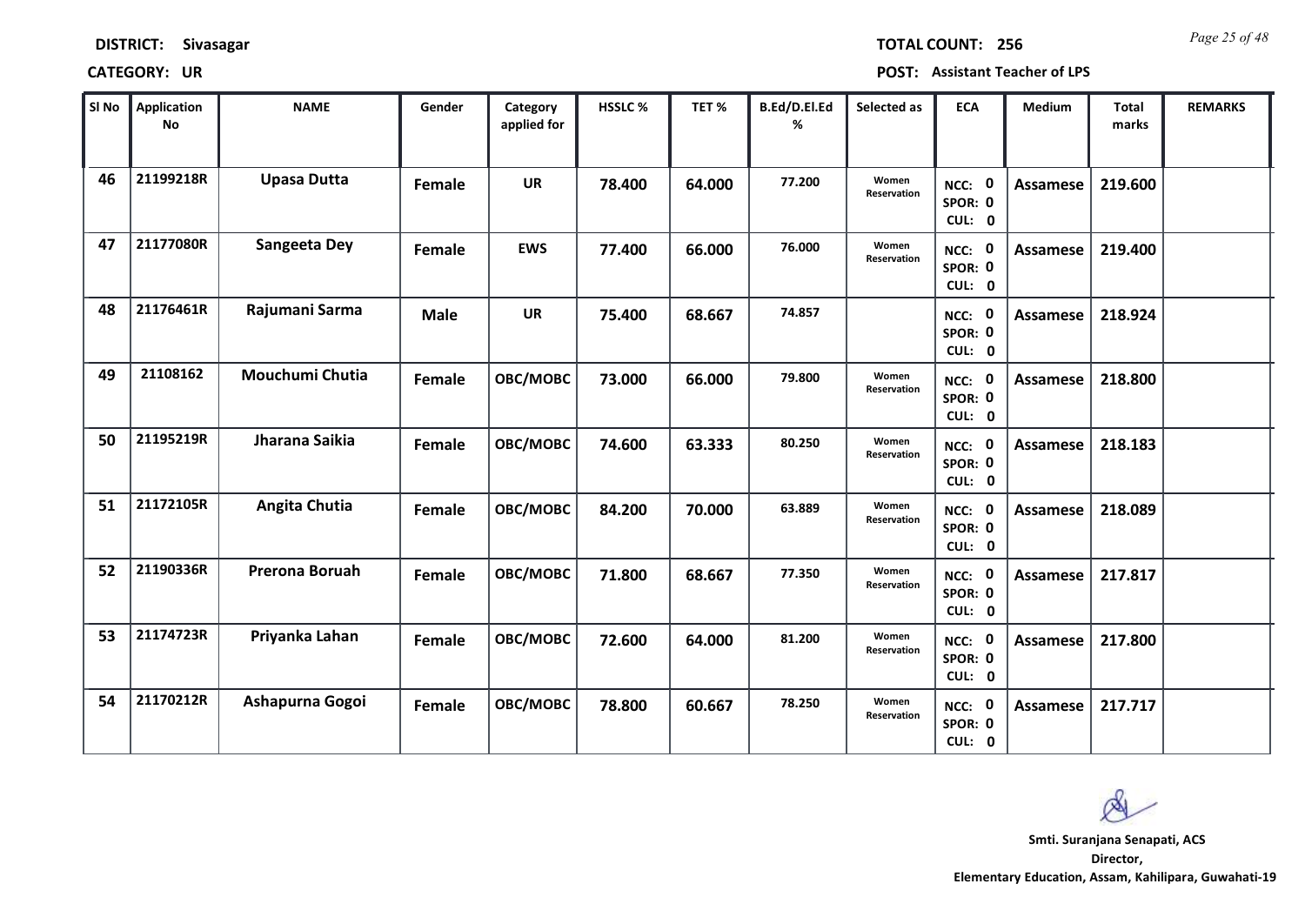| <b>DISTRICT:</b> | Sivasagar |
|------------------|-----------|
|------------------|-----------|

*Page 26 of 48* **TOTAL COUNT: 256**

| SI No | <b>Application</b><br>No | <b>NAME</b>           | Gender      | Category<br>applied for | <b>HSSLC %</b> | TET %  | B.Ed/D.El.Ed<br>% | Selected as          | <b>ECA</b>                  | <b>Medium</b>   | <b>Total</b><br>marks | <b>REMARKS</b> |
|-------|--------------------------|-----------------------|-------------|-------------------------|----------------|--------|-------------------|----------------------|-----------------------------|-----------------|-----------------------|----------------|
| 55    | 21184752R                | Anjana Deb            | Female      | <b>EWS</b>              | 75.200         | 66.667 | 75.550            | Women<br>Reservation | NCC: 0<br>SPOR: 0<br>CUL: 0 | <b>Assamese</b> | 217.417               |                |
| 56    | 21173807R                | Gayatri Tamuli        | Female      | OBC/MOBC                | 76.000         | 64.667 | 76.650            | Women<br>Reservation | NCC: 0<br>SPOR: 0<br>CUL: 0 | Assamese        | 217.317               |                |
| 57    | 21174850R                | <b>Imamul Islam</b>   | <b>Male</b> | <b>EWS</b>              | 67.600         | 67.333 | 82.100            |                      | NCC: 0<br>SPOR: 0<br>CUL: 0 | Assamese        | 217.033               |                |
| 58    | 21182291R                | Papori Gogoi          | Female      | OBC/MOBC                | 69.000         | 66.667 | 81.350            | Women<br>Reservation | NCC: 0<br>SPOR: 0<br>CUL: 0 | Assamese        | 217.017               |                |
| 59    | 21202500R                | Parishmita Chetia     | Female      | OBC/MOBC                | 73.200         | 64.667 | 79.100            | Women<br>Reservation | NCC: 0<br>SPOR: 0<br>CUL: 0 | <b>Assamese</b> | 216.967               |                |
| 60    | 21201489R                | Santana Kalita        | Female      | <b>EWS</b>              | 85.000         | 60.667 | 71.300            | Women<br>Reservation | NCC: 0<br>SPOR: 0<br>CUL: 0 | Assamese        | 216.967               |                |
| 61    | 21171278R                | <b>Mahendra Gogoi</b> | <b>Male</b> | OBC/MOBC                | 77.400         | 62.667 | 76.650            |                      | NCC: 0<br>SPOR: 0<br>CUL: 0 | Assamese        | 216.717               |                |
| 62    | 21184190R                | <b>Himadri Saikia</b> | Female      | OBC/MOBC                | 73.800         | 62.667 | 80.250            | Women<br>Reservation | NCC: 0<br>SPOR: 0<br>CUL: 0 | <b>Assamese</b> | 216.717               |                |
| 63    | 21184032R                | <b>Rima Kalita</b>    | Female      | <b>UR</b>               | 76.200         | 63.333 | 77.100            | Women<br>Reservation | NCC: 0<br>SPOR: 0<br>CUL: 0 | Assamese        | 216.633               |                |

 $\infty$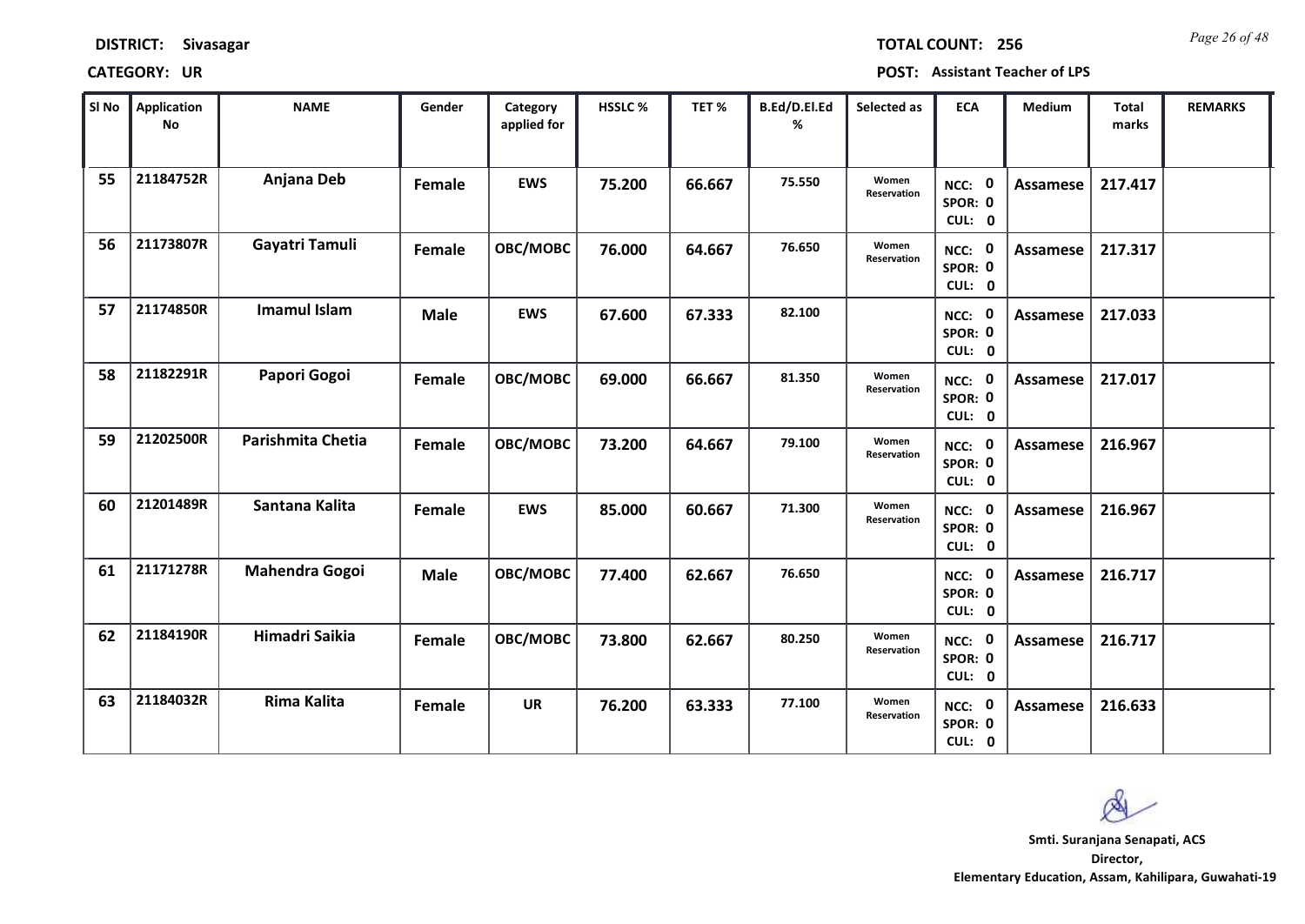| <b>DISTRICT:</b> | Sivasagar |
|------------------|-----------|
|------------------|-----------|

*Page 27 of 48* **TOTAL COUNT: 256**

| SI No | <b>Application</b><br>No | <b>NAME</b>          | Gender      | Category<br>applied for | HSSLC % | TET %  | B.Ed/D.El.Ed<br>% | Selected as          | <b>ECA</b>                  | <b>Medium</b>   | <b>Total</b><br>marks | <b>REMARKS</b> |
|-------|--------------------------|----------------------|-------------|-------------------------|---------|--------|-------------------|----------------------|-----------------------------|-----------------|-----------------------|----------------|
| 64    | 21176116R                | Madhurjya Sharma     | <b>Male</b> | <b>EWS</b>              | 83.400  | 61.333 | 71.667            |                      | NCC: 0<br>SPOR: 0<br>CUL: 0 | <b>Assamese</b> | 216.400               |                |
| 65    | 21197694R                | <b>Abdul Mazid</b>   | <b>Male</b> | <b>EWS</b>              | 77.000  | 62.667 | 76.700            |                      | NCC: 0<br>SPOR: 0<br>CUL: 0 | <b>Assamese</b> | 216.367               |                |
| 66    | 21175046R                | <b>Banti Baishya</b> | Female      | <b>EWS</b>              | 71.400  | 64.000 | 80.900            | Women<br>Reservation | NCC: 0<br>SPOR: 0<br>CUL: 0 | Assamese        | 216.300               |                |
| 67    | 21186440R                | <b>Mazedul Hoque</b> | <b>Male</b> | <b>EWS</b>              | 73.000  | 66.000 | 77.143            |                      | NCC: 0<br>SPOR: 0<br>CUL: 0 | <b>Assamese</b> | 216.143               |                |
| 68    | 21212040R                | Protyush Gogoi       | <b>Male</b> | OBC/MOBC                | 79.400  | 61.333 | 75.333            |                      | NCC: 0<br>SPOR: 0<br>CUL: 0 | Assamese        | 216.067               |                |
| 69    | 21188353R                | Aditya Baishya       | <b>Male</b> | <b>UR</b>               | 71.400  | 67.333 | 77.286            |                      | NCC: 0<br>SPOR: 0<br>CUL: 0 | <b>Assamese</b> | 216.019               |                |
| 70    | 21173600R                | Kabir Kanti Kashyap  | <b>Male</b> | <b>UR</b>               | 76.400  | 62.000 | 77.571            |                      | NCC: 0<br>SPOR: 0<br>CUL: 0 | Assamese        | 215.971               |                |
| 71    | 21111374                 | Darathi Changmai     | Female      | <b>UR</b>               | 81.000  | 60.000 | 74.950            | Women<br>Reservation | NCC: 0<br>SPOR: 0<br>CUL: 0 | Assamese        | 215.950               |                |
| 72    | 21172333R                | Paran Jyoti Gogoi    | <b>Male</b> | OBC/MOBC                | 74.200  | 66.667 | 75.071            |                      | NCC: 0<br>SPOR: 0<br>CUL: 0 | <b>Assamese</b> | 215.938               |                |

 $\infty$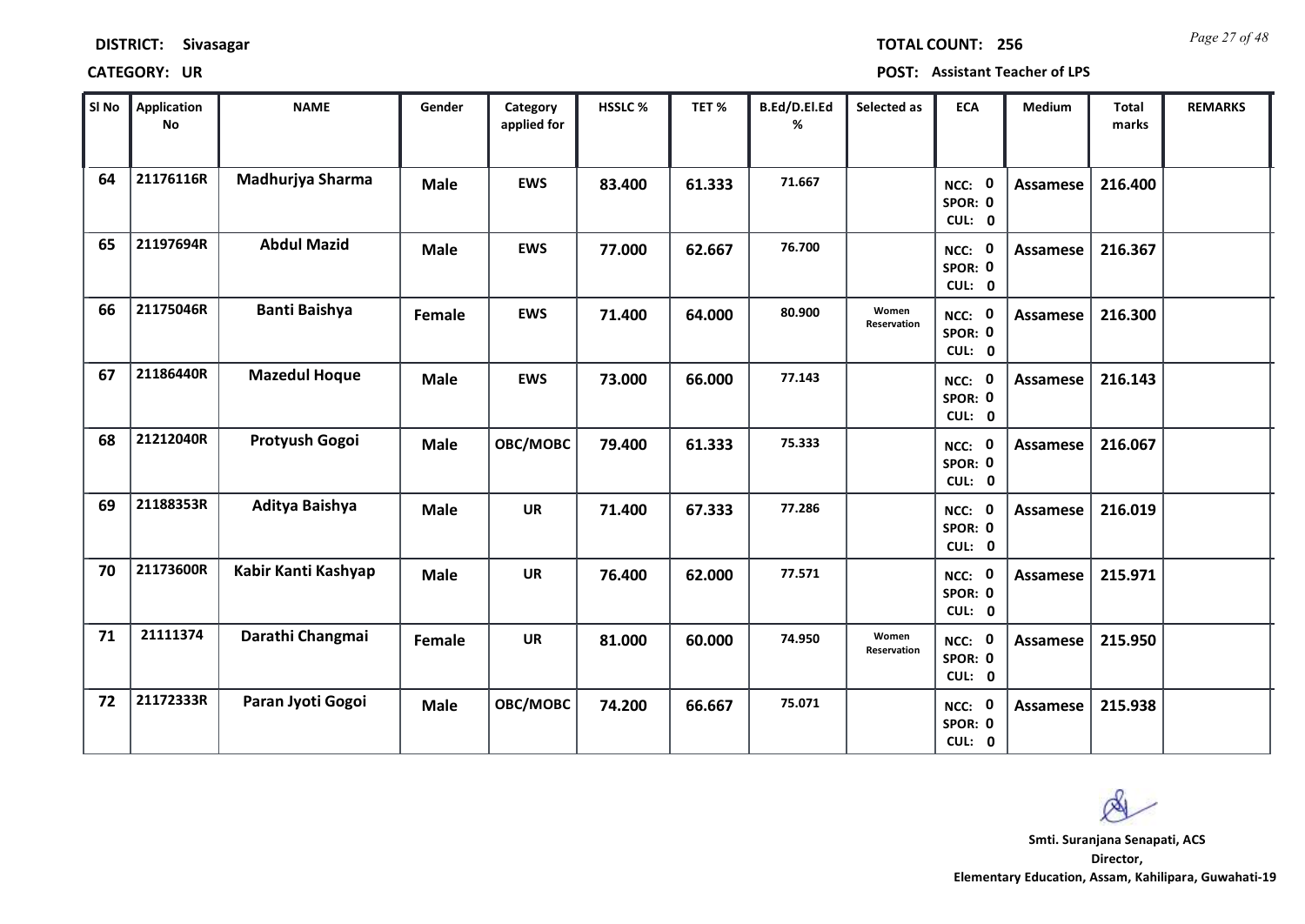| <b>DISTRICT:</b> | Sivasagar |
|------------------|-----------|
|------------------|-----------|

*Page 28 of 48* **TOTAL COUNT: 256**

| SI No | <b>Application</b><br>No | <b>NAME</b>                | Gender      | Category<br>applied for | <b>HSSLC %</b> | TET %  | B.Ed/D.El.Ed<br>% | Selected as          | <b>ECA</b>                     | <b>Medium</b>   | <b>Total</b><br>marks | <b>REMARKS</b> |
|-------|--------------------------|----------------------------|-------------|-------------------------|----------------|--------|-------------------|----------------------|--------------------------------|-----------------|-----------------------|----------------|
| 73    | 21176531R                | Jintila Kalita             | Female      | <b>UR</b>               | 72.400         | 66.000 | 77.143            | Women<br>Reservation | NCC: 0<br>SPOR: 0<br>CUL: 0    | <b>Assamese</b> | 215.543               |                |
| 74    | 21196666R                | <b>Prandeep Dihingia</b>   | <b>Male</b> | OBC/MOBC                | 84.000         | 69.333 | 62.111            |                      | NCC: 0<br>SPOR: 0<br>CUL: 0    | Assamese        | 215.444               |                |
| 75    | 21172038R                | <b>Rakibul Islam</b>       | <b>Male</b> | <b>EWS</b>              | 75.200         | 64.667 | 75.300            |                      | NCC: 0<br>SPOR: 0<br>CUL: 0    | Assamese        | 215.167               |                |
| 76    | 21177543R                | Sabina Yasmin Khan         | Female      | <b>UR</b>               | 75.800         | 60.000 | 79.250            | Women<br>Reservation | 0<br>NCC:<br>SPOR: 0<br>CUL: 0 | <b>Assamese</b> | 215.050               |                |
| 77    | 21198979R                | Himanta Biswa<br>Choudhury | <b>Male</b> | <b>UR</b>               | 77.400         | 60.000 | 77.500            |                      | NCC: 0<br>SPOR: 0<br>CUL: 0    | Assamese        | 214.900               |                |
| 78    | 21174622R                | <b>Barnali Kalita</b>      | Female      | <b>UR</b>               | 77.400         | 60.667 | 76.571            | Women<br>Reservation | NCC: 0<br>SPOR: 0<br>CUL: 0    | Assamese        | 214.638               |                |
| 79    | 21169026R                | Hirak Jyoti Borah          | <b>Male</b> | <b>EWS</b>              | 69.200         | 72.000 | 73.429            |                      | NCC: 0<br>SPOR: 0<br>CUL: 0    | Assamese        | 214.629               |                |
| 80    | 21179266R                | <b>Ritumoni Das</b>        | <b>Male</b> | <b>SC</b>               | 80.600         | 62.667 | 71.300            |                      | NCC: 0<br>SPOR: 0<br>CUL: 0    | <b>Assamese</b> | 214.567               |                |
| 81    | 21174552R                | <b>Aktar Hussain</b>       | <b>Male</b> | UR                      | 75.400         | 63.333 | 75.750            |                      | NCC: 0<br>SPOR: 0<br>CUL: 0    | Assamese        | 214.483               |                |

 $\infty$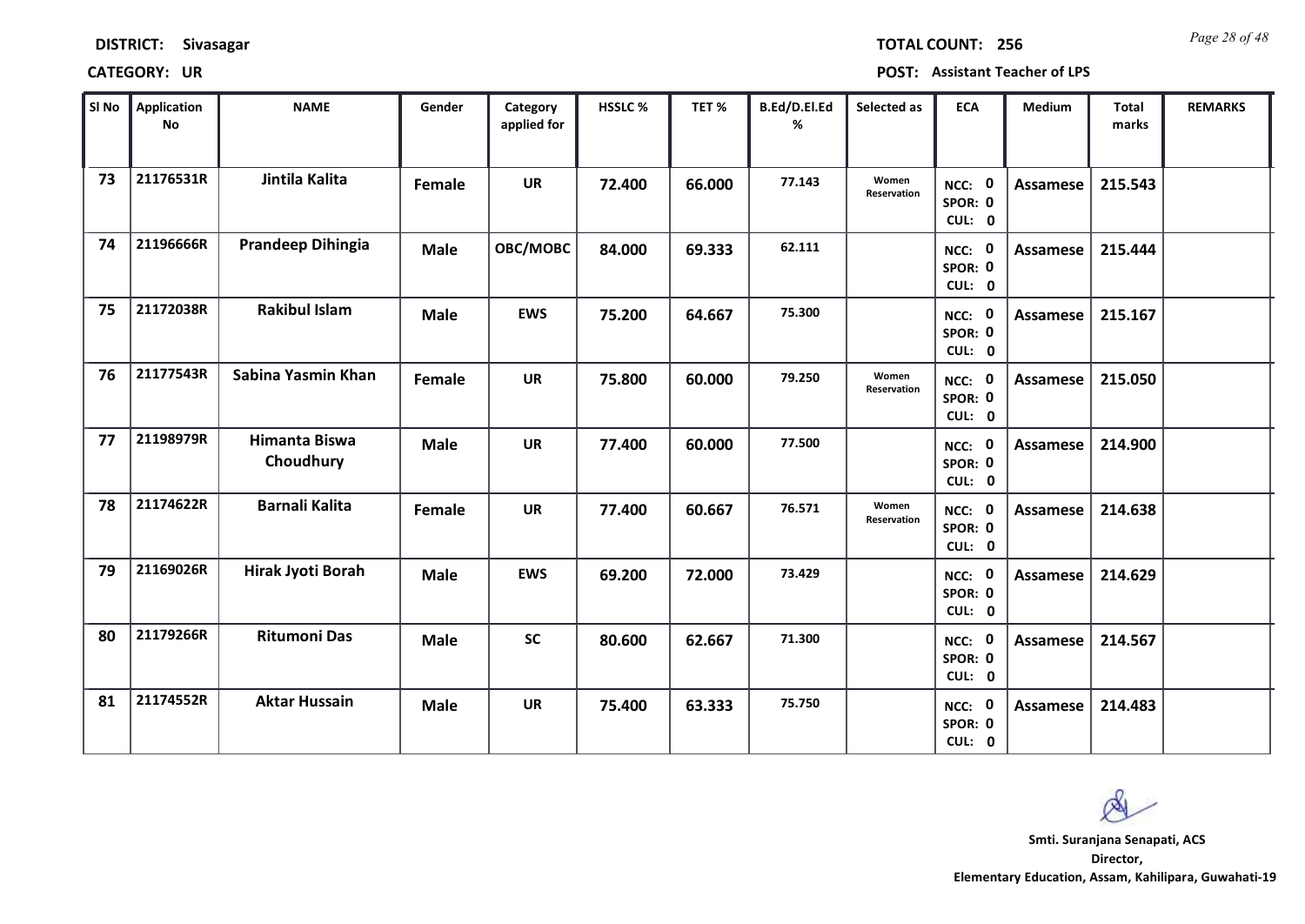*Page 29 of 48* **TOTAL COUNT: 256**

| SI No | <b>Application</b><br>No | <b>NAME</b>                     | Gender      | Category<br>applied for | <b>HSSLC %</b> | TET %  | B.Ed/D.El.Ed<br>% | Selected as          | <b>ECA</b>                  | <b>Medium</b>   | <b>Total</b><br>marks | <b>REMARKS</b> |
|-------|--------------------------|---------------------------------|-------------|-------------------------|----------------|--------|-------------------|----------------------|-----------------------------|-----------------|-----------------------|----------------|
| 82    | 21176929R                | <b>Monika Chetia</b>            | Female      | OBC/MOBC                | 68.800         | 69.333 | 76.350            | Women<br>Reservation | NCC: 0<br>SPOR: 0<br>CUL: 0 | Assamese        | 214.483               |                |
| 83    | 21183921R                | <b>Tariful Islam</b>            | <b>Male</b> | <b>EWS</b>              | 71.200         | 64.000 | 79.250            |                      | NCC: 0<br>SPOR: 0<br>CUL: 0 | <b>Assamese</b> | 214.450               |                |
| 84    | 21187275R                | Kuhishmita Bayan                | Female      | <b>UR</b>               | 70.200         | 64.000 | 80.143            | Women<br>Reservation | NCC: 0<br>SPOR: 0<br>CUL: 0 | <b>Assamese</b> | 214.343               |                |
| 85    | 21184083R                | Priyam Barman                   | Female      | <b>EWS</b>              | 69.200         | 65.333 | 79.786            | Women<br>Reservation | NCC: 0<br>SPOR: 0<br>CUL: 0 | Assamese        | 214.319               |                |
| 86    | 21177202R                | Jahnobi Boruah                  | Female      | OBC/MOBC                | 74.000         | 61.333 | 78.850            | Women<br>Reservation | NCC: 0<br>SPOR: 0<br>CUL: 0 | Assamese        | 214.183               |                |
| 87    | 21188115R                | Disha Saikia                    | Female      | OBC/MOBC                | 67.800         | 64.667 | 81.714            | Women<br>Reservation | NCC: 0<br>SPOR: 0<br>CUL: 0 | Assamese        | 214.181               |                |
| 88    | 21174744R                | <b>Sabir Ahmed</b><br>Chowdhury | <b>Male</b> | <b>EWS</b>              | 76.200         | 60.667 | 77.250            |                      | NCC: 0<br>SPOR: 0<br>CUL: 0 | Assamese        | 214.117               |                |
| 89    | 21183429R                | Mousumi Talukdar                | Female      | <b>EWS</b>              | 81.200         | 65.333 | 67.571            | Women<br>Reservation | NCC: 0<br>SPOR: 0<br>CUL: 0 | <b>Assamese</b> | 214.105               |                |
| 90    | 21197080R                | <b>Saleh Akram</b>              | <b>Male</b> | <b>EWS</b>              | 79.800         | 62.000 | 72.286            |                      | NCC: 0<br>SPOR: 0<br>CUL: 0 | Assamese        | 214.086               |                |

 $\infty$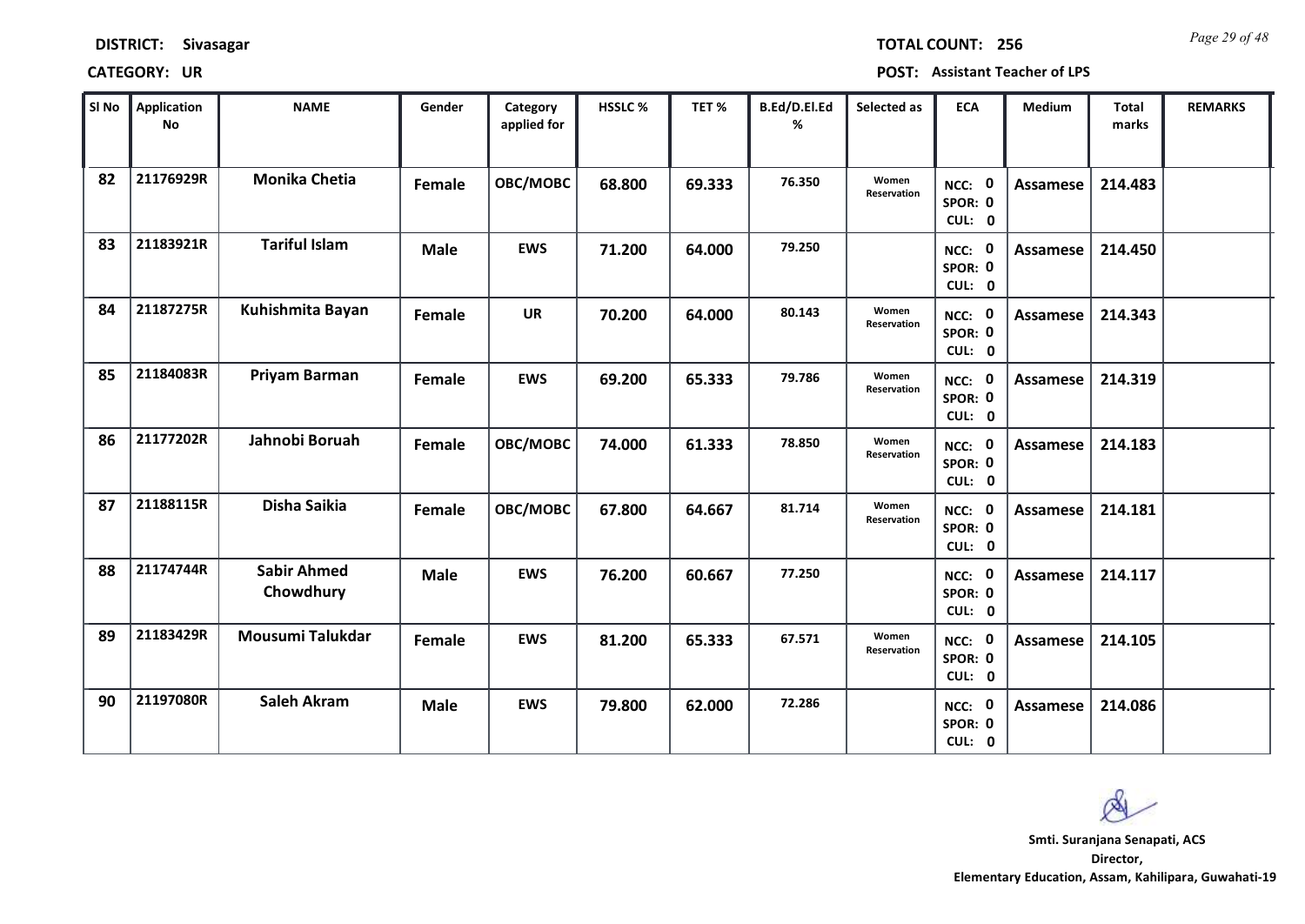| <b>DISTRICT:</b> | Sivasagar |
|------------------|-----------|
|------------------|-----------|

*Page 30 of 48* **TOTAL COUNT: 256**

| SI No | <b>Application</b><br>No | <b>NAME</b>                     | Gender | Category<br>applied for | <b>HSSLC %</b> | TET <sub>%</sub> | B.Ed/D.El.Ed<br>% | Selected as          | <b>ECA</b>                               | <b>Medium</b>   | <b>Total</b><br>marks | <b>REMARKS</b> |
|-------|--------------------------|---------------------------------|--------|-------------------------|----------------|------------------|-------------------|----------------------|------------------------------------------|-----------------|-----------------------|----------------|
| 91    | 21193117R                | Parishma Dowarah                | Female | OBC/MOBC                | 67.800         | 67.333           | 78.950            | Women<br>Reservation | NCC: 0<br>SPOR: 0<br>CUL: 0              | <b>Assamese</b> | 214.083               |                |
| 92    | 21202390R                | Josmina Sultana<br><b>Begum</b> | Female | <b>EWS</b>              | 72.600         | 64.000           | 77.400            | Women<br>Reservation | NCC: 0<br>SPOR: 0<br>CUL: 0              | Assamese        | 214.000               |                |
| 93    | 21183650R                | Priyakshi Das                   | Female | <b>STP</b>              | 78.600         | 60.667           | 74.714            | Women<br>Reservation | NCC: 0<br>SPOR: 0<br>CUL: 0              | Assamese        | 213.981               |                |
| 94    | 21174731R                | <b>Barasha Chakraborty</b>      | Female | UR                      | 72.800         | 60.000           | 81.143            | Women<br>Reservation | $\mathbf 0$<br>NCC:<br>SPOR: 0<br>CUL: 0 | Assamese        | 213.943               |                |
| 95    | 21178090R                | Suranjana Nath                  | Female | OBC/MOBC                | 86.400         | 62.000           | 65.444            | Women<br>Reservation | NCC: 0<br>SPOR: 0<br>CUL: 0              | Assamese        | 213.844               |                |
| 96    | 21189995R                | <b>Dharitri Haloi</b>           | Female | <b>UR</b>               | 73.800         | 66.667           | 73.350            | Women<br>Reservation | NCC: 0<br>SPOR: 0<br>CUL: 0              | Assamese        | 213.817               |                |
| 97    | 21174724R                | Pritirekha Barman               | Female | <b>EWS</b>              | 74.600         | 66.667           | 72.550            | Women<br>Reservation | NCC: 0<br>SPOR: 0<br>CUL: 0              | Assamese        | 213.817               |                |
| 98    | 21179170R                | Jesmin Sultana                  | Female | <b>EWS</b>              | 80.600         | 63.333           | 69.857            | Women<br>Reservation | NCC: 0<br>SPOR: 0<br>CUL: 0              | <b>Assamese</b> | 213.790               |                |
| 99    | 21172027R                | <b>Daradee Disha Das</b>        | Female | UR                      | 73.000         | 65.333           | 75.429            | Women<br>Reservation | NCC: 0<br>SPOR: 0<br>CUL: 0              | Assamese        | 213.762               |                |

 $\infty$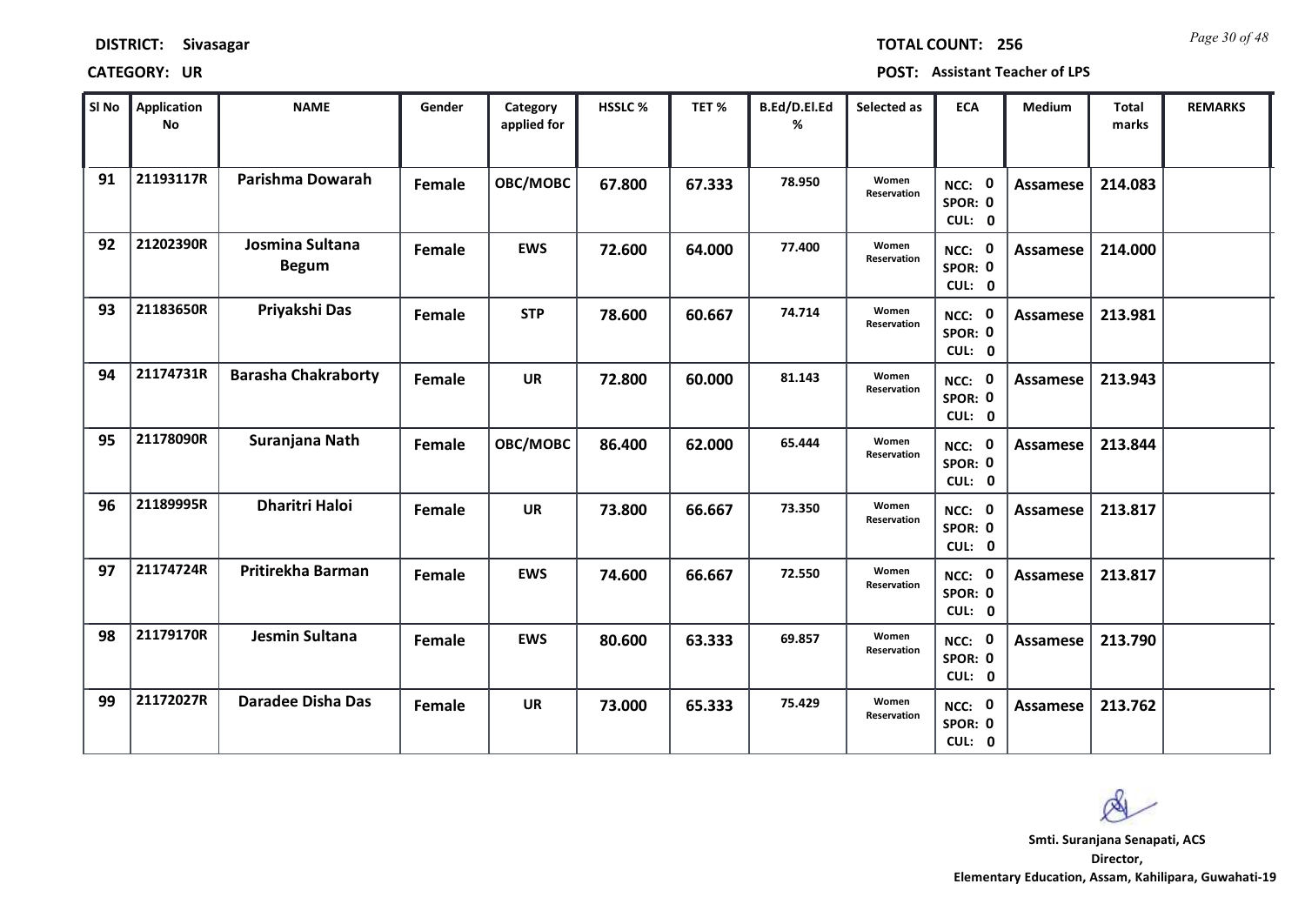*Page 31 of 48* **TOTAL COUNT: 256**

| SI No | <b>Application</b><br>No | <b>NAME</b>             | Gender      | Category<br>applied for | HSSLC % | TET %  | B.Ed/D.El.Ed<br>% | Selected as          | <b>ECA</b>                     | <b>Medium</b>   | <b>Total</b><br>marks | <b>REMARKS</b> |
|-------|--------------------------|-------------------------|-------------|-------------------------|---------|--------|-------------------|----------------------|--------------------------------|-----------------|-----------------------|----------------|
| 100   | 21173002R                | Aditi Bhuyan            | Female      | <b>EWS</b>              | 72.000  | 65.333 | 76.429            | Women<br>Reservation | NCC: 0<br>SPOR: 0<br>CUL: 0    | <b>Assamese</b> | 213.762               |                |
| 101   | 21172459R                | Firuja Begum            | Female      | <b>UR</b>               | 78.000  | 64.000 | 71.750            | Women<br>Reservation | NCC: 0<br>SPOR: 0<br>CUL: 0    | Assamese        | 213.750               |                |
| 102   | 21194829R                | Samsida Begum           | Female      | <b>UR</b>               | 70.400  | 64.000 | 79.350            | Women<br>Reservation | NCC: 0<br>SPOR: 0<br>CUL: 0    | Assamese        | 213.750               |                |
| 103   | 21184339R                | Safikul Islam           | <b>Male</b> | <b>EWS</b>              | 76.400  | 62.667 | 74.650            |                      | 0<br>NCC:<br>SPOR: 0<br>CUL: 0 | Assamese        | 213.717               |                |
| 104   | 21173853R                | <b>Rukia Kaussar</b>    | Female      | <b>EWS</b>              | 78.000  | 60.667 | 75.050            | Women<br>Reservation | NCC: 0<br>SPOR: 0<br>CUL: 0    | <b>Assamese</b> | 213.717               |                |
| 105   | 21176324R                | <b>Rimpi Gogoi</b>      | Female      | OBC/MOBC                | 73.200  | 62.667 | 77.850            | Women<br>Reservation | NCC: 0<br>SPOR: 0<br>CUL: 0    | Assamese        | 213.717               |                |
| 106   | 21182946R                | Anjuwara Khatun         | Female      | <b>EWS</b>              | 72.200  | 62.667 | 78.800            | Women<br>Reservation | NCC: 0<br>SPOR: 0<br>CUL: 0    | Assamese        | 213.667               |                |
| 107   | 21172196R                | Rashmi Upadhyaya        | Female      | <b>UR</b>               | 74.000  | 60.000 | 79.643            | Women<br>Reservation | NCC: 0<br>SPOR: 0<br>CUL: 0    | <b>Assamese</b> | 213.643               |                |
| 108   | 21192741R                | Bhagyashri<br>Choudhury | Female      | <b>UR</b>               | 68.400  | 61.333 | 83.850            | Women<br>Reservation | NCC: 0<br>SPOR: 0<br>CUL: 0    | Assamese        | 213.583               |                |

 $\infty$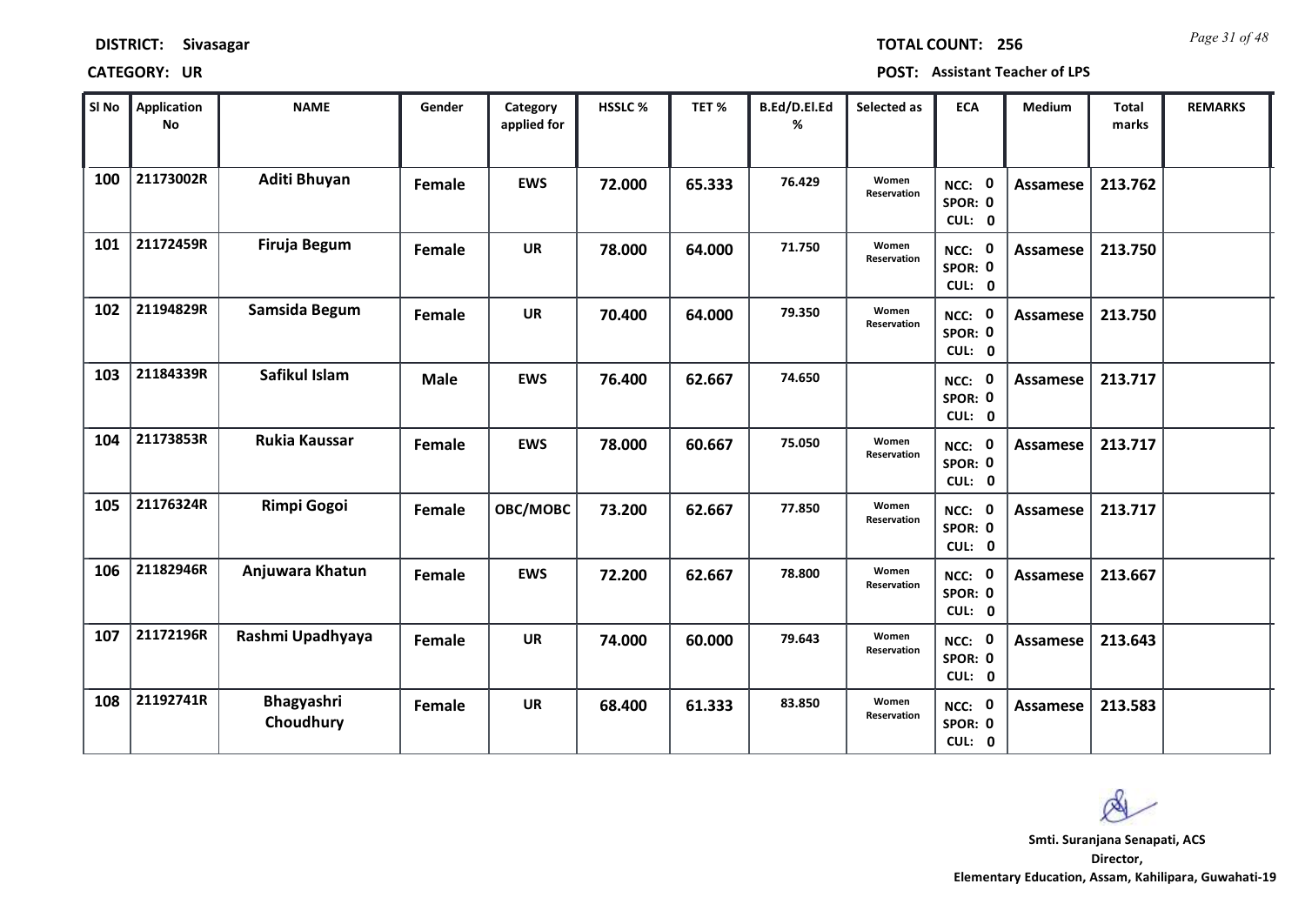*Page 32 of 48* **TOTAL COUNT: 256**

| SI No | Application<br>No | <b>NAME</b>           | Gender      | Category<br>applied for | HSSLC % | TET %  | B.Ed/D.El.Ed<br>% | Selected as          | <b>ECA</b>                  | <b>Medium</b>   | <b>Total</b><br>marks | <b>REMARKS</b> |
|-------|-------------------|-----------------------|-------------|-------------------------|---------|--------|-------------------|----------------------|-----------------------------|-----------------|-----------------------|----------------|
| 109   | 21169274R         | Monjuma Kousar        | Female      | <b>UR</b>               | 81.600  | 60.000 | 71.950            | Women<br>Reservation | NCC: 0<br>SPOR: 0<br>CUL: 0 | <b>Assamese</b> | 213.550               |                |
| 110   | 21173605R         | <b>Montu Borah</b>    | <b>Male</b> | <b>SC</b>               | 82.000  | 67.333 | 64.188            |                      | NCC: 0<br>SPOR: 0<br>CUL: 0 | Assamese        | 213.521               |                |
| 111   | 21193180R         | Aparna Sarma          | Female      | <b>UR</b>               | 62.200  | 66.000 | 85.300            | Women<br>Reservation | NCC: 0<br>SPOR: 0<br>CUL: 0 | <b>Assamese</b> | 213.500               |                |
| 112   | 21171280R         | Rajab Ali             | <b>Male</b> | <b>UR</b>               | 78.400  | 60.000 | 75.050            |                      | NCC: 0<br>SPOR: 0<br>CUL: 0 | <b>Assamese</b> | 213.450               |                |
| 113   | 21110584          | <b>Bitupan Lahon</b>  | <b>Male</b> | OBC/MOBC                | 71.800  | 68.667 | 72.950            |                      | NCC: 0<br>SPOR: 0<br>CUL: 0 | Assamese        | 213.417               |                |
| 114   | 21194107R         | <b>Parul Baruah</b>   | Female      | OBC/MOBC                | 66.800  | 68.000 | 78.611            | Women<br>Reservation | NCC: 0<br>SPOR: 0<br>CUL: 0 | Assamese        | 213.411               |                |
| 115   | 21196266R         | Sangjukta Konwar      | Female      | <b>OBC/MOBC</b>         | 81.600  | 60.000 | 71.778            | Women<br>Reservation | NCC: 0<br>SPOR: 0<br>CUL: 0 | Assamese        | 213.378               |                |
| 116   | 21113725          | <b>Alivia Bora</b>    | Female      | <b>EWS</b>              | 75.000  | 60.000 | 78.350            | Women<br>Reservation | NCC: 0<br>SPOR: 0<br>CUL: 0 | <b>Assamese</b> | 213.350               |                |
| 117   | 21206060R         | <b>Inuwara Akhtar</b> | Female      | <b>UR</b>               | 73.800  | 66.667 | 72.850            |                      | NCC: 0<br>SPOR: 0<br>CUL: 0 | Assamese        | 213.317               |                |

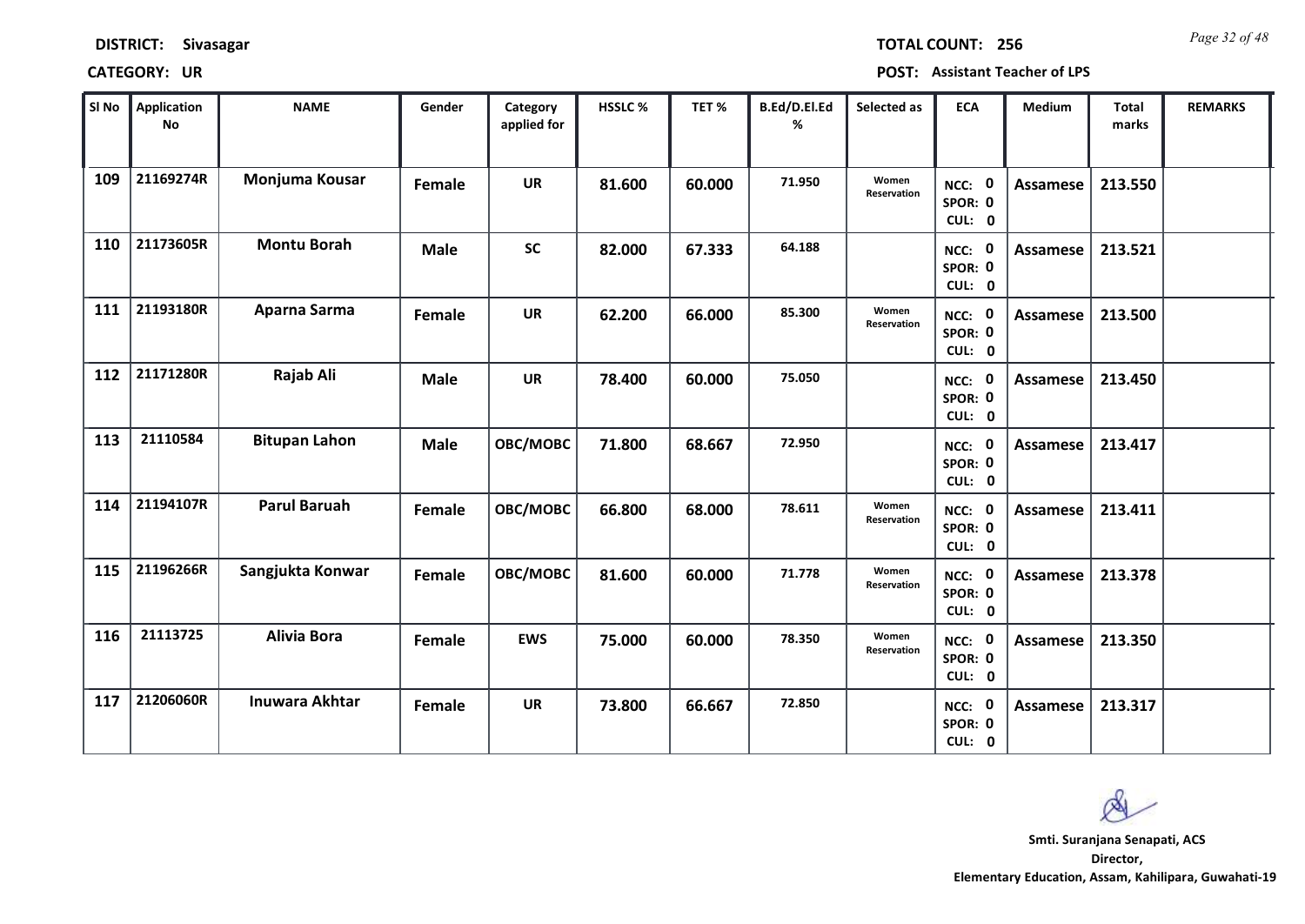*Page 33 of 48* **TOTAL COUNT: 256**

| SI No | <b>Application</b><br>No | <b>NAME</b>            | Gender      | Category<br>applied for | HSSLC % | TET%   | B.Ed/D.El.Ed<br>% | Selected as | <b>ECA</b>                  | <b>Medium</b>   | <b>Total</b><br>marks | <b>REMARKS</b> |
|-------|--------------------------|------------------------|-------------|-------------------------|---------|--------|-------------------|-------------|-----------------------------|-----------------|-----------------------|----------------|
| 118   | 21180090R                | Karishmita Borah       | Female      | <b>EWS</b>              | 75.800  | 60.000 | 77,400            |             | NCC: 0<br>SPOR: 0<br>CUL: 0 | <b>Assamese</b> | 213.200               |                |
| 119   | 21208073R                | Najmin Sultana         | Female      | <b>EWS</b>              | 77.600  | 66.667 | 68.929            |             | NCC: 0<br>SPOR: 0<br>CUL: 0 | Assamese        | 213.195               |                |
| 120   | 21194094R                | Rashmi Rekha Saikia    | Female      | <b>UR</b>               | 77.400  | 60.000 | 75.786            |             | NCC: 0<br>SPOR: 0<br>CUL: 0 | Assamese        | 213.186               |                |
| 121   | 21189164R                | <b>Sumitra Das</b>     | Female      | <b>UR</b>               | 79.000  | 60.667 | 73.429            |             | NCC: 0<br>SPOR: 0<br>CUL: 0 | Assamese        | 213.095               |                |
| 122   | 21180097R                | <b>Dhiramani Das</b>   | Female      | <b>UR</b>               | 73.400  | 63.333 | 76.357            |             | NCC: 0<br>SPOR: 0<br>CUL: 0 | Assamese        | 213.090               |                |
| 123   | 21184833R                | Nandita Gogoi          | Female      | OBC/MOBC                | 68.200  | 65.333 | 79.550            |             | NCC: 0<br>SPOR: 0<br>CUL: 0 | Assamese        | 213.083               |                |
| 124   | 21203542R                | <b>Sanowar Hussain</b> | <b>Male</b> | <b>UR</b>               | 74.400  | 66.667 | 72.000            |             | NCC: 0<br>SPOR: 0<br>CUL: 0 | Assamese        | 213.067               |                |
| 125   | 21177378R                | Sarala Deka            | Female      | <b>EWS</b>              | 71.600  | 64.667 | 76.786            |             | NCC: 0<br>SPOR: 0<br>CUL: 0 | <b>Assamese</b> | 213.052               |                |
| 126   | 21192344R                | Nirmali Choudhury      | Female      | <b>UR</b>               | 74.000  | 64.667 | 74.350            |             | NCC: 0<br>SPOR: 0<br>CUL: 0 | Assamese        | 213.017               |                |

 $\infty$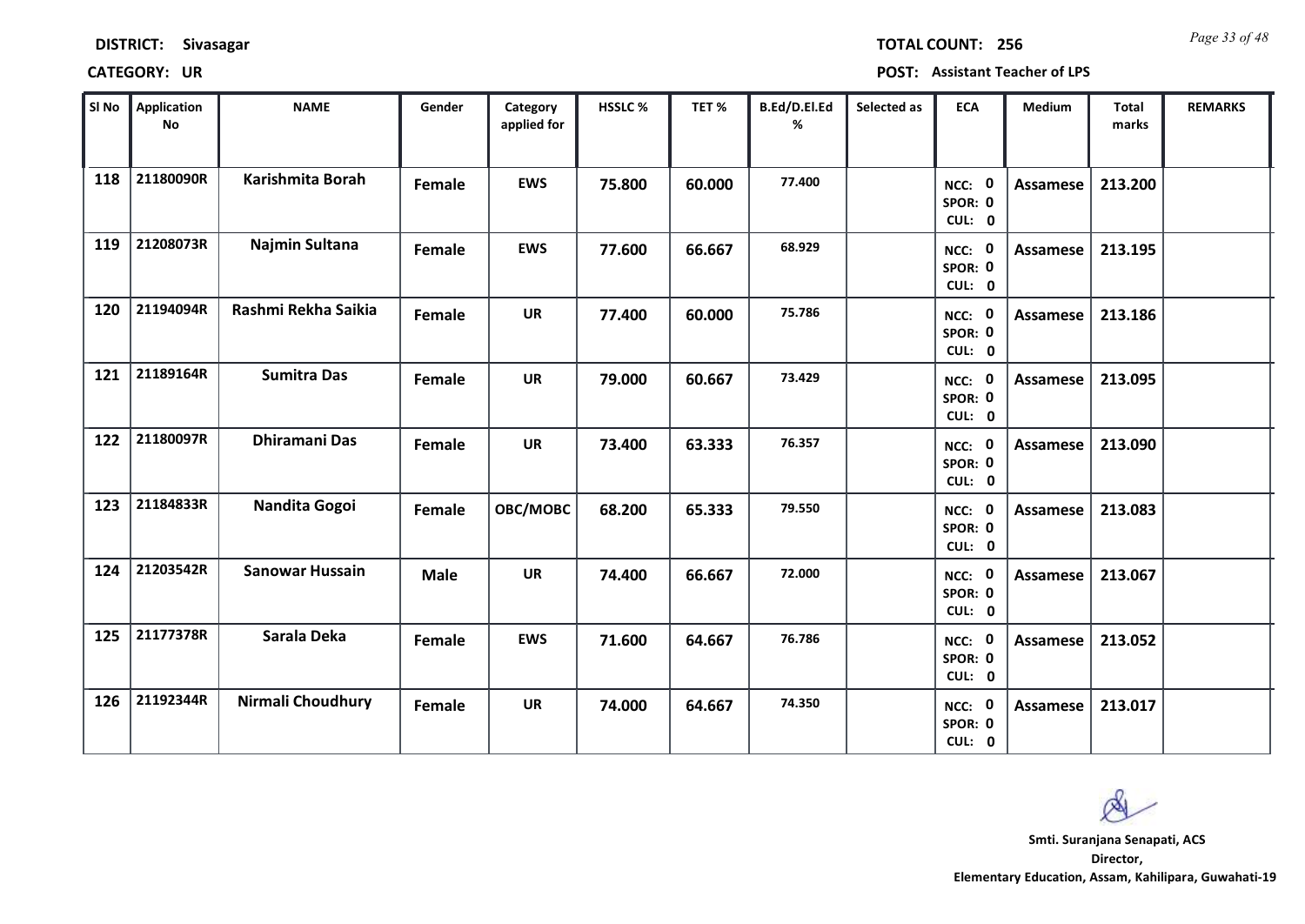| <b>DISTRICT:</b> | <b>Sivasagar</b> |
|------------------|------------------|
|------------------|------------------|

*Page 34 of 48* **TOTAL COUNT: 256**

| SI No | Application<br>No | <b>NAME</b>                    | Gender      | Category<br>applied for | HSSLC % | TET %  | B.Ed/D.El.Ed<br>% | Selected as | <b>ECA</b>                  | <b>Medium</b>   | <b>Total</b><br>marks | <b>REMARKS</b> |
|-------|-------------------|--------------------------------|-------------|-------------------------|---------|--------|-------------------|-------------|-----------------------------|-----------------|-----------------------|----------------|
| 127   | 21185548R         | <b>Kuldip Medhi</b>            | <b>Male</b> | <b>UR</b>               | 68.200  | 67.333 | 77.450            |             | NCC: 0<br>SPOR: 0<br>CUL: 0 | <b>Assamese</b> | 212.983               |                |
| 128   | 21108171          | Madhusmita<br><b>Borgohain</b> | Female      | OBC/MOBC                | 70.400  | 67.333 | 75.150            |             | NCC: 0<br>SPOR: 0<br>CUL: 0 | Assamese        | 212.883               |                |
| 129   | 21184757R         | Angana Deka                    | Female      | <b>EWS</b>              | 76.400  | 60.667 | 75.786            |             | NCC: 0<br>SPOR: 0<br>CUL: 0 | Assamese        | 212.852               |                |
| 130   | 21195707R         | Raju Baruah                    | <b>Male</b> | <b>EWS</b>              | 72.200  | 62.000 | 78.571            |             | NCC: 0<br>SPOR: 0<br>CUL: 0 | Assamese        | 212.771               | Withheld       |
| 131   | 21191321R         | Jinnatara Begum                | Female      | <b>EWS</b>              | 79.400  | 60.000 | 73.214            |             | NCC: 0<br>SPOR: 0<br>CUL: 0 | Assamese        | 212.614               |                |
| 132   | 21194029R         | Sekandar Ali                   | <b>Male</b> | <b>EWS</b>              | 79.200  | 62.667 | 70.714            |             | NCC: 0<br>SPOR: 0<br>CUL: 0 | <b>Assamese</b> | 212.581               |                |
| 133   | 21194197R         | <b>Iftikar Hussain</b>         | <b>Male</b> | <b>EWS</b>              | 70.800  | 62.667 | 79.071            |             | NCC: 0<br>SPOR: 0<br>CUL: 0 | <b>Assamese</b> | 212.538               |                |
| 134   | 21204925R         | <b>Ebadul Islam</b>            | <b>Male</b> | <b>UR</b>               | 75.800  | 68.000 | 68.714            |             | NCC: 0<br>SPOR: 0<br>CUL: 0 | <b>Assamese</b> | 212.514               |                |
| 135   | 21169813R         | <b>Rima Deka</b>               | Female      | <b>UR</b>               | 67.400  | 66.000 | 79.050            |             | NCC: 0<br>SPOR: 0<br>CUL: 0 | <b>Assamese</b> | 212.450               |                |

 $\infty$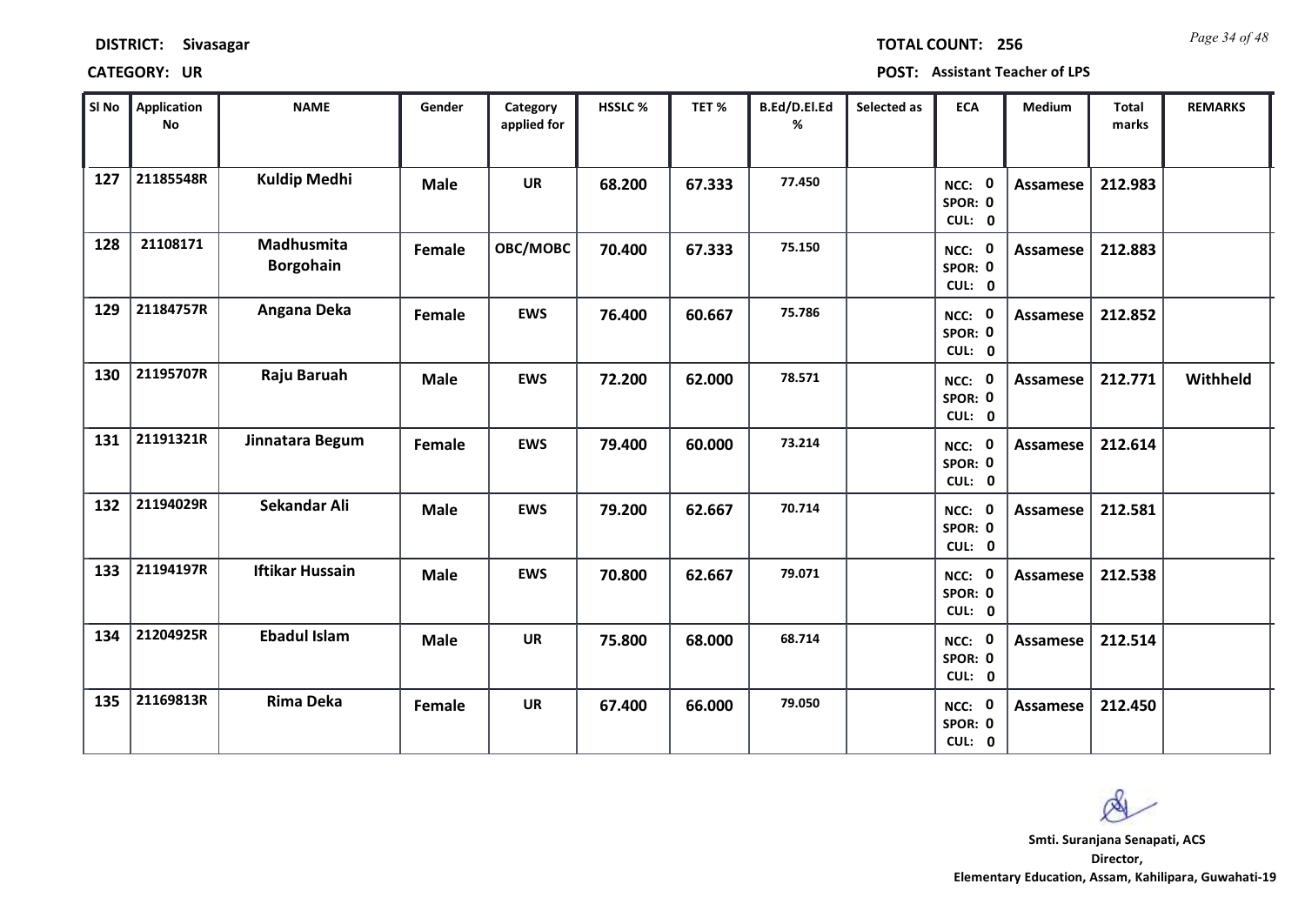*Page 35 of 48* **TOTAL COUNT: 256**

| SI No | Application<br>No | <b>NAME</b>              | Gender      | Category<br>applied for | HSSLC % | TET %  | B.Ed/D.El.Ed<br>% | Selected as | <b>ECA</b>                  | <b>Medium</b>   | <b>Total</b><br>marks | <b>REMARKS</b> |
|-------|-------------------|--------------------------|-------------|-------------------------|---------|--------|-------------------|-------------|-----------------------------|-----------------|-----------------------|----------------|
| 136   | 21204817R         | Anjan Phukan             | <b>Male</b> | OBC/MOBC                | 75.000  | 68.667 | 68.778            |             | NCC: 0<br>SPOR: 0<br>CUL: 0 | <b>Assamese</b> | 212.444               |                |
| 137   | 21180373R         | <b>Himanshu Kakoty</b>   | <b>Male</b> | <b>EWS</b>              | 63.200  | 68.667 | 80.550            |             | NCC: 0<br>SPOR: 0<br>CUL: 0 | Assamese        | 212.417               |                |
| 138   | 21205593R         | <b>Shakil Hassan</b>     | <b>Male</b> | <b>UR</b>               | 78.000  | 60.000 | 74.357            |             | NCC: 0<br>SPOR: 0<br>CUL: 0 | Assamese        | 212.357               |                |
| 139   | 21202180R         | <b>Najmal Hussain</b>    | <b>Male</b> | <b>EWS</b>              | 66.800  | 70.000 | 75.550            |             | NCC: 0<br>SPOR: 0<br>CUL: 0 | <b>Assamese</b> | 212.350               |                |
| 140   | 21197914R         | <b>Suman Paul</b>        | Female      | <b>EWS</b>              | 78.400  | 60.000 | 73.944            |             | NCC: 0<br>SPOR: 0<br>CUL: 0 | Assamese        | 212.344               |                |
| 141   | 21173686R         | Pori Tamuli              | Female      | OBC/MOBC                | 68.400  | 63.333 | 80.600            |             | NCC: 0<br>SPOR: 0<br>CUL: 0 | Assamese        | 212.333               |                |
| 142   | 21186692R         | Sabita Kalita            | Female      | <b>UR</b>               | 68.200  | 64.667 | 79.450            |             | NCC: 0<br>SPOR: 0<br>CUL: 0 | Assamese        | 212.317               |                |
| 143   | 21175925R         | <b>Bhrigu Mani Sarma</b> | <b>Male</b> | <b>UR</b>               | 70.400  | 62.667 | 79.250            |             | NCC: 0<br>SPOR: 0<br>CUL: 0 | <b>Assamese</b> | 212.317               |                |
| 144   | 21195949R         | Seujee Chetia            | Female      | OBC/MOBC                | 72.600  | 60.667 | 79.050            |             | NCC: 0<br>SPOR: 0<br>CUL: 0 | <b>Assamese</b> | 212.317               |                |

 $\infty$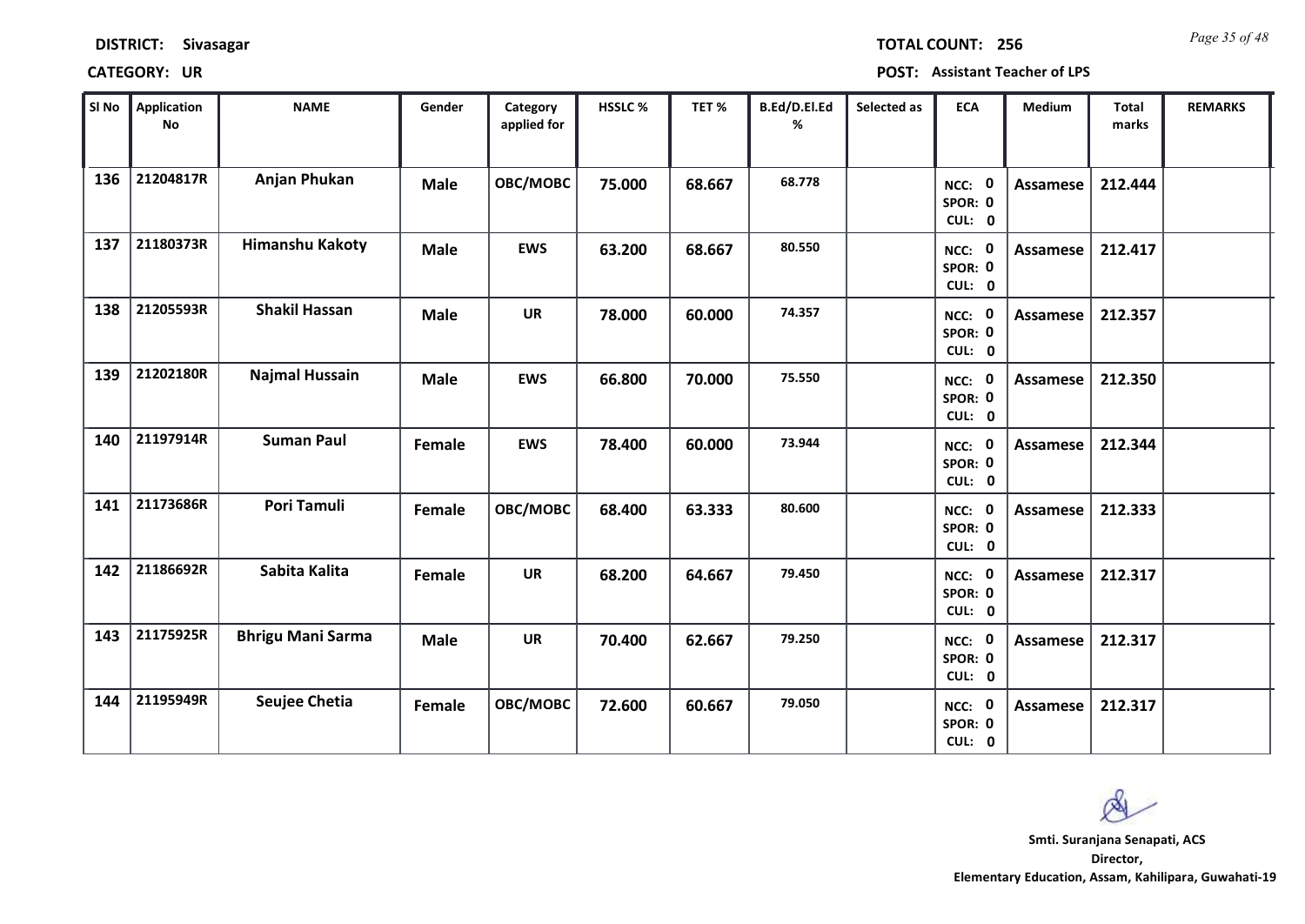*Page 36 of 48* **TOTAL COUNT: 256**

| SI No | Application<br>$\mathsf{No}$ | <b>NAME</b>             | Gender      | Category<br>applied for | <b>HSSLC %</b> | TET%   | B.Ed/D.El.Ed<br>% | Selected as | <b>ECA</b>                  | <b>Medium</b>   | <b>Total</b><br>marks | <b>REMARKS</b> |
|-------|------------------------------|-------------------------|-------------|-------------------------|----------------|--------|-------------------|-------------|-----------------------------|-----------------|-----------------------|----------------|
| 145   | 21169972R                    | Susmita Kalita          | Female      | <b>EWS</b>              | 71.000         | 66.667 | 74.650            |             | NCC: 0<br>SPOR: 0<br>CUL: 0 | <b>Assamese</b> | 212.317               |                |
| 146   | 21175063R                    | Asfiara Begum           | Female      | <b>EWS</b>              | 72.800         | 60.000 | 79.400            |             | NCC: 0<br>SPOR: 0<br>CUL: 0 | Assamese        | 212.200               |                |
| 147   | 21196416R                    | Saina Khatun            | Female      | <b>EWS</b>              | 72.400         | 62.000 | 77.800            |             | NCC: 0<br>SPOR: 0<br>CUL: 0 | Assamese        | 212.200               |                |
| 148   | 21188245R                    | Jagdish Boruah          | <b>Male</b> | OBC/MOBC                | 77.200         | 68.667 | 66.333            |             | NCC: 0<br>SPOR: 0<br>CUL: 0 | Assamese        | 212.200               |                |
| 149   | 21180138R                    | Jahnabi Saikia          | Female      | OBC/MOBC                | 83.600         | 64.000 | 64.556            |             | NCC: 0<br>SPOR: 0<br>CUL: 0 | Assamese        | 212.156               |                |
| 150   | 21197298R                    | <b>Bhargav Thakuria</b> | <b>Male</b> | <b>EWS</b>              | 67.400         | 68.667 | 76.071            |             | NCC: 0<br>SPOR: 0<br>CUL: 0 | Assamese        | 212.138               |                |
| 151   | 21193622R                    | Nabanita Kalita         | Female      | <b>EWS</b>              | 70.600         | 61.333 | 80.200            |             | NCC: 0<br>SPOR: 0<br>CUL: 0 | Assamese        | 212.133               |                |
| 152   | 21180483R                    | Sanku Moni Hazarika     | <b>Male</b> | <b>EWS</b>              | 74.600         | 63.333 | 74.200            |             | NCC: 0<br>SPOR: 0<br>CUL: 0 | <b>Assamese</b> | 212.133               |                |
| 153   | 21128574                     | <b>Ratul Kalita</b>     | <b>Male</b> | <b>UR</b>               | 68.200         | 67.333 | 76.571            |             | NCC: 0<br>SPOR: 0<br>CUL: 0 | Assamese        | 212.105               |                |

 $\infty$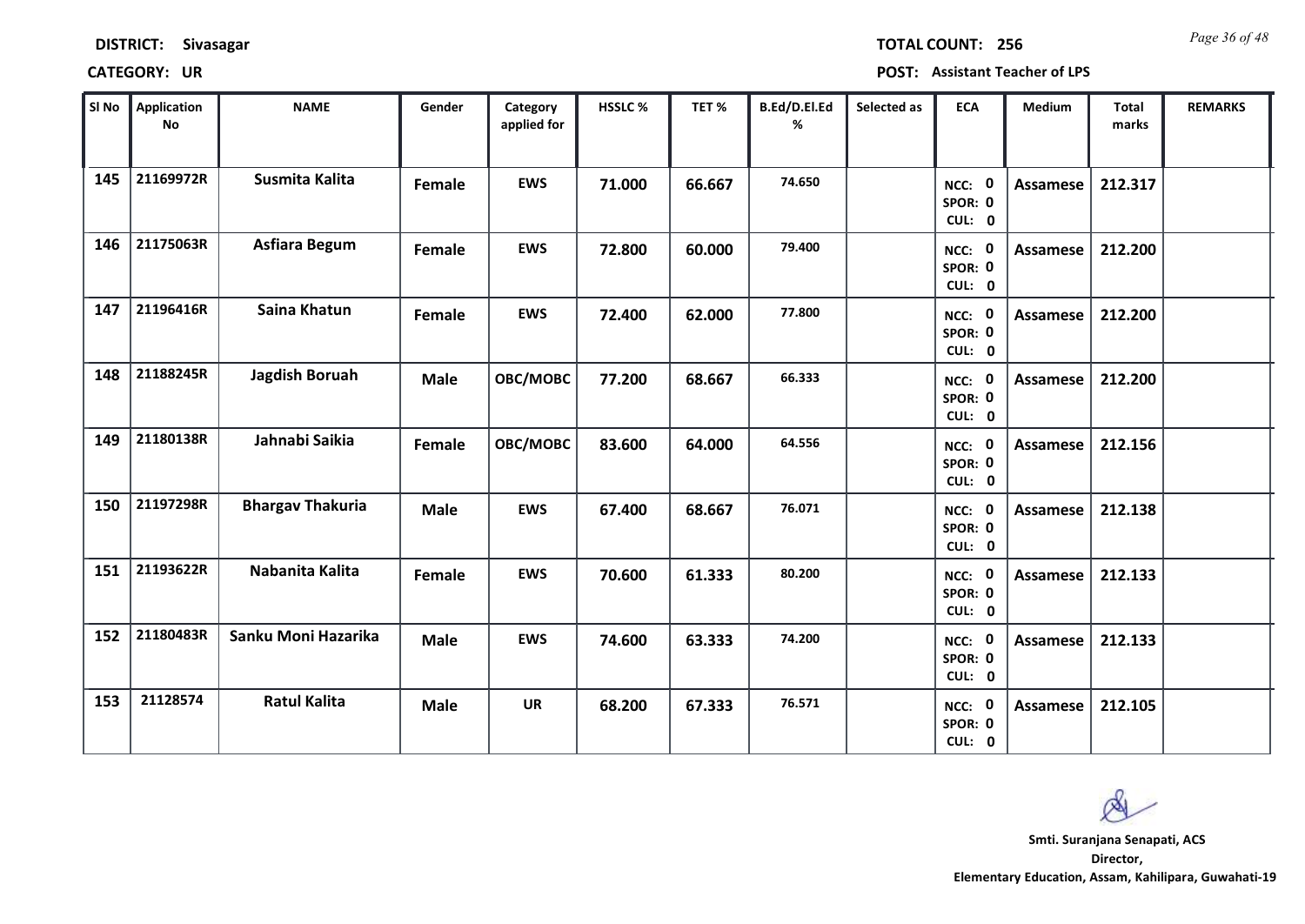| <b>DISTRICT:</b> | Sivasagar |
|------------------|-----------|
|------------------|-----------|

*Page 37 of 48* **TOTAL COUNT: 256**

| SI No | <b>Application</b><br>No | <b>NAME</b>            | Gender      | Category<br>applied for | <b>HSSLC %</b> | TET%   | B.Ed/D.El.Ed<br>% | Selected as | <b>ECA</b>                  | <b>Medium</b>   | <b>Total</b><br>marks | <b>REMARKS</b> |
|-------|--------------------------|------------------------|-------------|-------------------------|----------------|--------|-------------------|-------------|-----------------------------|-----------------|-----------------------|----------------|
| 154   | 21189105R                | Himakshi Das           | Female      | <b>UR</b>               | 75.400         | 60.000 | 76.700            |             | NCC: 0<br>SPOR: 0<br>CUL: 0 | <b>Assamese</b> | 212.100               |                |
| 155   | 21181506R                | Karabi Devi            | Female      | <b>EWS</b>              | 78.400         | 60.000 | 73.700            |             | NCC: 0<br>SPOR: 0<br>CUL: 0 | Assamese        | 212.100               |                |
| 156   | 21182695R                | Debashri Kakati        | Female      | <b>EWS</b>              | 81.600         | 63.333 | 67.143            |             | NCC: 0<br>SPOR: 0<br>CUL: 0 | Assamese        | 212.076               |                |
| 157   | 21190327R                | <b>Susmita Das</b>     | Female      | <b>UR</b>               | 74.000         | 60.667 | 77.400            |             | NCC: 0<br>SPOR: 0<br>CUL: 0 | Assamese        | 212.067               |                |
| 158   | 21184614R                | Shikha Patgiri         | Female      | <b>UR</b>               | 69.600         | 62.667 | 79.714            |             | NCC: 0<br>SPOR: 0<br>CUL: 0 | Assamese        | 211.981               |                |
| 159   | 21188737R                | Shirsha Jyoti Bordoloi | Female      | <b>EWS</b>              | 70.400         | 63.333 | 78.214            |             | NCC: 0<br>SPOR: 0<br>CUL: 0 | Assamese        | 211.948               |                |
| 160   | 21181312R                | <b>Shahidul Islam</b>  | <b>Male</b> | <b>EWS</b>              | 71.600         | 70.667 | 69.680            |             | NCC: 0<br>SPOR: 0<br>CUL: 0 | Assamese        | 211.947               |                |
| 161   | 21178288R                | Nilakhi Mazumdar       | Female      | <b>EWS</b>              | 72.000         | 60.667 | 79.250            |             | NCC: 0<br>SPOR: 0<br>CUL: 0 | <b>Assamese</b> | 211.917               |                |
| 162   | 21170635R                | Sabibur Rahman         | <b>Male</b> | <b>EWS</b>              | 66.800         | 64.000 | 81.100            |             | NCC: 0<br>SPOR: 0<br>CUL: 0 | Assamese        | 211.900               |                |

 $\infty$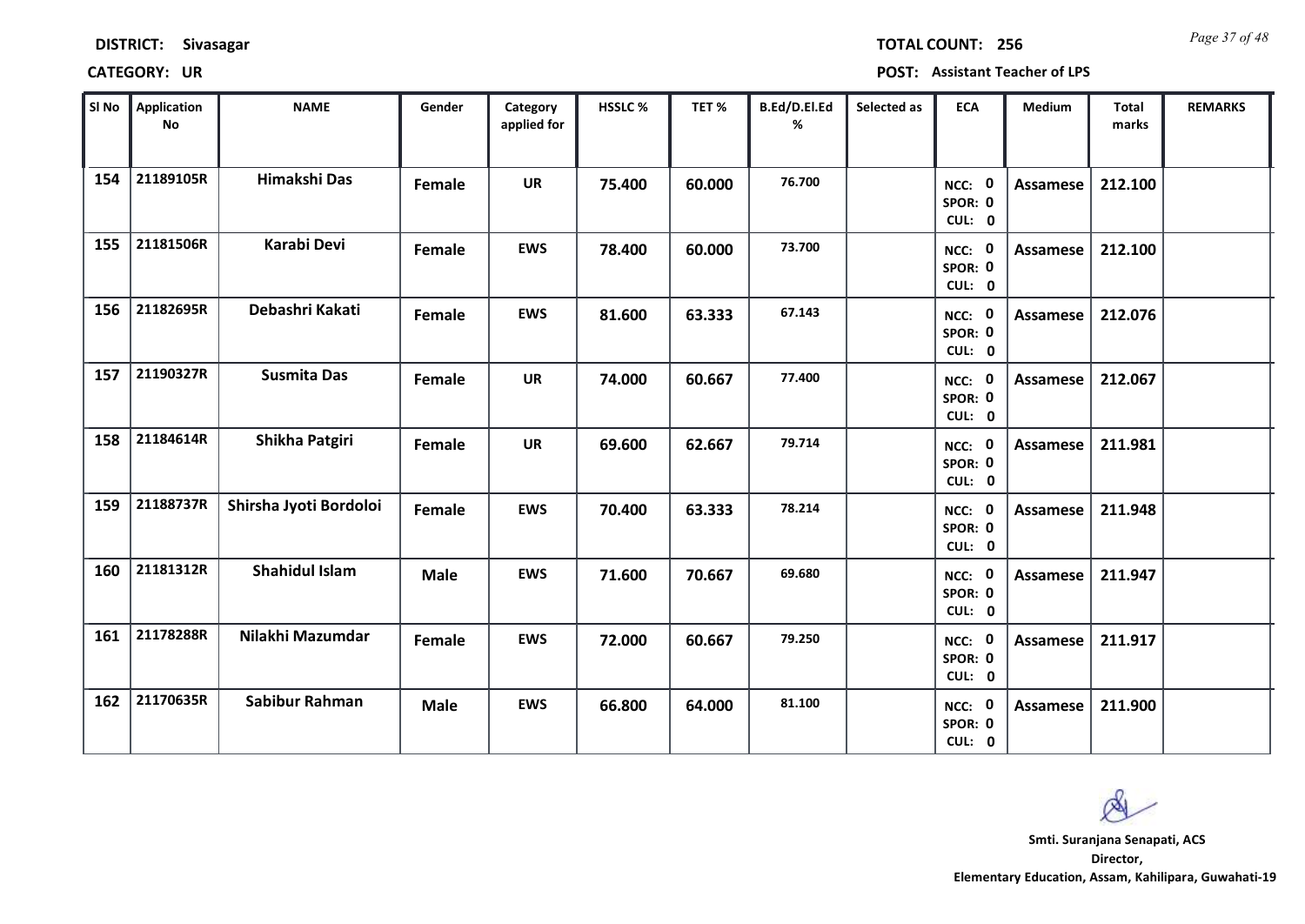*Page 38 of 48* **TOTAL COUNT: 256**

| SI No | Application<br>$\mathsf{No}$ | <b>NAME</b>             | Gender      | Category<br>applied for | HSSLC % | TET%   | B.Ed/D.El.Ed<br>% | Selected as | <b>ECA</b>                  | <b>Medium</b>   | <b>Total</b><br>marks | <b>REMARKS</b> |
|-------|------------------------------|-------------------------|-------------|-------------------------|---------|--------|-------------------|-------------|-----------------------------|-----------------|-----------------------|----------------|
| 163   | 21179995R                    | <b>Nizara Das</b>       | Female      | <b>UR</b>               | 75.000  | 60.000 | 76.900            |             | NCC: 0<br>SPOR: 0<br>CUL: 0 | <b>Assamese</b> | 211.900               |                |
| 164   | 21174893R                    | <b>Namita Nath</b>      | Female      | OBC/MOBC                | 76.400  | 61.333 | 74.150            |             | NCC: 0<br>SPOR: 0<br>CUL: 0 | Assamese        | 211.883               |                |
| 165   | 21184797R                    | Chayanika Das           | Female      | <b>UR</b>               | 69.800  | 61.333 | 80.714            |             | NCC: 0<br>SPOR: 0<br>CUL: 0 | Assamese        | 211.848               |                |
| 166   | 21165403R                    | <b>Kuldeep Sarma</b>    | <b>Male</b> | <b>EWS</b>              | 74.400  | 70.000 | 67.429            |             | NCC: 0<br>SPOR: 0<br>CUL: 0 | Assamese        | 211.829               |                |
| 167   | 21196611R                    | <b>Rakibul Islam</b>    | <b>Male</b> | <b>EWS</b>              | 66.800  | 68.667 | 76.350            |             | NCC: 0<br>SPOR: 0<br>CUL: 0 | Assamese        | 211.817               |                |
| 168   | 21182140R                    | <b>Babul Dewan</b>      | <b>Male</b> | <b>EWS</b>              | 76.600  | 64.000 | 71.200            |             | NCC: 0<br>SPOR: 0<br>CUL: 0 | Assamese        | 211.800               |                |
| 169   | 21185649R                    | <b>Bhaswati Deka</b>    | Female      | <b>EWS</b>              | 70.400  | 62.000 | 79.357            |             | NCC: 0<br>SPOR: 0<br>CUL: 0 | <b>Assamese</b> | 211.757               |                |
| 170   | 21179869R                    | <b>Bipasha Siddique</b> | Female      | <b>UR</b>               | 72.200  | 60.667 | 78.857            |             | NCC: 0<br>SPOR: 0<br>CUL: 0 | <b>Assamese</b> | 211.724               |                |
| 171   | 21187927R                    | Pritirekha Bhagawati    | Female      | <b>EWS</b>              | 76.000  | 64.000 | 71.714            |             | NCC: 0<br>SPOR: 0<br>CUL: 0 | <b>Assamese</b> | 211.714               |                |

 $\infty$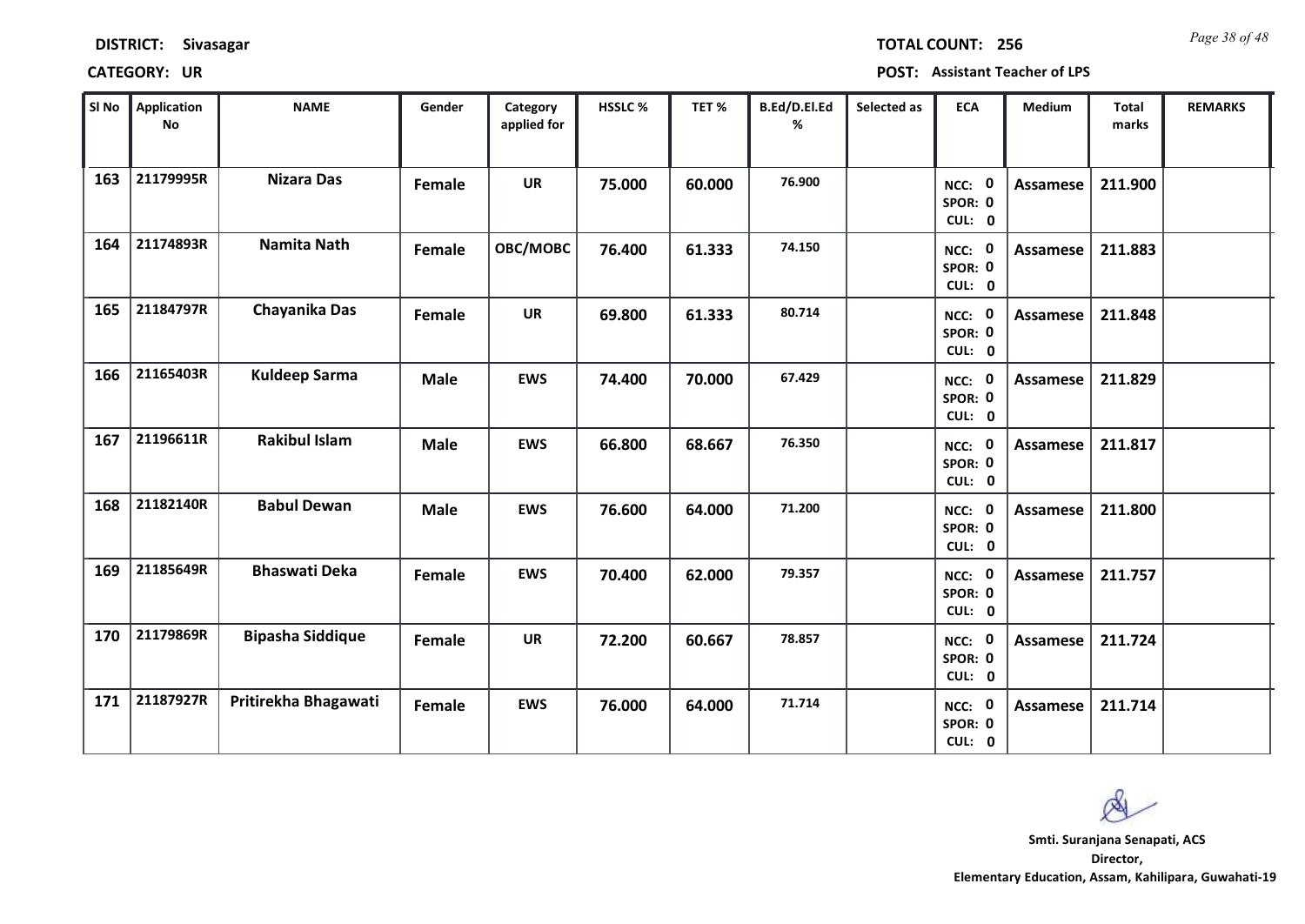| <b>DISTRICT:</b> | <b>Sivasagar</b> |
|------------------|------------------|
|------------------|------------------|

*Page 39 of 48* **TOTAL COUNT: 256**

| SI No | Application<br>No | <b>NAME</b>              | Gender      | Category<br>applied for | HSSLC% | TET%   | B.Ed/D.El.Ed<br>% | Selected as | <b>ECA</b>                  | Medium          | <b>Total</b><br>marks | <b>REMARKS</b> |
|-------|-------------------|--------------------------|-------------|-------------------------|--------|--------|-------------------|-------------|-----------------------------|-----------------|-----------------------|----------------|
| 172   | 21167589R         | <b>Chintu Buragohain</b> | <b>Male</b> | OBC/MOBC                | 80.600 | 60.667 | 70.444            |             | NCC: 0<br>SPOR: 0<br>CUL: 0 | <b>Assamese</b> | 211.711               |                |
| 173   | 21186505R         | <b>Mujahid Alam</b>      | <b>Male</b> | <b>UR</b>               | 79.000 | 62.000 | 70.700            |             | NCC: 0<br>SPOR: 0<br>CUL: 0 | Assamese        | 211.700               |                |
| 174   | 21165303R         | Pranjal Kumar Kalita     | <b>Male</b> | <b>UR</b>               | 64.400 | 69.333 | 77.929            |             | NCC: 0<br>SPOR: 0<br>CUL: 0 | <b>Assamese</b> | 211.662               |                |
| 175   | 21172131R         | <b>Mousumi Kardong</b>   | Female      | <b>STP</b>              | 68.000 | 66.000 | 77.650            |             | NCC: 0<br>SPOR: 0<br>CUL: 0 | Assamese        | 211.650               |                |
| 176   | 21169898R         | Rima Kashyap             | Female      | <b>EWS</b>              | 71.200 | 66.667 | 73.750            |             | NCC: 0<br>SPOR: 0<br>CUL: 0 | Assamese        | 211.617               |                |
| 177   | 21173640R         | Indrajit Talukdar        | <b>Male</b> | <b>UR</b>               | 71.600 | 64.000 | 76.000            |             | NCC: 0<br>SPOR: 0<br>CUL: 0 | Assamese        | 211.600               |                |
| 178   | 21172085R         | Rima Talukdar            | Female      | <b>UR</b>               | 72.800 | 60.000 | 78.786            |             | NCC: 0<br>SPOR: 0<br>CUL: 0 | <b>Assamese</b> | 211.586               |                |
| 179   | 21179842R         | <b>Pulak Kakati</b>      | <b>Male</b> | <b>UR</b>               | 68.600 | 66.000 | 76.929            |             | NCC: 0<br>SPOR: 0<br>CUL: 0 | <b>Assamese</b> | 211.529               |                |
| 180   | 21170147R         | Puspanjali Pegu          | Female      | <b>STP</b>              | 74.600 | 65.333 | 71.550            |             | NCC: 0<br>SPOR: 0<br>CUL: 0 | Assamese        | 211.483               |                |

 $\infty$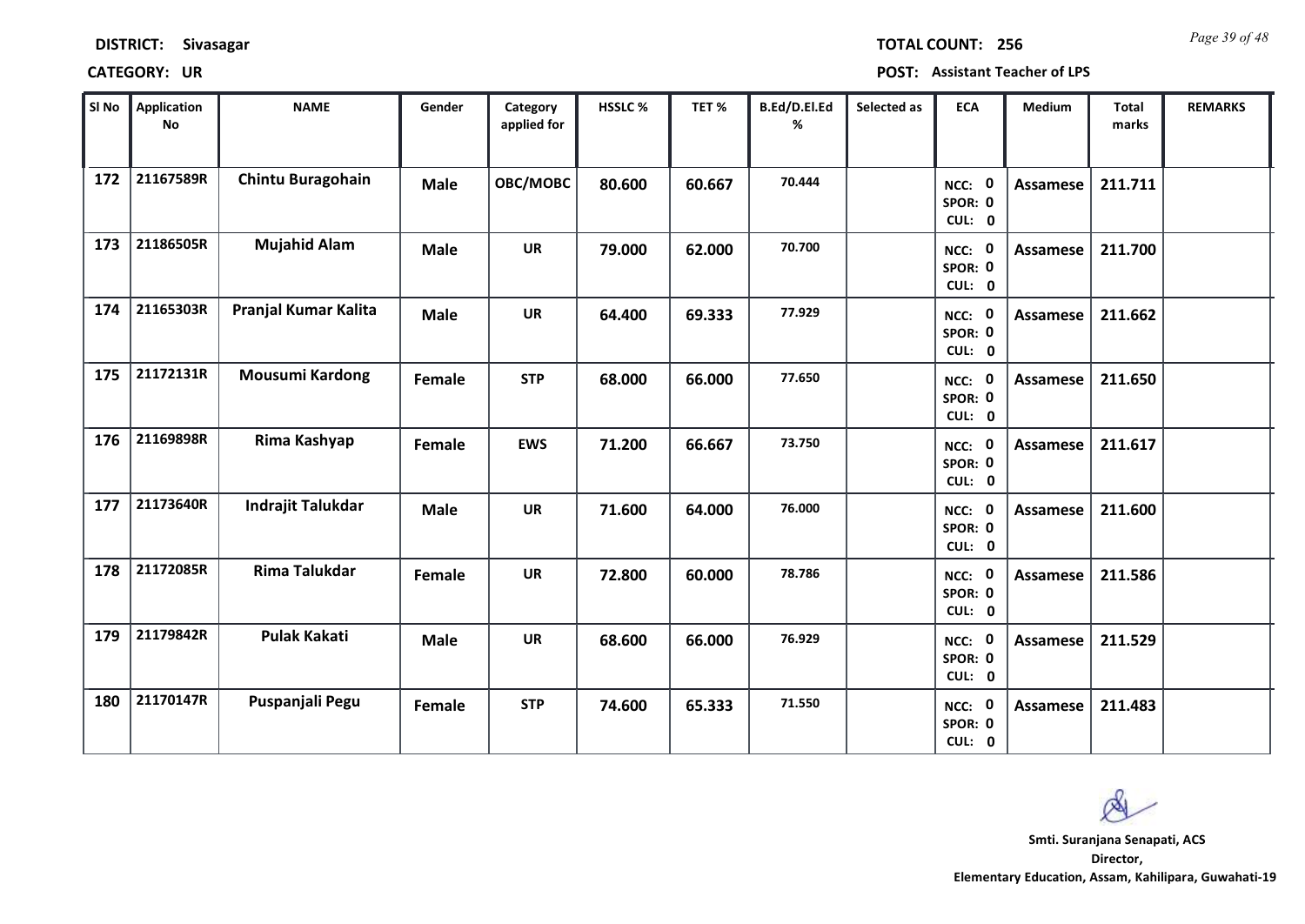*Page 40 of 48* **TOTAL COUNT: 256**

| SI No | Application<br>$\mathsf{No}$ | <b>NAME</b>             | Gender      | Category<br>applied for | HSSLC % | TET%   | B.Ed/D.El.Ed<br>% | Selected as | <b>ECA</b>                  | <b>Medium</b>   | <b>Total</b><br>marks | <b>REMARKS</b> |
|-------|------------------------------|-------------------------|-------------|-------------------------|---------|--------|-------------------|-------------|-----------------------------|-----------------|-----------------------|----------------|
| 181   | 21174601R                    | <b>Chandan Modak</b>    | <b>Male</b> | <b>EWS</b>              | 77.400  | 62.667 | 71.291            |             | NCC: 0<br>SPOR: 0<br>CUL: 0 | <b>Assamese</b> | 211.358               |                |
| 182   | 21177762R                    | <b>Shohid Ali</b>       | <b>Male</b> | <b>UR</b>               | 72.800  | 61.333 | 77.200            |             | NCC: 0<br>SPOR: 0<br>CUL: 0 | Assamese        | 211.333               |                |
| 183   | 21198604R                    | Pallabi Mazumdar        | Female      | <b>EWS</b>              | 77.000  | 62.667 | 71.643            |             | NCC: 0<br>SPOR: 0<br>CUL: 0 | <b>Assamese</b> | 211.310               |                |
| 184   | 21185857R                    | Nitumoni Saikia         | Female      | OBC/MOBC                | 77.800  | 60.667 | 72.800            |             | NCC: 0<br>SPOR: 0<br>CUL: 0 | Assamese        | 211.267               |                |
| 185   | 21180263R                    | <b>Arshad Ayub Khan</b> | <b>Male</b> | <b>EWS</b>              | 76.800  | 62.667 | 71.800            |             | NCC: 0<br>SPOR: 0<br>CUL: 0 | <b>Assamese</b> | 211.267               |                |
| 186   | 21175126R                    | Angkita Kalita          | Female      | <b>EWS</b>              | 82.000  | 63.333 | 65.929            |             | NCC: 0<br>SPOR: 0<br>CUL: 0 | <b>Assamese</b> | 211.262               |                |
| 187   | 21196780R                    | <b>Mohammad Ali</b>     | <b>Male</b> | <b>EWS</b>              | 79.800  | 61.333 | 70.071            |             | NCC: 0<br>SPOR: 0<br>CUL: 0 | <b>Assamese</b> | 211.205               |                |
| 188   | 21183000R                    | Rohij Uddin             | <b>Male</b> | <b>EWS</b>              | 69.400  | 66.000 | 75.800            |             | NCC: 0<br>SPOR: 0<br>CUL: 0 | <b>Assamese</b> | 211.200               |                |
| 189   | 21194948R                    | <b>Biman Gogoi</b>      | <b>Male</b> | OBC/MOBC                | 71.400  | 62.000 | 77.800            |             | NCC: 0<br>SPOR: 0<br>CUL: 0 | Assamese        | 211.200               |                |

 $\infty$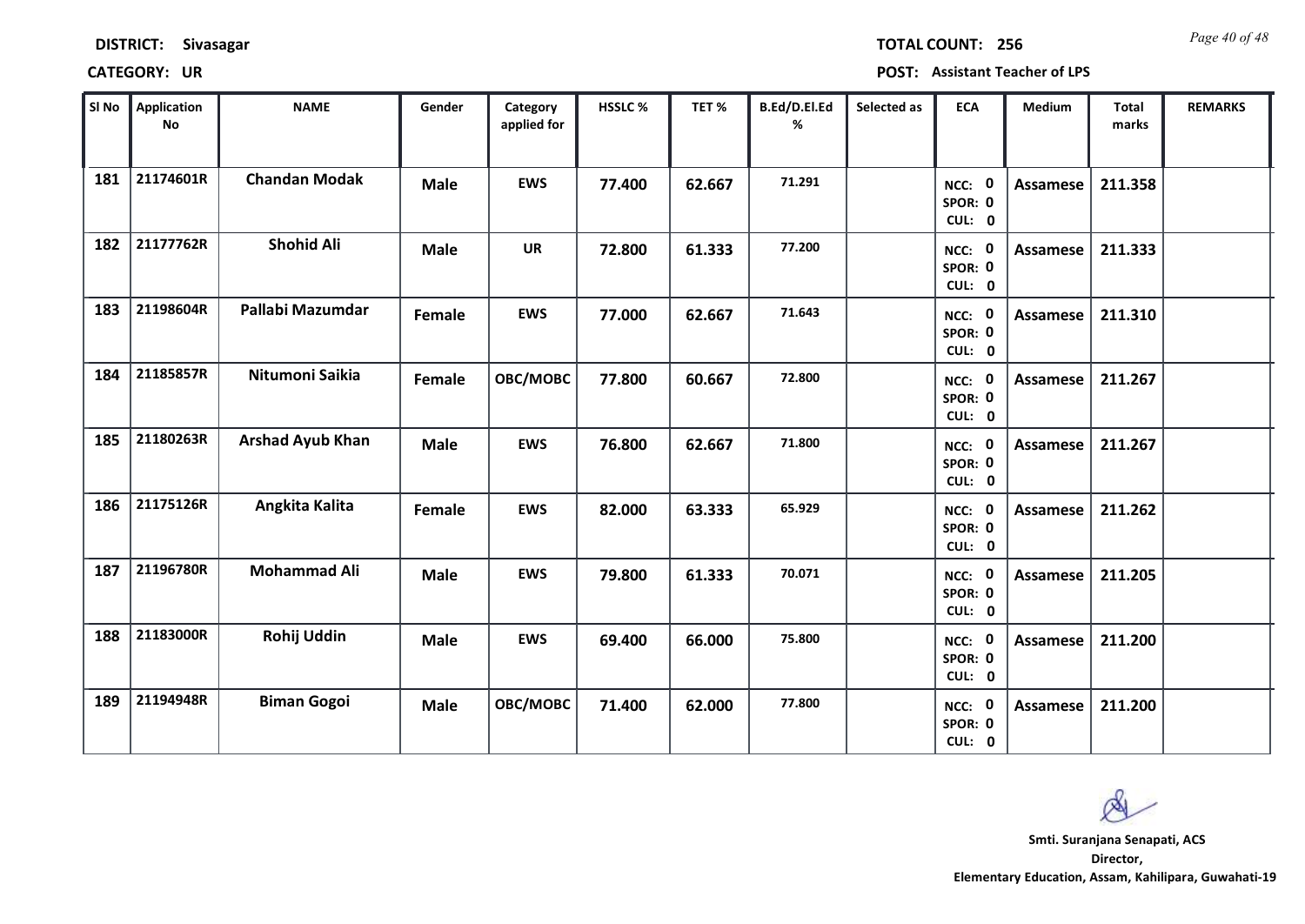*Page 41 of 48* **TOTAL COUNT: 256**

| SI <sub>No</sub> | <b>Application</b><br><b>No</b> | <b>NAME</b>             | Gender      | Category<br>applied for | HSSLC % | TET%   | B.Ed/D.El.Ed<br>% | Selected as | <b>ECA</b>                  | Medium          | <b>Total</b><br>marks | <b>REMARKS</b> |
|------------------|---------------------------------|-------------------------|-------------|-------------------------|---------|--------|-------------------|-------------|-----------------------------|-----------------|-----------------------|----------------|
| 190              | 21196798R                       | <b>Bijay Sutradhar</b>  | <b>Male</b> | <b>SC</b>               | 74.600  | 62.667 | 73.900            |             | NCC: 0<br>SPOR: 0<br>CUL: 0 | Assamese        | 211.167               |                |
| 191              | 21178122R                       | <b>Noor Hassan</b>      | <b>Male</b> | <b>UR</b>               | 70.400  | 62.667 | 78.100            |             | NCC: 0<br>SPOR: 0<br>CUL: 0 | Assamese        | 211.167               |                |
| 192              | 21174488R                       | Pinky Karmakar          | Female      | OBC/MOBC                | 70.200  | 64.667 | 76.300            |             | NCC: 0<br>SPOR: 0<br>CUL: 0 | <b>Assamese</b> | 211.167               |                |
| 193              | 21175586R                       | <b>Monalisha Boruah</b> | Female      | OBC/MOBC                | 75.000  | 60.000 | 76.150            |             | NCC: 0<br>SPOR: 0<br>CUL: 0 | Assamese        | 211.150               |                |
| 194              | 21197635R                       | <b>Sultana Begum</b>    | Female      | <b>EWS</b>              | 63.800  | 66.667 | 80.600            |             | NCC: 0<br>SPOR: 0<br>CUL: 0 | Assamese        | 211.067               |                |
| 195              | 21184471R                       | Jilmil Gogoi            | Female      | OBC/MOBC                | 75.000  | 60.667 | 75.400            |             | NCC: 0<br>SPOR: 0<br>CUL: 0 | <b>Assamese</b> | 211.067               |                |
| 196              | 21200686R                       | <b>Bhaswati Deka</b>    | Female      | <b>EWS</b>              | 64.600  | 66.667 | 79.786            |             | NCC: 0<br>SPOR: 0<br>CUL: 0 | Assamese        | 211.052               |                |
| 197              | 21187252R                       | <b>Jintu Das</b>        | <b>Male</b> | <b>EWS</b>              | 71.800  | 60.000 | 79.250            |             | NCC: 0<br>SPOR: 0<br>CUL: 0 | <b>Assamese</b> | 211.050               |                |
| 198              | 21193778R                       | <b>Angana Uzir</b>      | Female      | <b>EWS</b>              | 71.600  | 65.333 | 74.100            |             | NCC: 0<br>SPOR: 0<br>CUL: 0 | Assamese        | 211.033               |                |

 $\infty$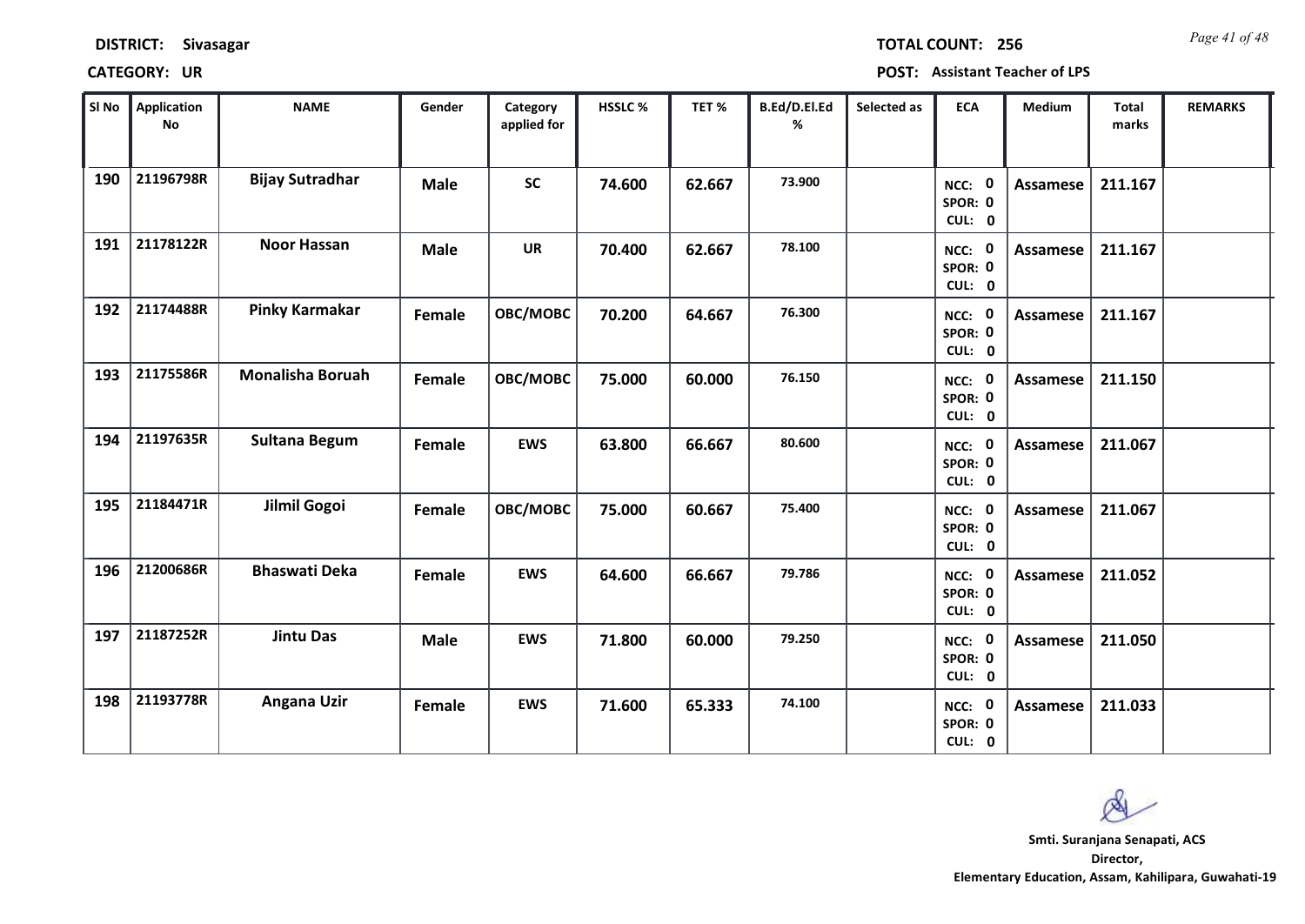*Page 42 of 48* **TOTAL COUNT: 256**

| SI No | <b>Application</b><br>No | <b>NAME</b>               | Gender      | Category<br>applied for | HSSLC% | TET%   | B.Ed/D.El.Ed<br>% | Selected as | <b>ECA</b>                  | Medium          | Total<br>marks | <b>REMARKS</b> |
|-------|--------------------------|---------------------------|-------------|-------------------------|--------|--------|-------------------|-------------|-----------------------------|-----------------|----------------|----------------|
| 199   | 21171430R                | <b>Abdul Barik</b>        | <b>Male</b> | <b>UR</b>               | 75.000 | 64.667 | 71.357            |             | NCC: 0<br>SPOR: 0<br>CUL: 0 | Assamese        | 211.024        |                |
| 200   | 21180683R                | Dipamoni Saikia           | Female      | <b>EWS</b>              | 78.200 | 60.000 | 72.800            |             | NCC: 0<br>SPOR: 0<br>CUL: 0 | Assamese        | 211.000        |                |
| 201   | 21166470R                | <b>Airen Ahmed</b>        | Female      | <b>UR</b>               | 73.800 | 60.667 | 76.500            |             | NCC: 0<br>SPOR: 0<br>CUL: 0 | <b>Assamese</b> | 210.967        |                |
| 202   | 21197064R                | <b>Purabi Choudhury</b>   | Female      | <b>EWS</b>              | 58.000 | 66.667 | 86.300            |             | NCC: 0<br>SPOR: 0<br>CUL: 0 | Assamese        | 210.967        |                |
| 203   | 21191615R                | <b>Anup Patgiri</b>       | <b>Male</b> | <b>EWS</b>              | 74.000 | 60.000 | 76.929            |             | NCC: 0<br>SPOR: 0<br>CUL: 0 | <b>Assamese</b> | 210.929        |                |
| 204   | 21192213R                | <b>Afruza Parbin</b>      | Female      | <b>EWS</b>              | 78.800 | 61.333 | 70.750            |             | NCC: 0<br>SPOR: 0<br>CUL: 0 | <b>Assamese</b> | 210.883        |                |
| 205   | 21202474R                | <b>Akter Hasina Ahmed</b> | Female      | <b>EWS</b>              | 81.600 | 61.333 | 67.929            |             | NCC: 0<br>SPOR: 0<br>CUL: 0 | <b>Assamese</b> | 210.862        |                |
| 206   | 21179201R                | <b>Muktarul Islam</b>     | <b>Male</b> | <b>EWS</b>              | 68.200 | 66.000 | 76.650            |             | NCC: 0<br>SPOR: 0<br>CUL: 0 | <b>Assamese</b> | 210.850        |                |
| 207   | 21169621R                | <b>Ashlam Hussain</b>     | <b>Male</b> | <b>EWS</b>              | 79.800 | 60.000 | 71.000            |             | NCC: 0<br>SPOR: 0<br>CUL: 0 | Assamese        | 210.800        |                |

 $\mathbb{A}$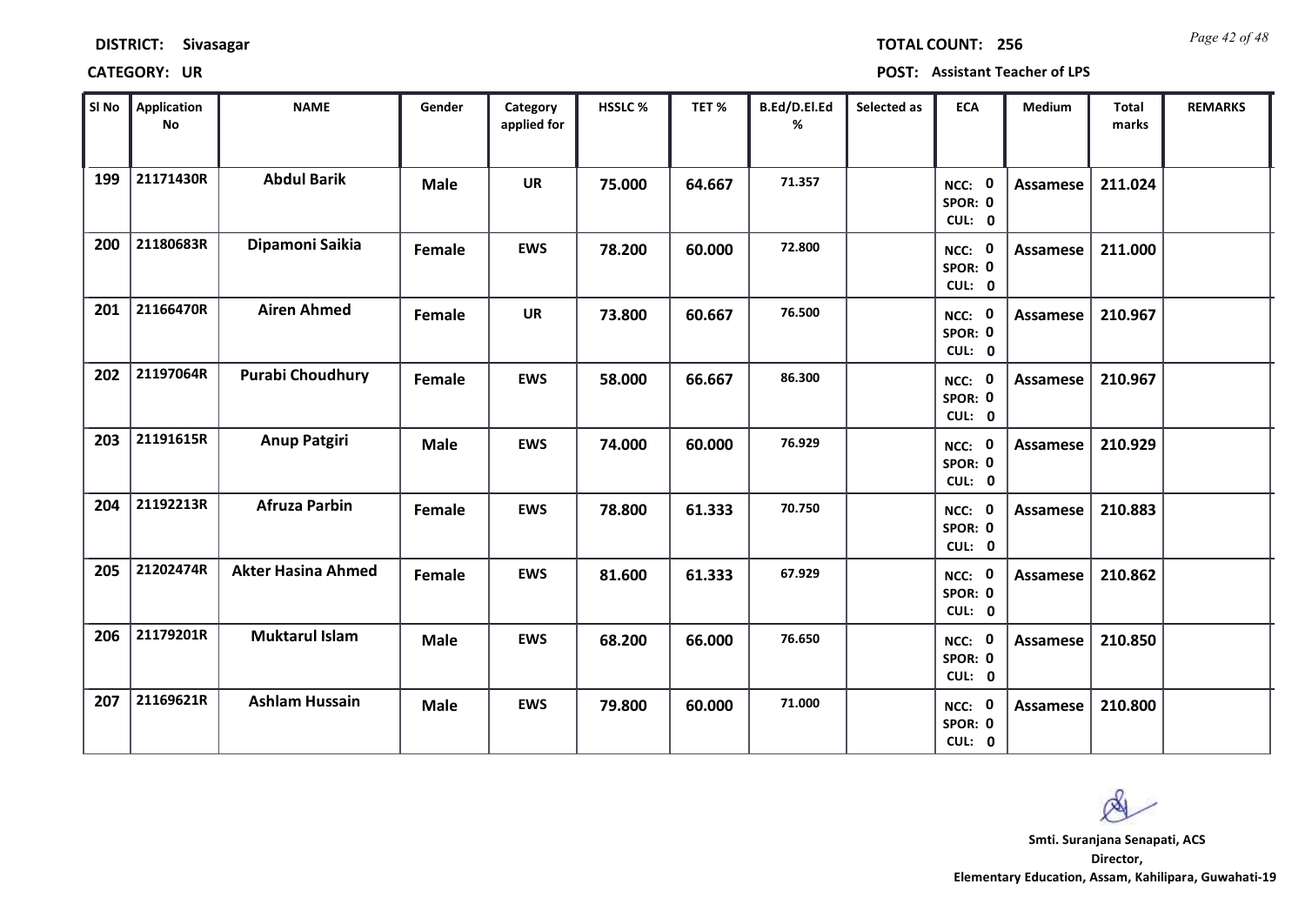*Page 43 of 48* **TOTAL COUNT: 256**

| SI No | <b>Application</b><br>No | <b>NAME</b>               | Gender      | Category<br>applied for | HSSLC % | TET %  | B.Ed/D.El.Ed<br>% | Selected as | <b>ECA</b>                  | <b>Medium</b>   | <b>Total</b><br>marks | <b>REMARKS</b> |
|-------|--------------------------|---------------------------|-------------|-------------------------|---------|--------|-------------------|-------------|-----------------------------|-----------------|-----------------------|----------------|
| 208   | 21183381R                | Chumi Deka                | Female      | <b>UR</b>               | 77.000  | 60.000 | 73.786            |             | NCC: 0<br>SPOR: 0<br>CUL: 0 | Assamese        | 210.786               |                |
| 209   | 21177893R                | Sahana Azmin              | Female      | <b>UR</b>               | 70.400  | 71.333 | 69.000            |             | NCC: 0<br>SPOR: 0<br>CUL: 0 | Assamese        | 210.733               |                |
| 210   | 21182192R                | Jayanta Kakati            | <b>Male</b> | <b>EWS</b>              | 77.200  | 62.667 | 70.857            |             | NCC: 0<br>SPOR: 0<br>CUL: 0 | Assamese        | 210.724               |                |
| 211   | 21180640R                | <b>Faruk Ahmed</b>        | <b>Male</b> | <b>EWS</b>              | 77.200  | 60.000 | 73.450            |             | NCC: 0<br>SPOR: 0<br>CUL: 0 | Assamese        | 210.650               |                |
| 212   | 21194213R                | Himankar Kalita           | <b>Male</b> | <b>EWS</b>              | 73.000  | 66.000 | 71.643            |             | NCC: 0<br>SPOR: 0<br>CUL: 0 | Assamese        | 210.643               |                |
| 213   | 21173893R                | <b>Iftikar Awal Ahmed</b> | <b>Male</b> | <b>EWS</b>              | 66.400  | 68.667 | 75.571            |             | NCC: 0<br>SPOR: 0<br>CUL: 0 | Assamese        | 210.638               |                |
| 214   | 21182510R                | Roushanara Parveen        | Female      | <b>UR</b>               | 78.200  | 65.333 | 67.100            |             | NCC: 0<br>SPOR: 0<br>CUL: 0 | <b>Assamese</b> | 210.633               |                |
| 215   | 21183424R                | Dimpee Buragohain         | Female      | OBC/MOBC                | 69.000  | 64.000 | 77.611            |             | NCC: 0<br>SPOR: 0<br>CUL: 0 | <b>Assamese</b> | 210.611               |                |
| 216   | 21185784R                | Apurba Konwar             | <b>Male</b> | OBC/MOBC                | 73.600  | 64.000 | 73.000            |             | NCC: 0<br>SPOR: 0<br>CUL: 0 | Assamese        | 210.600               |                |

 $\infty$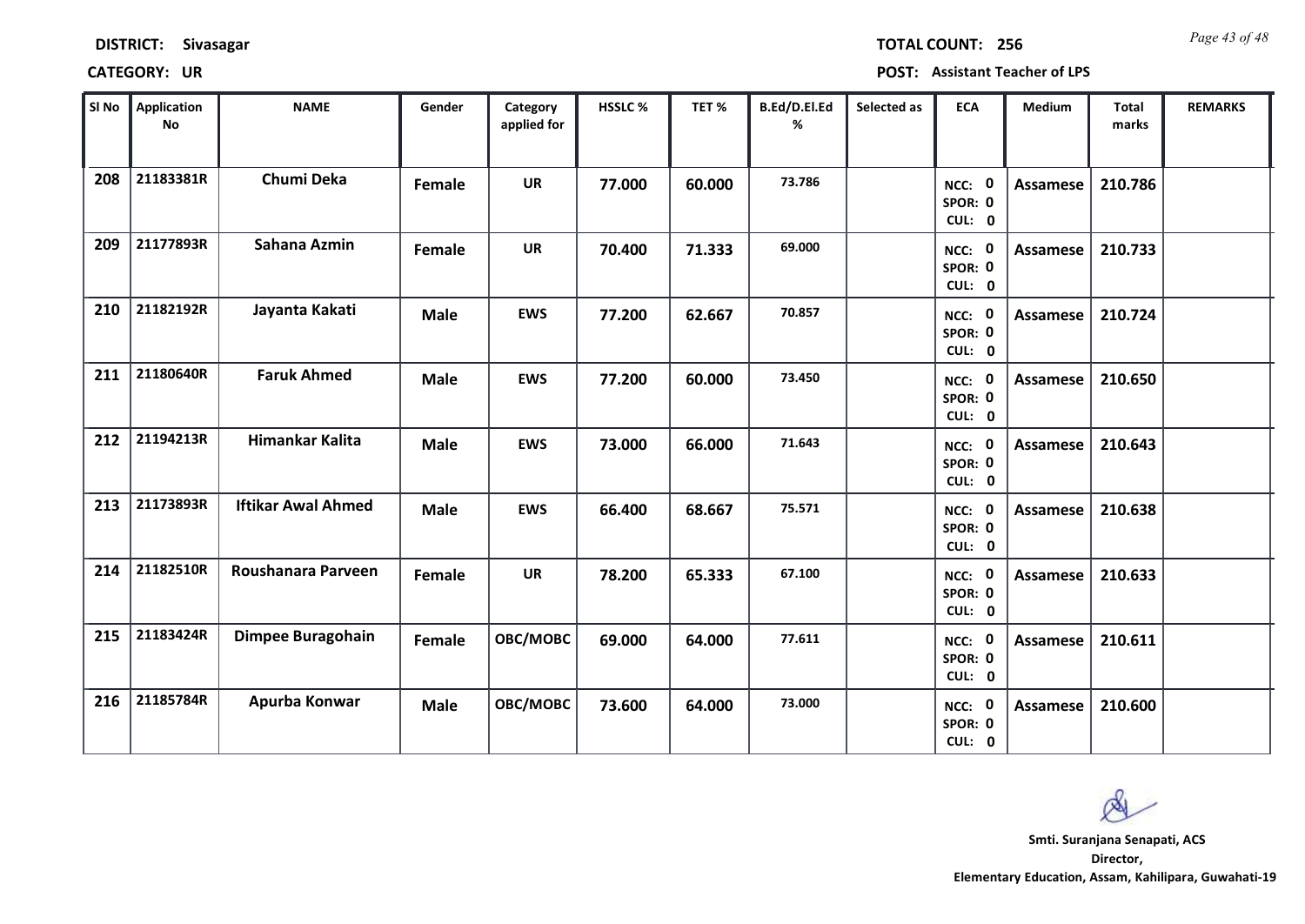| <b>DISTRICT:</b> | <b>Sivasagar</b> |
|------------------|------------------|
|------------------|------------------|

*Page 44 of 48* **TOTAL COUNT: 256**

| SI No | <b>Application</b><br>No | <b>NAME</b>             | Gender      | Category<br>applied for | HSSLC% | TET%   | B.Ed/D.El.Ed<br>% | Selected as | <b>ECA</b>                  | Medium          | Total<br>marks | <b>REMARKS</b> |
|-------|--------------------------|-------------------------|-------------|-------------------------|--------|--------|-------------------|-------------|-----------------------------|-----------------|----------------|----------------|
| 217   | 21196948R                | <b>Pubali Choudhury</b> | Female      | <b>EWS</b>              | 65.200 | 61.333 | 84.050            |             | NCC: 0<br>SPOR: 0<br>CUL: 0 | Assamese        | 210.583        |                |
| 218   | 21212648R                | <b>Forhad Ali</b>       | <b>Male</b> | <b>EWS</b>              | 73.200 | 66.667 | 70.714            |             | NCC: 0<br>SPOR: 0<br>CUL: 0 | Assamese        | 210.581        |                |
| 219   | 21195550R                | Manashi Borah           | Female      | <b>EWS</b>              | 68.600 | 66.000 | 75.950            |             | NCC: 0<br>SPOR: 0<br>CUL: 0 | Assamese        | 210.550        |                |
| 220   | 21202880R                | <b>Farzina Parbin</b>   | Female      | <b>EWS</b>              | 69.200 | 62.667 | 78.643            |             | NCC: 0<br>SPOR: 0<br>CUL: 0 | Assamese        | 210.510        |                |
| 221   | 21184303R                | Manami Medhi            | Female      | <b>UR</b>               | 76.200 | 60.667 | 73.643            |             | NCC: 0<br>SPOR: 0<br>CUL: 0 | <b>Assamese</b> | 210.510        |                |
| 222   | 21186829R                | Jintumani Kalita        | <b>Male</b> | <b>EWS</b>              | 69.800 | 67.333 | 73.350            |             | NCC: 0<br>SPOR: 0<br>CUL: 0 | Assamese        | 210.483        |                |
| 223   | 21184978R                | <b>Minowara Begum</b>   | Female      | <b>EWS</b>              | 69.000 | 66.667 | 74.800            |             | NCC: 0<br>SPOR: 0<br>CUL: 0 | <b>Assamese</b> | 210.467        |                |
| 224   | 21164803R                | Liakat Zaman            | <b>Male</b> | <b>EWS</b>              | 66.000 | 62.667 | 81.800            |             | NCC: 0<br>SPOR: 0<br>CUL: 0 | <b>Assamese</b> | 210.467        |                |
| 225   | 21174717R                | <b>Ritakshi Deka</b>    | Female      | <b>EWS</b>              | 79.400 | 60.000 | 71.050            |             | NCC: 0<br>SPOR: 0<br>CUL: 0 | Assamese        | 210.450        |                |

 $\infty$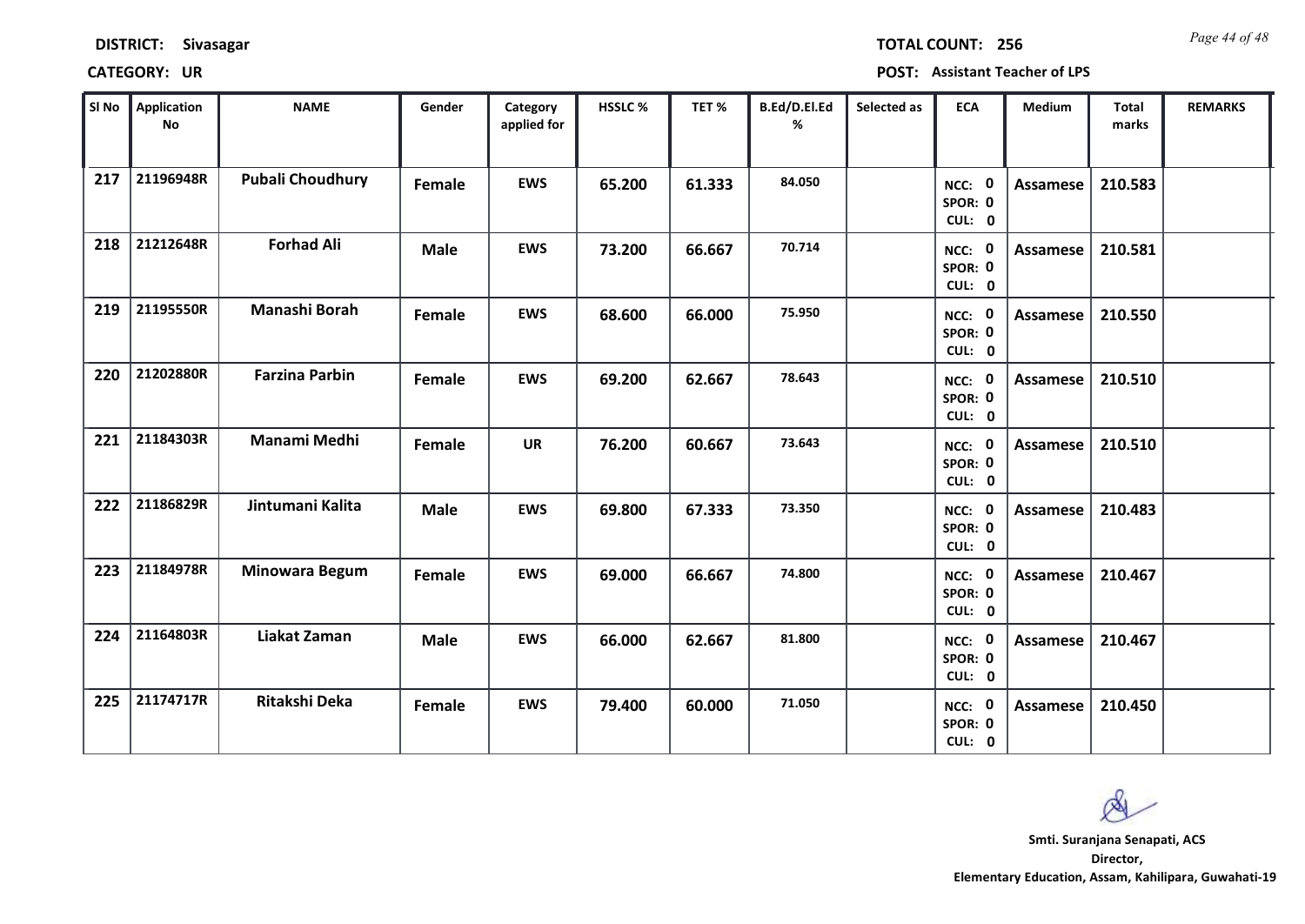*Page 45 of 48* **TOTAL COUNT: 256**

| SI No | Application<br>No | <b>NAME</b>                 | Gender      | Category<br>applied for | <b>HSSLC%</b> | TET %  | B.Ed/D.El.Ed<br>% | Selected as | <b>ECA</b>                          | <b>Medium</b>   | <b>Total</b><br>marks | <b>REMARKS</b> |
|-------|-------------------|-----------------------------|-------------|-------------------------|---------------|--------|-------------------|-------------|-------------------------------------|-----------------|-----------------------|----------------|
| 226   | 21107726          | Parag Protim Gogoi          | <b>Male</b> | OBC/MOBC                | 60.200        | 62.000 | 78.200            |             | NCC: 0<br>SPOR: 0<br><b>CUL: 10</b> | <b>Assamese</b> | 210.400               |                |
| 227   | 21210455R         | <b>Saddam Hussain</b>       | <b>Male</b> | <b>EWS</b>              | 54.200        | 66.000 | 90.200            |             | NCC: 0<br>SPOR: 0<br>CUL: 0         | Assamese        | 210.400               |                |
| 228   | 21194782R         | Priyanka Dutta              | Female      | <b>EWS</b>              | 76.600        | 63.333 | 70.444            |             | NCC: 0<br>SPOR: 0<br>CUL: 0         | Assamese        | 210.378               |                |
| 229   | 21191458R         | <b>Saleh Ahmed Ansari</b>   | <b>Male</b> | <b>EWS</b>              | 73.200        | 64.667 | 72.500            |             | NCC: 0<br>SPOR: 0<br>CUL: 0         | Assamese        | 210.367               |                |
| 230   | 21174607R         | Kangkana Goswami            | Female      | <b>EWS</b>              | 68.400        | 60.000 | 81.950            |             | NCC: 0<br>SPOR: 0<br>CUL: 0         | Assamese        | 210.350               |                |
| 231   | 21209703R         | <b>Bornil Bikash Boruah</b> | <b>Male</b> | OBC/MOBC                | 71.800        | 75.333 | 63.214            |             | NCC: 0<br>SPOR: 0<br>CUL: 0         | Assamese        | 210.348               |                |
| 232   | 21189784R         | Sangita Kalita              | Female      | <b>EWS</b>              | 67.800        | 64.000 | 78.500            |             | NCC: 0<br>SPOR: 0<br>CUL: 0         | Assamese        | 210.300               |                |
| 233   | 21185876R         | <b>Bhanupriya Das</b>       | Female      | <b>UR</b>               | 68.200        | 70.667 | 71.429            |             | NCC: 0<br>SPOR: 0<br>CUL: 0         | <b>Assamese</b> | 210.295               |                |
| 234   | 21206909R         | <b>Bhanita Deka</b>         | Female      | <b>EWS</b>              | 66.000        | 70.000 | 74.250            |             | NCC: 0<br>SPOR: 0<br>CUL: 0         | Assamese        | 210.250               |                |

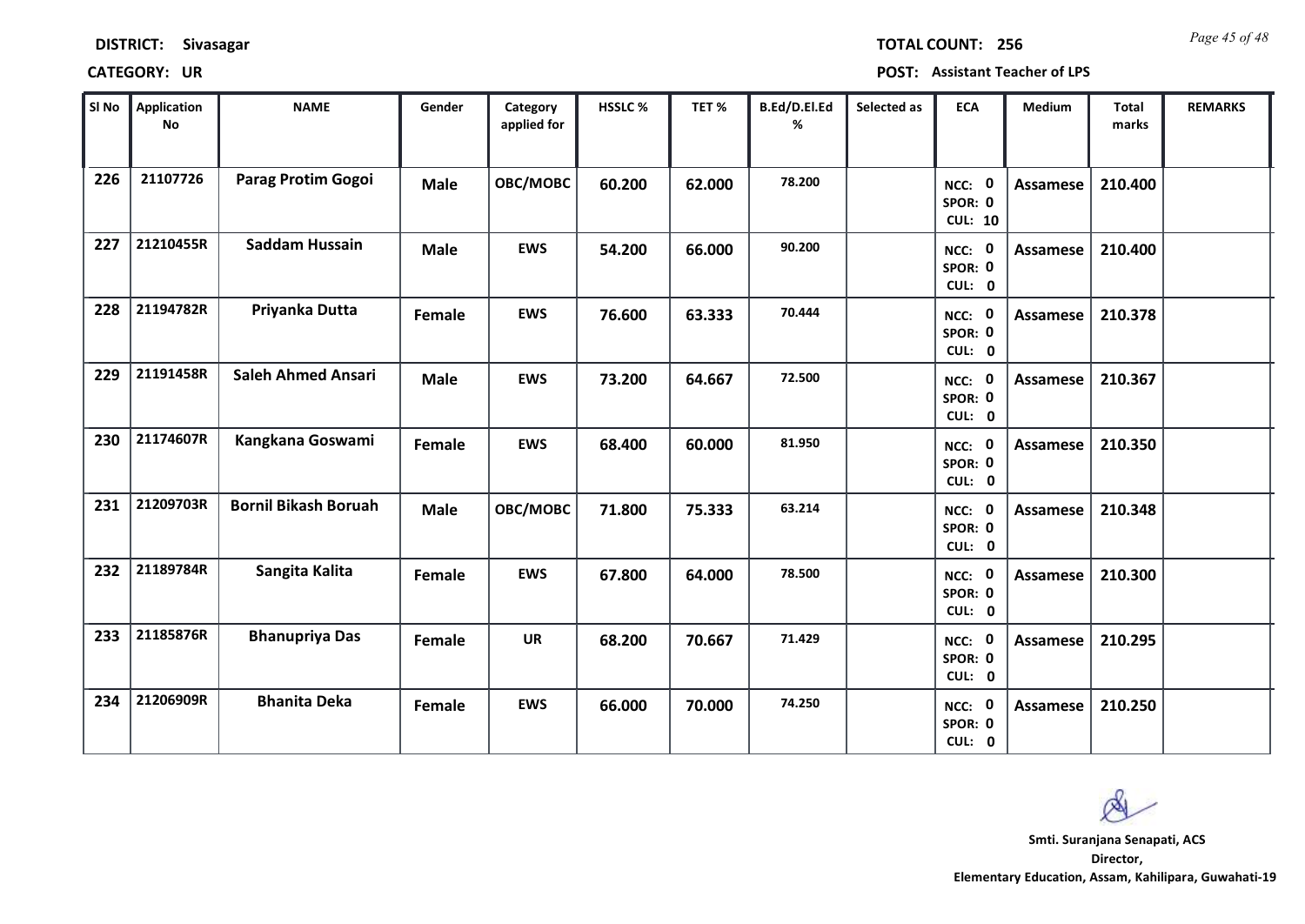| <b>DISTRICT:</b> | Sivasagar |
|------------------|-----------|
|------------------|-----------|

*Page 46 of 48* **TOTAL COUNT: 256**

| SI No | <b>Application</b><br><b>No</b> | <b>NAME</b>             | Gender      | Category<br>applied for | HSSLC% | TET%   | B.Ed/D.El.Ed<br>% | Selected as | <b>ECA</b>                  | Medium          | <b>Total</b><br>marks | <b>REMARKS</b> |
|-------|---------------------------------|-------------------------|-------------|-------------------------|--------|--------|-------------------|-------------|-----------------------------|-----------------|-----------------------|----------------|
| 235   | 21184732R                       | <b>Karabi Kalita</b>    | Female      | <b>UR</b>               | 75.000 | 60.000 | 75.214            |             | NCC: 0<br>SPOR: 0<br>CUL: 0 | Assamese        | 210.214               |                |
| 236   | 21173034R                       | Meghali Baruah          | Female      | <b>UR</b>               | 70.000 | 60.000 | 80.150            |             | NCC: 0<br>SPOR: 0<br>CUL: 0 | <b>Assamese</b> | 210.150               |                |
| 237   | 21187602R                       | Nurjahan Khatun         | Female      | <b>UR</b>               | 74.000 | 62.000 | 74.143            |             | NCC: 0<br>SPOR: 0<br>CUL: 0 | <b>Assamese</b> | 210.143               |                |
| 238   | 21181585R                       | <b>Mozida Khatun</b>    | Female      | <b>EWS</b>              | 67.800 | 65.333 | 77.000            |             | NCC: 0<br>SPOR: 0<br>CUL: 0 | Assamese        | 210.133               |                |
| 239   | 21193143R                       | <b>Eyasin Ali</b>       | <b>Male</b> | <b>EWS</b>              | 78.400 | 64.000 | 67.714            |             | NCC: 0<br>SPOR: 0<br>CUL: 0 | Assamese        | 210.114               |                |
| 240   | 21188097R                       | Priyanka Konwar         | Female      | OBC/MOBC                | 75.200 | 66.667 | 68.222            |             | NCC: 0<br>SPOR: 0<br>CUL: 0 | <b>Assamese</b> | 210.089               |                |
| 241   | 21171424R                       | Kalpana Bharali         | Female      | <b>UR</b>               | 70.600 | 67.333 | 72.150            |             | NCC: 0<br>SPOR: 0<br>CUL: 0 | <b>Assamese</b> | 210.083               |                |
| 242   | 21182979R                       | Sabina Yasmin           | Female      | <b>UR</b>               | 73.000 | 64.000 | 73.071            |             | NCC: 0<br>SPOR: 0<br>CUL: 0 | <b>Assamese</b> | 210.071               |                |
| 243   | 21195572R                       | <b>Fakaruddin Ahmed</b> | <b>Male</b> | <b>EWS</b>              | 72.400 | 64.667 | 73.000            |             | NCC: 0<br>SPOR: 0<br>CUL: 0 | Assamese        | 210.067               |                |

 $\infty$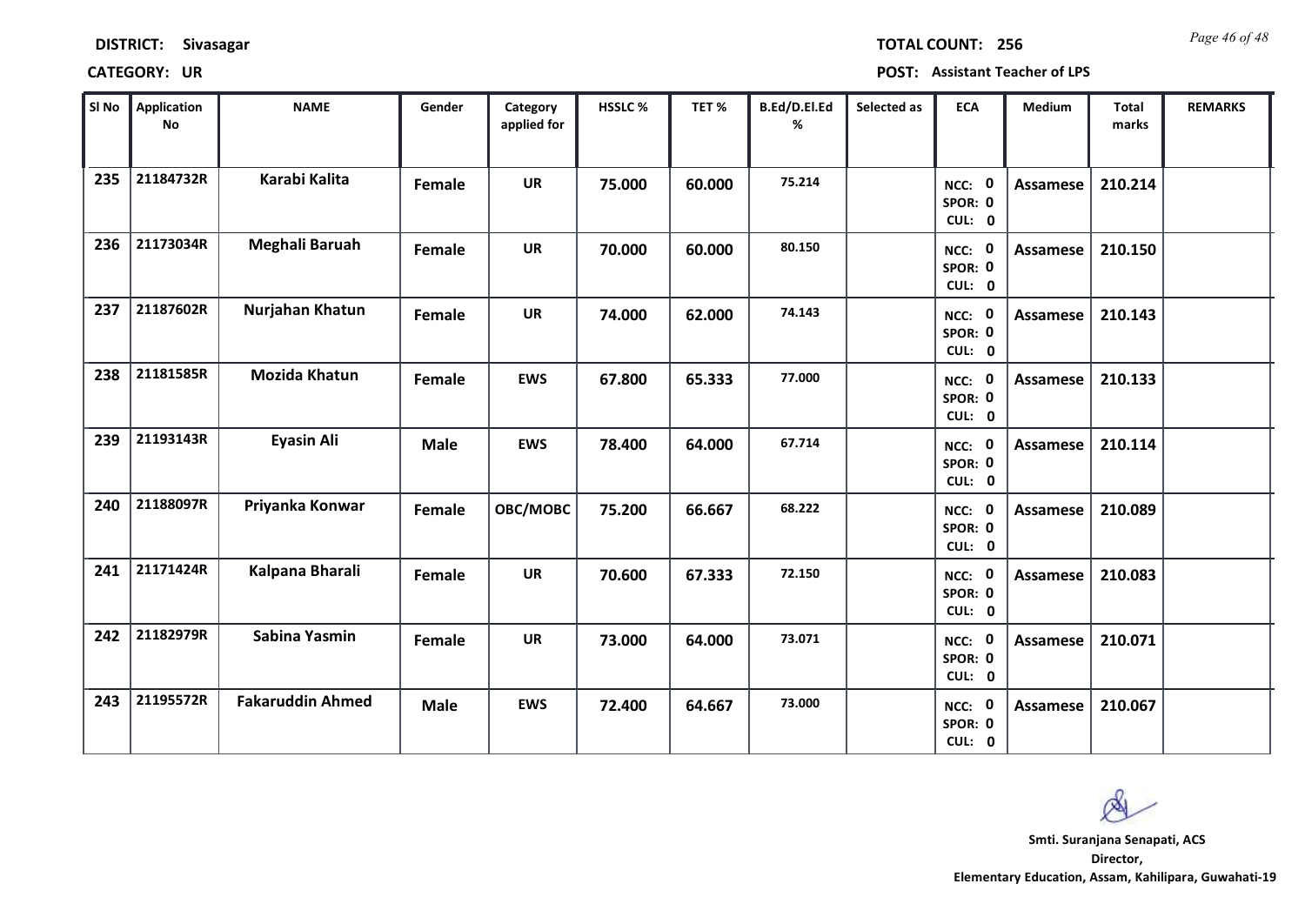| <b>DISTRICT:</b> | <b>Sivasagar</b> |
|------------------|------------------|
|------------------|------------------|

*Page 47 of 48* **TOTAL COUNT: 256**

| SI No | <b>Application</b><br>No | <b>NAME</b>                            | Gender      | Category<br>applied for | HSSLC % | TET%   | B.Ed/D.El.Ed<br>% | Selected as | <b>ECA</b>                  | Medium          | <b>Total</b><br>marks | <b>REMARKS</b> |
|-------|--------------------------|----------------------------------------|-------------|-------------------------|---------|--------|-------------------|-------------|-----------------------------|-----------------|-----------------------|----------------|
| 244   | 21186389R                | <b>Taufik Rahman</b>                   | <b>Male</b> | <b>UR</b>               | 66.400  | 67.333 | 76.300            |             | NCC: 0<br>SPOR: 0<br>CUL: 0 | Assamese        | 210.033               |                |
| 245   | 21175599R                | <b>Abdur Rahim Badsha</b>              | <b>Male</b> | <b>EWS</b>              | 75.000  | 63.333 | 71.700            |             | NCC: 0<br>SPOR: 0<br>CUL: 0 | Assamese        | 210.033               |                |
| 246   | 21186238R                | <b>Shamez Uddin</b>                    | <b>Male</b> | <b>EWS</b>              | 72.000  | 66.667 | 71.350            |             | NCC: 0<br>SPOR: 0<br>CUL: 0 | Assamese        | 210.017               |                |
| 247   | 21168374R                | <b>Ram Prasad Das</b>                  | <b>Male</b> | <b>SC</b>               | 73.200  | 64.000 | 72.800            |             | NCC: 0<br>SPOR: 0<br>CUL: 0 | Assamese        | 210.000               |                |
| 248   | 21209251R                | <b>Runa Sultana</b>                    | Female      | <b>EWS</b>              | 75.600  | 62.000 | 72.350            |             | NCC: 0<br>SPOR: 0<br>CUL: 0 | <b>Assamese</b> | 209.950               |                |
| 249   | 21114074                 | <b>Dharitri Goswami</b>                | Female      | <b>EWS</b>              | 66.000  | 62.000 | 81.950            |             | NCC: 0<br>SPOR: 0<br>CUL: 0 | <b>Assamese</b> | 209.950               |                |
| 250   | 21196138R                | <b>Nazmin Sultana</b>                  | Female      | <b>EWS</b>              | 67.800  | 68.000 | 74.150            |             | NCC: 0<br>SPOR: 0<br>CUL: 0 | Assamese        | 209.950               |                |
| 251   | 21183451R                | <b>Shamim Rashida</b><br><b>Akhter</b> | Female      | <b>EWS</b>              | 76.000  | 61.333 | 72.600            |             | NCC: 0<br>SPOR: 0<br>CUL: 0 | <b>Assamese</b> | 209.933               |                |
| 252   | 21190607R                | Pampi Thakuria                         | Female      | <b>EWS</b>              | 68.000  | 65.333 | 76.600            |             | NCC: 0<br>SPOR: 0<br>CUL: 0 | Assamese        | 209.933               |                |

 $\infty$